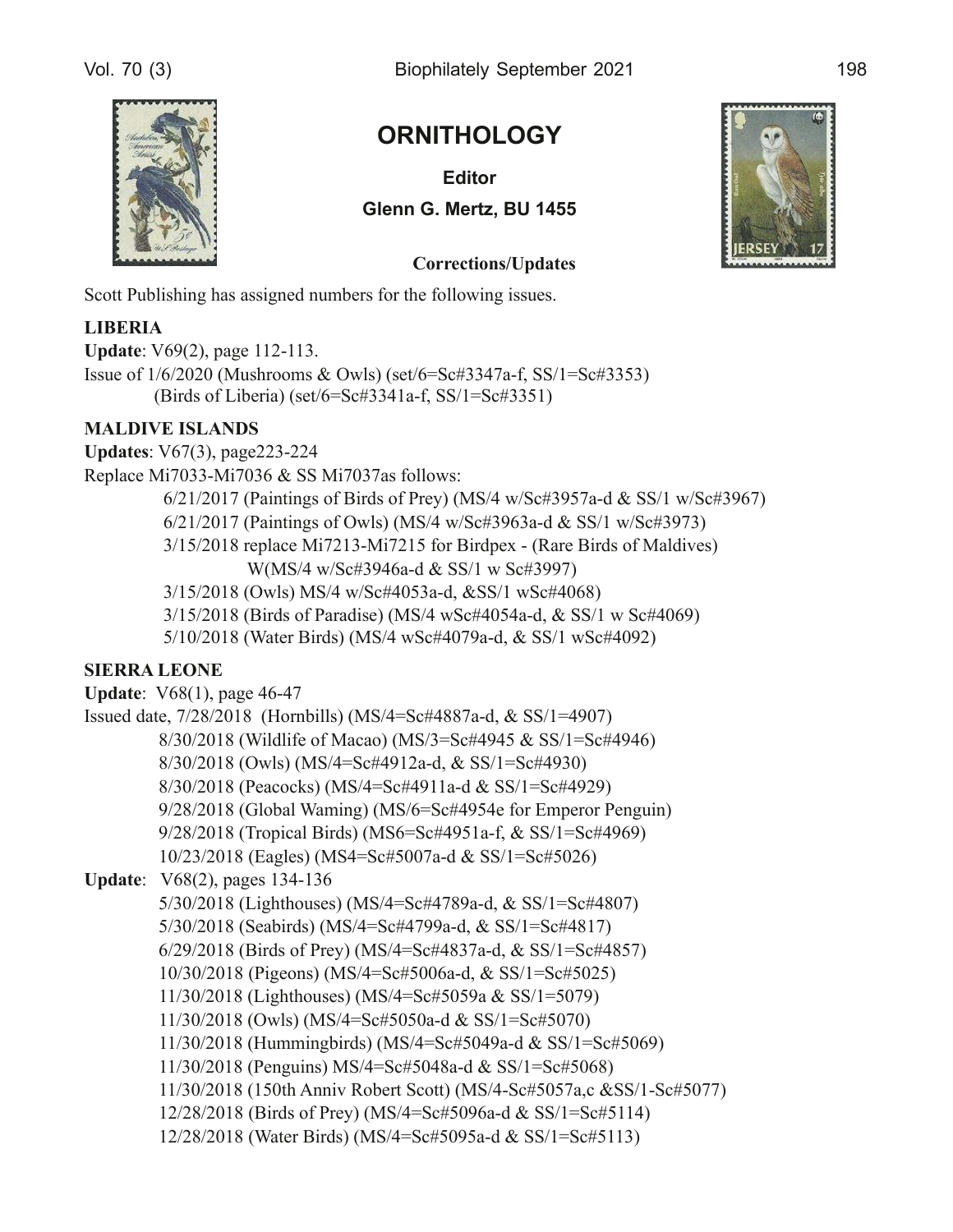|                 |                      | <b>New Issues</b>                                                                |                  |       |
|-----------------|----------------------|----------------------------------------------------------------------------------|------------------|-------|
|                 | Scott# Denom         | <b>Common Name/Scientific Name</b>                                               | Family/Subfamily | Code  |
| <b>AITUTAKI</b> |                      | <b>2020, May 8</b> (Birds of the World with white frames)                        | Set/4            | $A^*$ |
| 710             | \$2.50               | Greater Bird-of-Paradise, Paradisaea apoda                                       | Paradisaeidae    |       |
| 714a            | \$2.50               | Same species, w/o white frames                                                   |                  |       |
| 711             | \$3.00               | Standardwing Bird-of-Paradise, Semioptera wallacei                               | Paradisaeidae    |       |
| 714b            | \$3.00               | Same species, w/o white frames                                                   |                  |       |
| 712             |                      | \$4.00 Red Bird-of-Paradise, Paradisaea rubra                                    | Paradisaeidae    |       |
| 714c            |                      | \$4.00 Same species, w/o white frames                                            |                  |       |
| 713             | \$6.00               | King-of-Saxony Bird-of-Paradise, Pteridophora alberti                            | Paradisaeidae    |       |
| 714d            | \$6.00               | Same species, w/o white frames                                                   |                  |       |
| 714             |                      | Block or vert. strip/4 w/o white frames                                          |                  |       |
| 714e            | \$6.00               | Souvenir sheet of 4, #714a-d, w/o white frames                                   |                  |       |
|                 |                      | 2020, May 20 (Birds of the World-Geese with whitte frames) Set/4                 |                  | $A^*$ |
| 715             |                      | \$5.50 Hawaiian Goose, Branta sandvicensis                                       | Anatidae         |       |
| 719a            |                      | \$5.50 Same species, w/o white frames                                            |                  |       |
| 716             |                      | \$6.70 Red-breasted Goose, Branta ruficollis                                     | Anatidae         |       |
| 719b            |                      | \$6.70 Same species, wo/ white frames                                            |                  |       |
| 717             |                      | \$22.40 Bar-headed Goose, Anser indicus                                          | Anatidae         |       |
| 719c            |                      | \$22.40 Same species, w/o white frames                                           |                  |       |
| 718             |                      | \$29.90 Kelp Goose, Chloephaga hybrida                                           | Anatidae         |       |
| 719d            |                      | \$29.90 Same species, w/o white frames                                           |                  |       |
| 719             |                      | Block or vert strip/4 w/o white frames                                           |                  |       |
| 719e            |                      | Souvenir sheet of 4 #719a-d                                                      |                  |       |
|                 |                      | ASCENSION ISLAND 2020, December 22 (Island scenes-Flora and Fauna)Set/12         |                  | $A^*$ |
|                 |                      | 1229 £1.30 Ascension Island Frigatebird, Fregate aquila                          | Fregatidae       |       |
| 1230            |                      | £2.50 Same species as Sc#1229                                                    |                  |       |
| 1231            |                      | £5.00 Sooty Tern, Sterna fuscata                                                 | Laridae          |       |
|                 | <b>AUSTRALIA</b>     | 2020, October 30 (Christmas)                                                     | Set/5            | $C^*$ |
|                 |                      | 5228 65c Flame Robin, Petroica phoenicea                                         | Petroicidae      |       |
| 5233            |                      | Same species (SA booklet)                                                        |                  |       |
|                 | 5233a Bklt pane of 5 |                                                                                  |                  |       |
| <b>BELARUS</b>  |                      | 2020, June 1 (Animals in winter and summer) Set/6                                |                  | $A^*$ |
|                 |                      | 1183a (1.74r) Willow Ptarmigan, Lagopus lagopus (winter dress)                   | Phasianidae      |       |
|                 |                      | 1183b (1.86r) Same species, in summer dress                                      | Phasianidae      |       |
| 1183c           |                      | Souvenir sheet of 6, #1181-83                                                    |                  |       |
|                 |                      | 2020, July 14 (Greetings from Blearus) Single                                    |                  | $B^*$ |
| 1200            |                      | (1.50r) White Stork, Ciconia ciconia                                             | Ciconiidae       |       |
| <b>BELIZE</b>   |                      | 2019, September 12 (Diplomatic Relations Belize & Republic of China, (Taiwan) A* |                  |       |
|                 |                      | 1248a \$5.00 Keel-billed Toucan, Ramphastos sulfuratus                           | Ramphastidae     |       |
|                 |                      | Taiwan Blue-Magpie, Urocissa caerulea                                            | Corvidae         |       |
|                 |                      |                                                                                  |                  |       |
| <b>BOLIVIA</b>  |                      | 2018 (#1335 reprinted with red "Agencia Boliviana de Correos")                   |                  | $A^*$ |
|                 |                      | 1335a 6.50b Black-necked Stilt, Himantopus mexicanus                             | Recurvirostridae |       |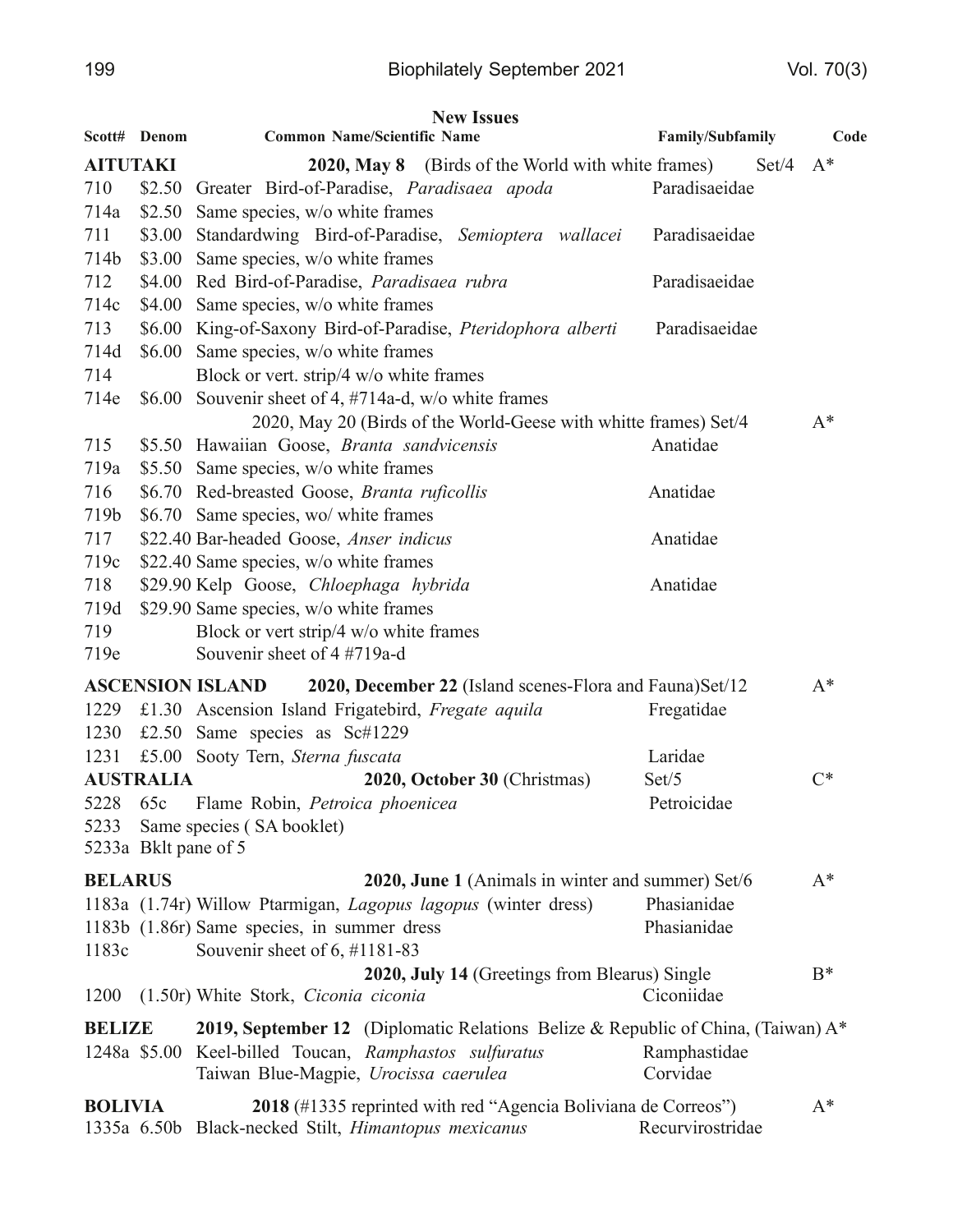| Vol. 70 (3) |                                                                                                                                                               | <b>Biophilately September 2021</b>                                                 | 200   |
|-------------|---------------------------------------------------------------------------------------------------------------------------------------------------------------|------------------------------------------------------------------------------------|-------|
|             | <b>BOSNIA &amp; HERZEGOVINA</b><br>831a 2.50m Rock Dove, Columba livia<br>831b 2.50m Same<br>species<br>831c SS of two, #831a-831b<br>Also a booklet w/3 sets | 2020, May 8 (Europa/Ancient postal routes) Set/2, SS/2<br>Columbidae<br>Columbidae | $A^*$ |
| 579         | <b>BRITISH ANTARCTIC TERR.</b><br>£1.26 Emperor Penguin, Aptenodytes forsteri                                                                                 | <b>2019, November 18</b> (Discovery of Antarctica, 200y)<br>Sphensicidae           | $A^*$ |
|             | <b>CENTRAL AFRICAN REPUBLIC</b>                                                                                                                               | 2020, June 22 (European Birds of Prey) Set/4, SS/1 A*                              |       |
| N/A         | 800fr Lesser Spotted Eagle, Clanga pomarinaco<br>(Stamp has genus of <i>Aquila</i> )                                                                          | Accipitridae                                                                       |       |
| N/A         | Golden Eagle, Aquila chrysaetos<br>$800$ fr                                                                                                                   | Accipitridae                                                                       |       |
| N/A         | Red Kite, Milvus milvus<br>$800$ fr                                                                                                                           | Accipitridae                                                                       |       |
| N/A         | 800fr Spanish Eagle, Aquila adalberti                                                                                                                         | Accipitridae                                                                       |       |
| N/A         | 3000fr SS<br>Eurasian Marsh-Harrier, Circus aeruginosus                                                                                                       | Accipitridae                                                                       |       |
|             | In margin: Northern Goshawk, Accipiter gentilis                                                                                                               | Accipitridae                                                                       |       |
|             |                                                                                                                                                               | 2020, June 22 (Australis Birds of Prey) Set/4, SS/1                                | $A^*$ |
| N/A         | Brahminy Kite, Haliastur indus<br>$800$ fr                                                                                                                    | Accipitridae                                                                       |       |
| N/A         | Wedge-tailed Eagle, Aquila audax<br>$800$ fr                                                                                                                  | Accipitridae                                                                       |       |
| N/A         | Australian Kestrel, Falco cenchroides<br>$800$ fr                                                                                                             | Falconidae                                                                         |       |
| N/A         | 800fr White-bellied Sea-Eagle, Haliaeetus leucogaster                                                                                                         | Accipitridae                                                                       |       |
| N/A         | Peregrine Falcon, Falco peregrinus<br>3000fr SS                                                                                                               | Falconidae                                                                         |       |
|             | In margin: Osprey, Pandion haliaetus cristatus (ssp)                                                                                                          | Pandionidae                                                                        |       |
|             |                                                                                                                                                               | 2020, July 24 (Extinct Birds) Set/4, SS/1                                          | $A^*$ |
| N/A         | 850fr Great Auk, Pinguinus impennis                                                                                                                           | Alcidae                                                                            |       |
| N/A         | Carolina Parakeet, Conuropsis carolinensis<br>$850$ fr                                                                                                        | Psittacidae                                                                        |       |
| N/A         | North Island Kaka, Nestor productus<br>$850$ fr                                                                                                               | Strigopidae                                                                        |       |
| N/A<br>N/A  | Pagan Reed Warbler, Acrocephalus yamashinae V70(1)<br>$850$ fr<br>3300fr SS<br>Labrador Duck, Camptorhyncus labradorius                                       | Acrocephalidae<br>Anatidae                                                         |       |
|             | In margin: Passenger Pigeon, <i>Ectopistes migratorius</i>                                                                                                    | Columbidae                                                                         |       |
|             | 2020, July 24 (Owls)                                                                                                                                          | $Set/4$ , $SS/1$                                                                   | $A^*$ |
| N/A         | $900$ fr<br>Snowy Owl, <i>Bubo scandiacus</i>                                                                                                                 | Strigidae                                                                          |       |
| N/A         | Northern Saw-Whet Owl, Aegolius acadicus<br>$900$ fr                                                                                                          | Strigidae                                                                          |       |
| N/A         | Long-eared Owl, Asio otus<br>$900$ fr                                                                                                                         | Strigidae                                                                          |       |
| N/A         | 900fr Burrowing Owl, Athene cunicularia                                                                                                                       | Strigidae                                                                          |       |
| N/A         | 3600fr SS<br>Great Horned Owl, Bubo virginianus                                                                                                               | Strigidae                                                                          |       |
|             | In margin: Barn Owl, Tyto alba                                                                                                                                | Tytonidae                                                                          |       |
|             |                                                                                                                                                               | 2020, July 24 (Kingfishers) Set/4, SS/1                                            | $A^*$ |
| N/A         | 850fr Pied Kingfisher, Ceryle rudis                                                                                                                           | Alcedinidae                                                                        |       |
| N/A         | White-throated Kingfisher, Halcyon smyrnensis<br>$850$ fr                                                                                                     | Alcedinidae                                                                        |       |
| N/A         | Green Kingfisher, Chloroceryle americana<br>$850$ fr                                                                                                          | Alcedinidae                                                                        |       |
| N/A         | Common Kingfisher, Alcedo atthis<br>$850$ fr                                                                                                                  | Alcedinidae                                                                        |       |
| N/A         | 3300fr SS<br>Common Kingfisher, Alcedo atthis                                                                                                                 | Alcedinidae                                                                        |       |
|             | In margin: Common Kingfisher, Alcedo atthis                                                                                                                   | Alcedinidae<br>(Bottom)                                                            |       |
|             | Ruddy Kingfisher, Halcyon coromanda                                                                                                                           | Alcedinidae<br>(UL)                                                                |       |
|             | Collared Kingfisher, Todiramphus chloris                                                                                                                      | Alcedinidae<br>(UR)                                                                |       |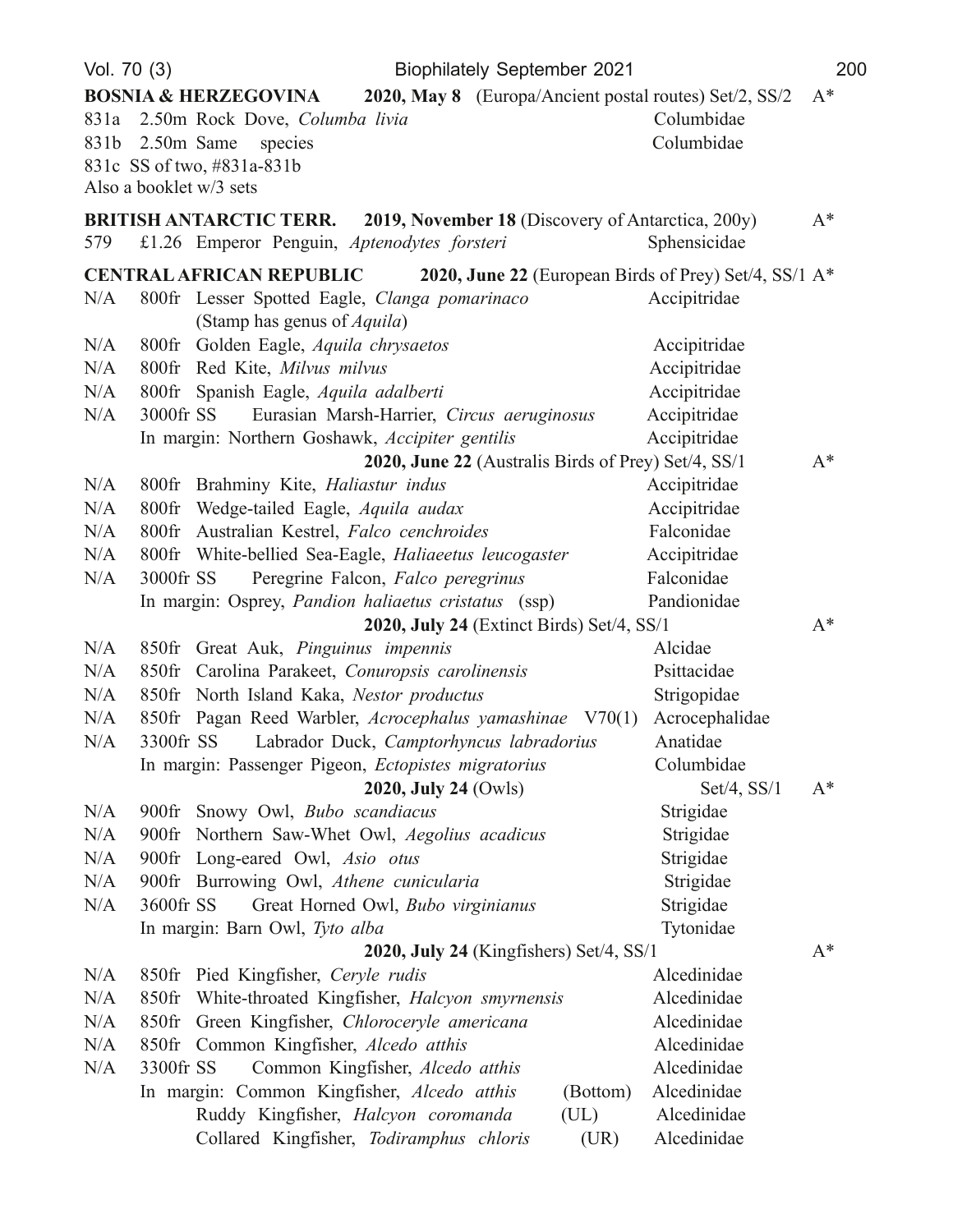201 Biophilately September 2021 Vol. 70(3)

#### **CENTRAL AFRICAN REP.** (continued)

|     | 2020, November 30 (Cormorants) Set/4, SS/1                                                      |                   | $A^*$ |
|-----|-------------------------------------------------------------------------------------------------|-------------------|-------|
| N/A | 900fr Great Cormorant, <i>Phalacrocorax carbo sinensis</i> (ssp)                                | Phalacrocoracidae |       |
| N/A | 900fr Pied Cormorant, Phalacrocorax varius                                                      | Phalacrocoracidae |       |
| N/A | 900fr Long-tailed Cormorant, Microcarbo africanus                                               | Phalacrocoracidae |       |
| N/A | 900fr Double-crested Cormorant, Phalacrocorax auritus                                           | Phalacrocoracidae |       |
| N/A | 3600fr SS Little Black Cormorant, <i>Phalacrocorax sulcirostris</i> Phalacrocoracidae           |                   |       |
|     | In margin: Imperial Cormorant, <i>Phalacrocorax atriceps albiventer</i> (ssp) Phalacrocoracidae |                   |       |
|     |                                                                                                 |                   |       |

|     | 2020, November 30 (Spoonbills) Set/4, SS/1                  |                   | $A^*$ |
|-----|-------------------------------------------------------------|-------------------|-------|
| N/A | 850fr Eurasian Spoonbill, Platalea leucorodia               | Threskiornithidae |       |
| N/A | 850fr Roseate Spoonbill, Platalea ajaja                     | Threskiornithidae |       |
| N/A | 850fr Yellow-billed Spoonbill, Platalea flavipes            | Threskiornithidae |       |
| N/A | 850fr Royal Spoonbill, Platalea regia                       | Threskiornithidae |       |
| N/A | 3300fr SS<br>Eurasian Spoonbill, Platalea leucorodia        | Threskiornithidae |       |
|     | In margin: Eurasian Spoonbill, Platalea leucorodia (LR)     | Threskiornithidae |       |
|     | Roseate Spoonbill, Platalea ajaja                           | Threskiornithidae |       |
|     | 2020, November 30 (Doves) Set/4, SS/1                       |                   | $A^*$ |
| N/A | 900fr Inca Dove, Columbina inca                             | Columbidae        |       |
| N/A | 900fr Common Wood-Pigeon, Columba palumbus                  | Columbidae        |       |
| N/A | 900fr European Turtle-Dove, Streptopelia turtur             | Columbidae        |       |
| N/A | 900fr Ruddy Ground Dove, Columbina talpacoti                | Columbidae        |       |
| N/A | 3600fr SS<br>Mourning Dove, Zenaida macroura                | Columbidae        |       |
|     | In margin: Mourning Dove, Zenaida macroura<br>(LL)          | Columbidae        |       |
|     | Inca Dove, Columbina inca<br>(RS)                           | Columbidae        |       |
|     | Common Wood-Pigeon, Columba palumbus (UL) Columbidae        |                   |       |
|     | 2021, January 29 (Turacos) Set/4, SS/1                      |                   | $A^*$ |
| N/A | 850fr Great Blue Turaco, Corythaeola cristata               | Musophagidae      |       |
| N/A | 850fr Guinea Turaco, Tauraco persa                          | Musophagidae      |       |
| N/A | 850fr Ross's Turaco, Musophaga rossae                       | Musophagidae      |       |
| N/A | 850fr White-crested Turaco, Tauraco leucolophus             | Musophagidae      |       |
| N/A | 3300fr SS<br>Violet Turaco, Musophaga violacea              | Musophagidae      |       |
|     | In margin: White-crested Turaco, Tauraco leucolophus        | Musophagidae      |       |
|     | 2020, January 29 (Owls) Set/4, SS/1                         |                   | $A^*$ |
| N/A | 800fr African Scops-Owl, Otus senegalensis                  | Strigidae         |       |
| N/A | European Scops-Owl, Otus scops<br>$800$ fr                  | Strigidae         |       |
| N/A | Northern White-faced Owl, Ptilopsis leucotis<br>$800$ fr    | Strigidae         |       |
| N/A | Verreaux's Eagle-Owl, Bubo lacteus<br>$800$ fr              | Strigidae         |       |
| N/A | 3600fr SS<br>Barn Owl, Tyto alba                            | Tytonidae         |       |
|     | In margin: African Barred Owlet, Glaucidium capense         | Strigidae         |       |
|     | 2020, January 29 (Plantain-Eaters) Set/4, SS/1              |                   | $A^*$ |
| N/A | Eastern Plantain-Eater, Crinifer zonurus<br>V70(2)<br>850fr | Musophagidae      |       |
| N/A | Western Plantain-Eater, Crinifer piscator<br>850fr          | Musophagidae      |       |
| N/A | Western Plantain-Eater, Crinifer piscator<br>850fr          | Musophagidae      |       |
| N/A | Eastern Plantain-Eater, Crinifer zonurus<br>$850$ fr        | Musophagidae      |       |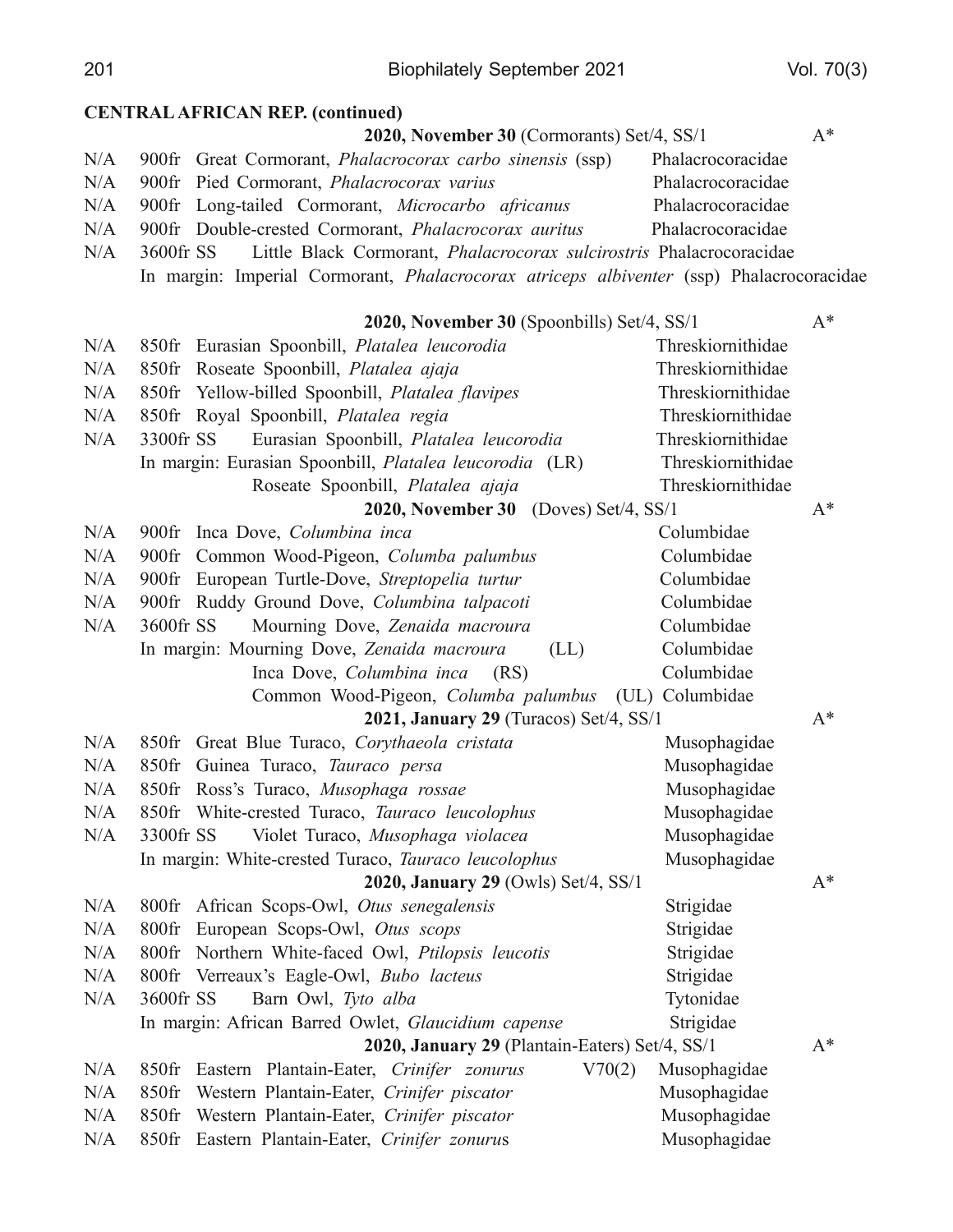#### **CENTRAL AFRICAN REP. (continued)**

| N/A | 3300fr SS | Western Plantain-Eater, Crinifer piscator                                                         | Musophagidae     |       |
|-----|-----------|---------------------------------------------------------------------------------------------------|------------------|-------|
|     | In margin | Eastern Plantain-Eater, Crinifer zonurus V70(2)                                                   | Musophagidae     |       |
|     |           | 2020, January 29 (Flying Dinosaurs) Set/4, SS/1                                                   |                  | $A^*$ |
| N/A |           | 850fr Spear Jaw, †Dorygnathus banthensis                                                          | †Ramphorynchidae |       |
| N/A | $850$ fr  | Istiodactylus, †Ornithodesmus                                                                     | †Unenlagiidae    |       |
| N/A |           | 850fr Pterosaur, †Gallodactylus canjuersensis                                                     | †Gallodactylidae |       |
| N/A |           | 850fr Pterosaur, †Anurognathus ammoni                                                             | †Anurognathidae  |       |
| N/A | 3300fr SS | Pterosaur, †Pternanodon longiceps                                                                 | †Pteranodontidae |       |
|     |           | In Margin: Germanodactylus, †Pterodactylus cristatus (Bottom) †Germanodactylidae                  |                  |       |
|     |           | 2021, March 31 (African BIrds)                                                                    | $Set/4$ , $SS/1$ | $A^*$ |
| N/A |           | 900fr Cinereous Vulture, Aegypius<br>monachus                                                     | Accipitridae     |       |
| N/A | $900$ fr  | Long-crested Eagle, Lopaetus occipitalis                                                          | Accipitridae     |       |
| N/A | $900$ fr  | Jackal Buzzard, Buteo rufofuscus                                                                  | Accipitridae     |       |
| N/A |           | 900fr Rough-legged Hawk, Buteo lagopus                                                            | Accipitridae     |       |
| N/A | 3600fr SS | Bateleur, Terathopius ecaudatus (also in margin) Accipitridae                                     |                  |       |
|     |           | $2021$ , March 31 (Acaris)<br>Set/4, SS/1                                                         |                  | $A^*$ |
| N/A |           | 850fr Collared Aracari, Pteroglossus torquatus                                                    | Ramphastidae     |       |
| N/A |           | 850fr Lettered Aracari, Pteroglossus inscriptus<br>V70(2)                                         | Ramphastidae     |       |
|     |           | (Previously shown on a 12/7/2007 sheet of Guinea margin)                                          | Ramphastidae     |       |
| N/A |           | 850fr Many-banded Aracari, Pteroglossus pluricinctus                                              | Ramphastidae     |       |
| N/A |           | 850fr Humboldt's Aracari, Pteroglossus inscriptus humboldti                                       | Ramphastidae     | (ssp) |
| N/A |           | 3300fr SS Gray-breasted Mountain-Toucan, Andigena hypoglauca Ramphastidae                         |                  | New   |
|     |           | In margin: Channel-billed Toucan, Ramphastos vitellinus culminatus Ramphastidae (ssp)             |                  |       |
|     |           | 2021, March 31 (Hummingbirds) Set/4, SS/1                                                         |                  | $A^*$ |
| N/A |           | 850fr Green-bearded Helmetcrest, Oxypogon guerinii V70(2) Trochilidae                             |                  |       |
|     |           | (Was on a Staffa local issue as Bearded Helmetcrest prior to change to Green-bearded Helmetcrest) |                  |       |
| N/A |           | 850fr Green-fronted Hummingbird, Amazilia viridifrons V70(2) Trochilidae                          |                  |       |
| N/A |           | 850fr Swallow-tailed Hummingbird, Eupetomena macroura                                             | Trochilidae      |       |
| N/A |           | 850fr Pale-bellied Hermit, Phaethornis anthophilus V70(2)                                         | Trochilidae      |       |
| N/A | 3300fr SS | Red-tailed Comet, Sappho sparganurus                                                              | Trochilidae      |       |
|     |           | In margin: Empress Brilliant, <i>Heliodoxa imperatrix</i>                                         | Trochilidae      |       |
|     |           | (Was also in margin of a 9/11/17 Niger but has not yet been assigned a Scott number)              |                  |       |
|     |           | 2021, March 31 (Birds-of-Paradise) Set/4, SS/1                                                    |                  | $A^*$ |
| N/A | $900$ fr  | Lesser Bird-of-Paradise, Paradisaea minor                                                         | Paradisaeidae    |       |
| N/A | $900$ fr  | Blue Bird-of-Paradise, Paradisaea rudolphi                                                        | Paradisaeidae    |       |
| N/A | $900$ fr  | Magnificent Riflebird, Ptiloris magnificus                                                        | Paradisaeidae    |       |
| N/A | $900$ fr  | Splendid Astrapia, Astrapia splendidissima                                                        | Paradisaeidae    |       |
| N/A | 3600fr SS | Greater Bird-of-Paradise, Paradisaea apoda                                                        | Paradisaeidae    |       |
|     |           | In margin: "Elliot's" Bird-of-Paradise, Epimachus ellioti                                         | Paradisaeidae    |       |
|     |           |                                                                                                   |                  |       |

(Stamp has genus of Elioti—This is not a full species or ssp listing. It is a hybrid between a Black Sicklebird and an Astrapia)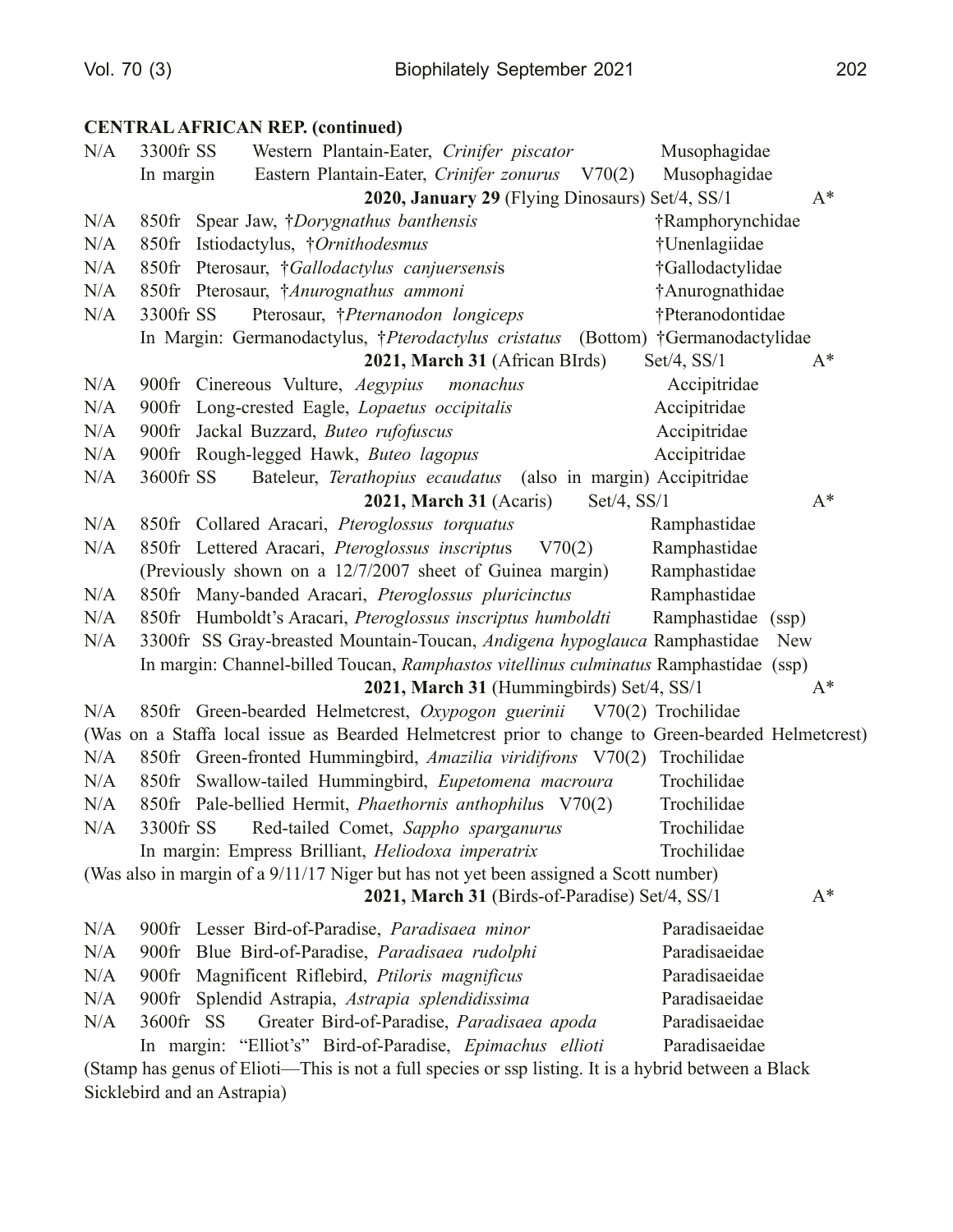|             | <b>CENTRAL AFRICAN REP. (continued)</b>                        |               |       |
|-------------|----------------------------------------------------------------|---------------|-------|
|             | 2020, March 31 (Trogons) Set/4, SS/1                           |               | $A^*$ |
| N/A         | 900fr Narina Trogon, Apaloderma narina                         | Trogonidae    |       |
|             | (Frontal on branch looking right)                              |               |       |
| N/A         | Same species, also looking right<br>$900$ fr                   | Trogonidae    |       |
| N/A         | Same species, on branch looking left<br>$900$ fr               | Trogonidae    |       |
| N/A         | Same species, frontal look on branch<br>$900$ fr               | Trogonidae    |       |
| N/A         | Same species, looking backward to right<br>3600fr SS           | Trogonidae    |       |
|             | In margin: Same species, facing right                          | Trogonidae    |       |
| <b>CHAD</b> | 2020, March 30 (Owls) Set/4, SS/1                              |               | $A^*$ |
| N/A         | 800fr Little Owl, Athene noctual                               | Strigidae     |       |
| N/A         | 800fr Great Gray Owl, Strix nebulosa                           | Strigidae     |       |
| N/A         | 800fr Northern Hawk-Owl, Surnia ulula                          | Strigidae     |       |
| N/A         | 800fr Long-eared Owl, Asio otus                                | Strigidae     |       |
| N/A         | 3300fr SS<br>Tawny Owl, Strix aluco                            | Strigidae     |       |
|             | In margin: Eastern Screech-Owl, Megascops asio                 | Strigidae     |       |
|             | 2020, May 30 (Jacanas) Set/4, SS/1                             |               | $A^*$ |
| N/A         | 800fr Comb-crested Jacana, Irediparra gallinacea               | Jacanidae     |       |
| N/A         | 800fr African Jacana, Actophilornis africanus                  | Jacanidae     |       |
| N/A         | 800fr Bronze-winged Jacana, Metopidius indicus                 | Jacanidae     |       |
| N/A         | 800fr Northern Jacana, Jacana spinosa                          | Jacanidae     |       |
| N/A         | 3300fr SS<br>Wattled Jacana, Jacana jacana                     | Jacanidae     |       |
|             | In margin: Pheasant-tailed Jacana, Hydrophasianus chirurgus    | Jacanidae     |       |
|             | 2020, Aug, 20 (Extinct Species) Set/4, SS/1                    |               | $A^*$ |
| N/A         | 800fr Passenger Pigeon, †Ectopistes migratorius                | Columbidae    |       |
| N/A         | 800fr Dodo, †Raphus cucullatus                                 | Columbidae    |       |
|             | 2020, August 20 (Storks) Set/4, SS/1                           |               | $A^*$ |
| N/A         | 800fr Wood Stork, Mycteria americana                           | Ciconiidae    |       |
| N/A         | Saddle-billed Stork, Ephippiorynchus senegalensis<br>$800$ fr  | Ciconiidae    |       |
| N/A         | 800fr Oriental Stork, Ciconia boyciana                         | Ciconiidae    |       |
| N/A         | 800fr Painted Stork, Mycteria leucocephala                     | Ciconiidae    |       |
| N/A         | Marabou Stork, Leptoptilos crumenifer<br>3300fr SS             | Ciconiidae    |       |
|             | In margin: White Stork, Ciconia ciconia                        | Ciconiidae    |       |
|             | 2020, August 20 (Kites) Set/4, SS/1                            |               | $A^*$ |
| N/A         | 800fr Yellow-billed Kite, Milvus migrans aegyptius (ssp)       | Accipitridae  |       |
|             | (ssp of Black Kite)                                            |               |       |
| N/A         | Scissor-tailed Kite, Chelictinia riocourii<br>$800\mathrm{fr}$ | Accipitridae  |       |
| N/A         | Black-winged Kite, Elanus caeruleus<br>$800$ fr                | Accipitridae  |       |
| N/A         | Black Kite, Milvus migrans<br>$800$ fr                         | Accipitridae  |       |
| N/A         | 3300fr SS<br>Yellow-billed Kite, Milvus aegyptius (on stamp)   | Accipitridae  |       |
|             | (ssp of Black Kite, also in margin)                            |               |       |
|             | 2020, August 20 (Secretary BIrd) Set/4, SS/1                   |               | $A^*$ |
| a-d         | 800fr Secretary-bird, Sagittarius serpentarius                 | Sagittariidae |       |
| N/A         | 3300fr SS<br>Same species on the stamp and in margin           | Sagittariidae |       |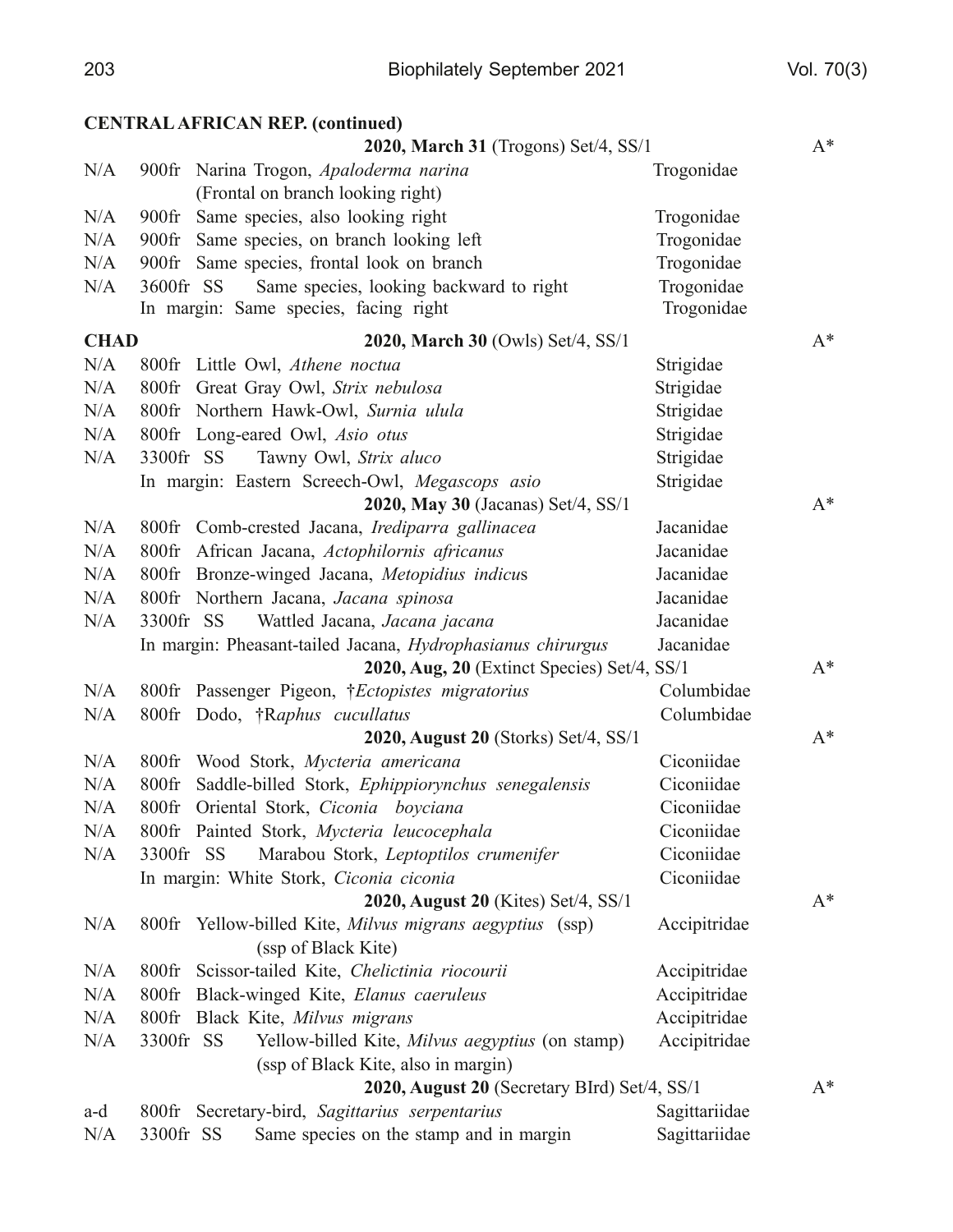Vol. 70 (3)

|                      | <b>CHAD</b> (continued)                                                                                             |              |       |
|----------------------|---------------------------------------------------------------------------------------------------------------------|--------------|-------|
|                      | $2020$ , November 30 (Owls)<br>Seet/4, $SS/1$                                                                       |              | $A^*$ |
| N/A                  | 800fr Snowy Owl, Bubo scandiacus                                                                                    | Strigidae    |       |
| N/A                  | 800fr Long-eared Owl, Asio otus                                                                                     | Strigidae    |       |
| N/A                  | 800fr Great Horned Owl, Bubo virginianus                                                                            | Strigidae    |       |
| N/A                  | 800fr Little Owl, Athene noctua                                                                                     | Strigidae    |       |
| N/A                  | Tawny Owl, Strix aluco<br>3300fr SS                                                                                 | Strigidae    |       |
|                      | In margin: Barn Owl, Tyto alba                                                                                      | Tytonidae    |       |
|                      | 2020, November 30 (Bee-Eaters) Set/4, SS/1                                                                          |              | $A^*$ |
| N/A                  | 800fr Red-throated Bee-eater, Merops bulocki                                                                        | Meropidae    |       |
| N/A                  | $800$ fr<br>Red-bearded Bee-eater, Nyctyornis amictus                                                               | Meropidae    |       |
| N/A                  | White-fronted Bee-eater, Merops bullockoides<br>$800$ fr                                                            | Meropidae    |       |
| N/A                  | 800fr Southern Carmine Bee-eater, Merops nubicoides                                                                 | Meropidae    |       |
| N/A                  | 3300fr SS<br>European Bee-eater, Merops apiaster                                                                    | Meropidae    |       |
|                      | In margin: Red-throated Bee-eater, Merops bulocki<br>(UR)                                                           | Meropidae    |       |
|                      | Rainbow Bee-eater, Merops ornatus<br>(CRT)                                                                          | Meropidae    |       |
|                      | Green Bee-eater, Merops orientalis<br>CL)                                                                           | Meropidae    |       |
|                      | 2020, December 30 (Buzzards) Set/6, SS/2                                                                            |              | $A^*$ |
| N/A                  | 330fr European Honey-Buzzard, Pernis apivorus                                                                       | Accipitridae |       |
|                      | (also $660f \& 990f$ values) values)                                                                                |              |       |
| N/A                  | 330fr Long-legged Buzzard, Buteo rufinus                                                                            | Accipitridae |       |
|                      | (also $660f$ & 990f values)                                                                                         |              |       |
| N/A                  | European Honey-Buzzard, Pernis apivorus (top stamp) Accipitridae<br>1300fr SS                                       |              |       |
| N/A                  | Long-legged Buzzard, Buteo rufinus (bot. stamp) Accipitridae<br>2600fr SS                                           |              |       |
|                      | In margin: Common Buzzard, <i>Buteo buteo</i> (on right of two stamps) Accipitridae                                 |              |       |
|                      | 2020, December 30 (Crakes) Set/6, SS/2                                                                              |              | $A^*$ |
| N/A                  | 330fr Black Crake, Zapornia flavirostra                                                                             | Rallidae     |       |
|                      | (also $660f$ & 990f values)                                                                                         |              |       |
| N/A                  | Spotted Crake, Porzana porzana<br>$330$ fr                                                                          | Rallidae     |       |
|                      | (also $660f$ & 990f values)                                                                                         |              |       |
| N/A                  | 1300fr SS<br>Black Crake, Zapornia flavirostra (top stamp)                                                          | Rallidae     |       |
| N/A                  | 2600fr SS<br>Spotted Crake, Porzana porzana (bot. stamp)                                                            | Rallidae     |       |
|                      | In margin: Baillon's Crake, Zapornia pusilla                                                                        | Rallidae     |       |
|                      |                                                                                                                     |              |       |
| <b>CHILE</b><br>1672 | <b>2019, October 29</b><br>(Pressident Frei Antarctic Air Base 50y) Set/4<br>1000p Gentoo Penguin, Pygoscelis papua | Spheniscidae | $B^*$ |
|                      |                                                                                                                     |              |       |
|                      | <b>CHINA (Peoples' Republic)</b><br>2020, October 18 (Chagan Lake) Set/3                                            |              | $C^*$ |
| 4760                 | \$1.20 Red-crowned Crane, Grus japonensis                                                                           | Gruidae      |       |
|                      | Graylag Geese, Anser anser                                                                                          | Anatidae     |       |
|                      | (Bird Conservation) Set/4<br><b>CHINA (TAIWAN)</b><br>2020, December 8                                              |              | $A^*$ |
| 4571                 | \$8.00 Black-winged Kite, Elanus caeruleus                                                                          | Accipitridae |       |
| 4572                 | \$8.00 Peregrine Falcon, Falco peregrinus                                                                           | Falconidae   |       |
| 4573                 | \$10.00 Crested Goshawk, Accipiter trivirgatus                                                                      | Accipitridae |       |
| 4574                 | \$28.00 Osprey, Pandion haliaetus                                                                                   | Pandionidae  |       |
|                      | 2021, January 20 (South Penghu Marine National Park) Set/4                                                          |              | $B^*$ |
| 4577                 | \$9.00 Great Crested Tern, Thalasseus bergii                                                                        | Laridae      |       |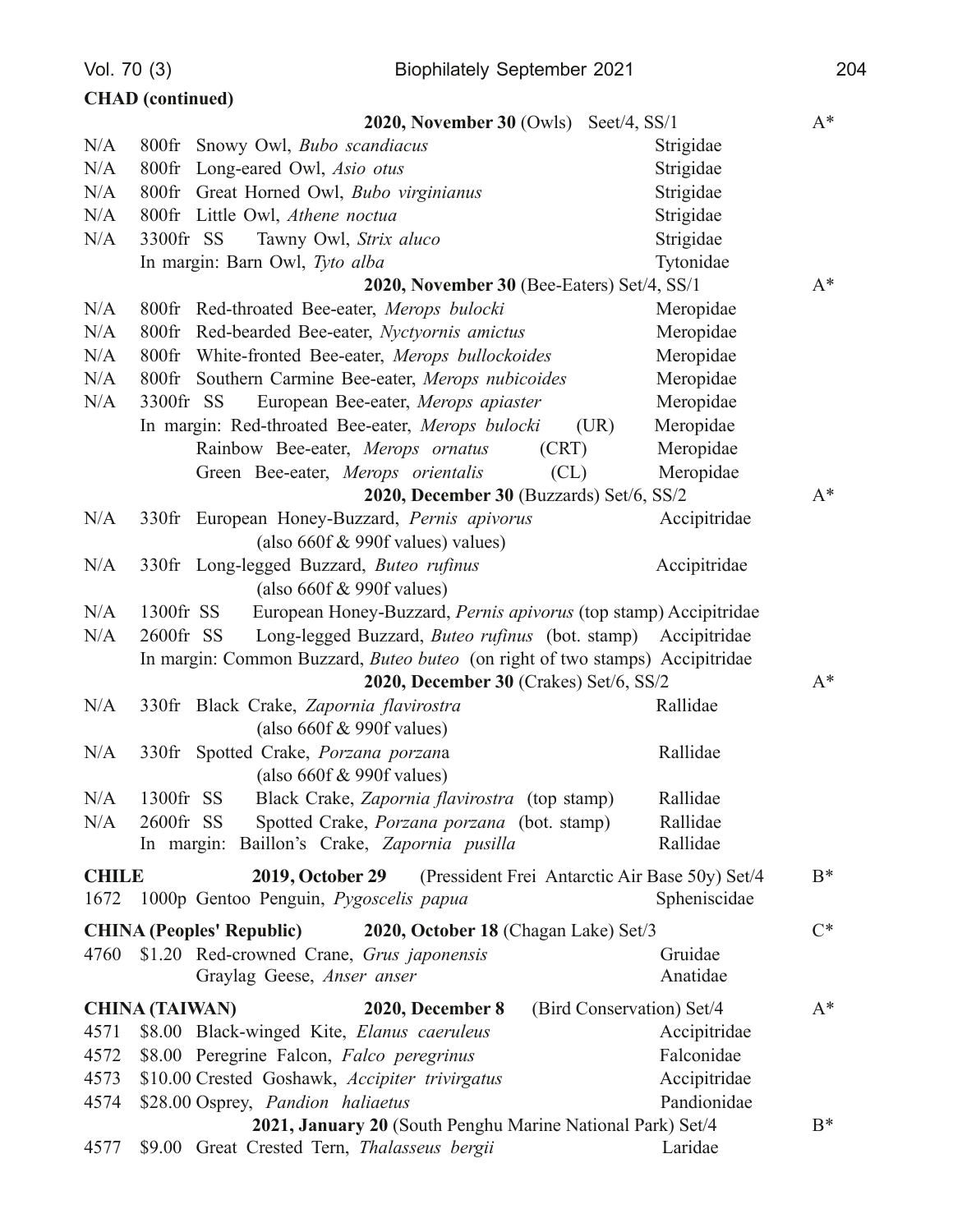| 205             |                     |                                                    | <b>Biophilately September 2021</b>                                     |                    | Vol. 70(3) |
|-----------------|---------------------|----------------------------------------------------|------------------------------------------------------------------------|--------------------|------------|
|                 | <b>COLOMBIA</b>     |                                                    | <b>2020, October, 29</b> (Department type of $2003 - Bolivar$ ) Set/12 |                    | $A^*$      |
|                 |                     | 1552j 1,000p Blue-billed Curassow, Crax alberti    |                                                                        | Cracidae           |            |
|                 |                     |                                                    | 2020, October 30 (National Parks) Set/10                               |                    | $A^*$      |
| 1554            |                     | 5,000p Harpy Eagle, Harpia harpyja                 |                                                                        | Accipitridae       |            |
|                 | <b>COOK ISLANDS</b> | <b>2020, May 8 Birds of the World-Kingfishers)</b> |                                                                        | Set/4 white frames | $A^*$      |
| 1670            |                     | \$2.50 Yellow-billed Kingfisher, Syma torotoro     |                                                                        | Alcedinidae        |            |
|                 |                     | 1674a \$2.50 Same species, w/o white frames        |                                                                        |                    |            |
| 1671            |                     | \$3.00 Common Kingfisher, Alcedo atthis            |                                                                        | Alcedinidae        |            |
|                 |                     | 1674b \$3.00 Same species, w/o white frames        |                                                                        |                    |            |
| 1672            |                     | \$4.00 Blue-winged Kookaburra, Dacelo leachii      |                                                                        | Alcedinidae        |            |
|                 |                     | 1674c \$4.00 Same species, w/o white frames        |                                                                        |                    |            |
| 1673            |                     | \$6.00 Collared Kingfisher, Todiramphus chloris    |                                                                        | Alcedinidae        |            |
|                 |                     | 1674d \$6.00 Same species, w/o white frames        |                                                                        |                    |            |
|                 |                     |                                                    | 2020, December 29 (Scott #1584-86 surcharged)                          |                    | $A^*$      |
| 1690            |                     |                                                    | 70c on \$1.70 Bristle-thighed Curlew, Numenius tahitiensis             | Scolopacidae       |            |
| 1691            | \$5.30 on \$1.60    | Same species                                       |                                                                        |                    |            |
| 1692            | \$8.50 on \$2.40    | Same Species                                       |                                                                        |                    |            |
| <b>DJIBOUTI</b> |                     |                                                    | 2020, June 12 (Owls) Set/4, SS/1                                       |                    | $A^*$      |
| N/A             | $250$ fr            | Barn Owl, Tyto alba                                |                                                                        | Tytonidae          |            |
| N/A             |                     | 250fr Great Horned Owl, Bubo virginianus           |                                                                        | Strigidae          |            |
| N/A             |                     | 250fr Barred Owl, Strix varia                      |                                                                        | Strigidae          |            |
| N/A             |                     | 250fr Tawny Owl, Strix aluco                       |                                                                        | Strigidae          |            |
| N/A             | 1000fr SS           | Snowy Owl, Bubo scandiacus                         |                                                                        | Strigidae          |            |
|                 |                     | In margin: Little Owl, Athene noctual              |                                                                        | Strigidae          |            |
|                 |                     | Long eared Owl, Asio otus                          |                                                                        | Strigidae          |            |
|                 |                     |                                                    | 2020, July 27 (Raptors) Set/4, SS/1                                    |                    | $A^*$      |
| N/A             | $250$ fr            | Tawny Eagle, Aquila rapax                          |                                                                        | Accipitridae       |            |
| N/A             | $250$ fr            | Jackal Buzzard, Buteo rufofuscus                   |                                                                        | Accipitridae       |            |
| N/A             |                     | 250fr Eurasian Marsh-Harrier, Circus aeruginosus   |                                                                        | Accipitridae       |            |
| N/A             |                     | 250fr Pale Chanting-Goshawk, Melierax canorus      |                                                                        | Accipitridae       |            |
| N/A             | 1000fr SS           | Red Kite, Milvus milvus                            |                                                                        | Accipitridae       |            |
|                 |                     | In margin: Bateleur, Terathopius ecaudatus         |                                                                        | Accipitridae       |            |
|                 |                     |                                                    | 2020, July 27 (Flying Dinosaurs) Set/4, SS/1                           |                    | $A^*$      |
| N/A             | $250$ fr            | Pterosaur — unidentified                           |                                                                        |                    |            |
| N/A             | $250$ fr            | Pterosaur, <i>†Peteinosaurus zambelli</i>          |                                                                        | †Dimorphodontidae  |            |
| N/A             |                     | 250fr Pterosaur, <i>†Quetzalcoatius northropi</i>  |                                                                        | †Azhdarchildae     |            |
| N/A             |                     | 250fr Pterosaur. †Pteranodon longipes              |                                                                        | †Pteranodontoides  |            |
| N/A             | 1000fr SS           | Pterosaur, †Ornithocephalus banthensis             |                                                                        | †Rhamphornynchidae |            |
|                 |                     | In margin: Pterosaur, †Quetzalcoatius northropi    | (LL)                                                                   | †Azhdarchildae     |            |
|                 |                     | Pterosaur, †Pteranodon longipes (LR)               |                                                                        | †Pteranodontoides  |            |
|                 |                     | Pterosaur, †Peteinosaurus zambelli (UR)            |                                                                        | †Dimorphodontidae  |            |
|                 |                     |                                                    | 2020, July 27 (Bee-Eaters) Set/4, SS/1                                 |                    | $A^*$      |
| N/A             | $250$ fr            | Blue-tailed Bee-eater, Merops philippinus          |                                                                        | Meropidae          |            |
| N/A             | $250$ fr            | Green Bee-eater, Merops orientalis                 |                                                                        | Meropidae          |            |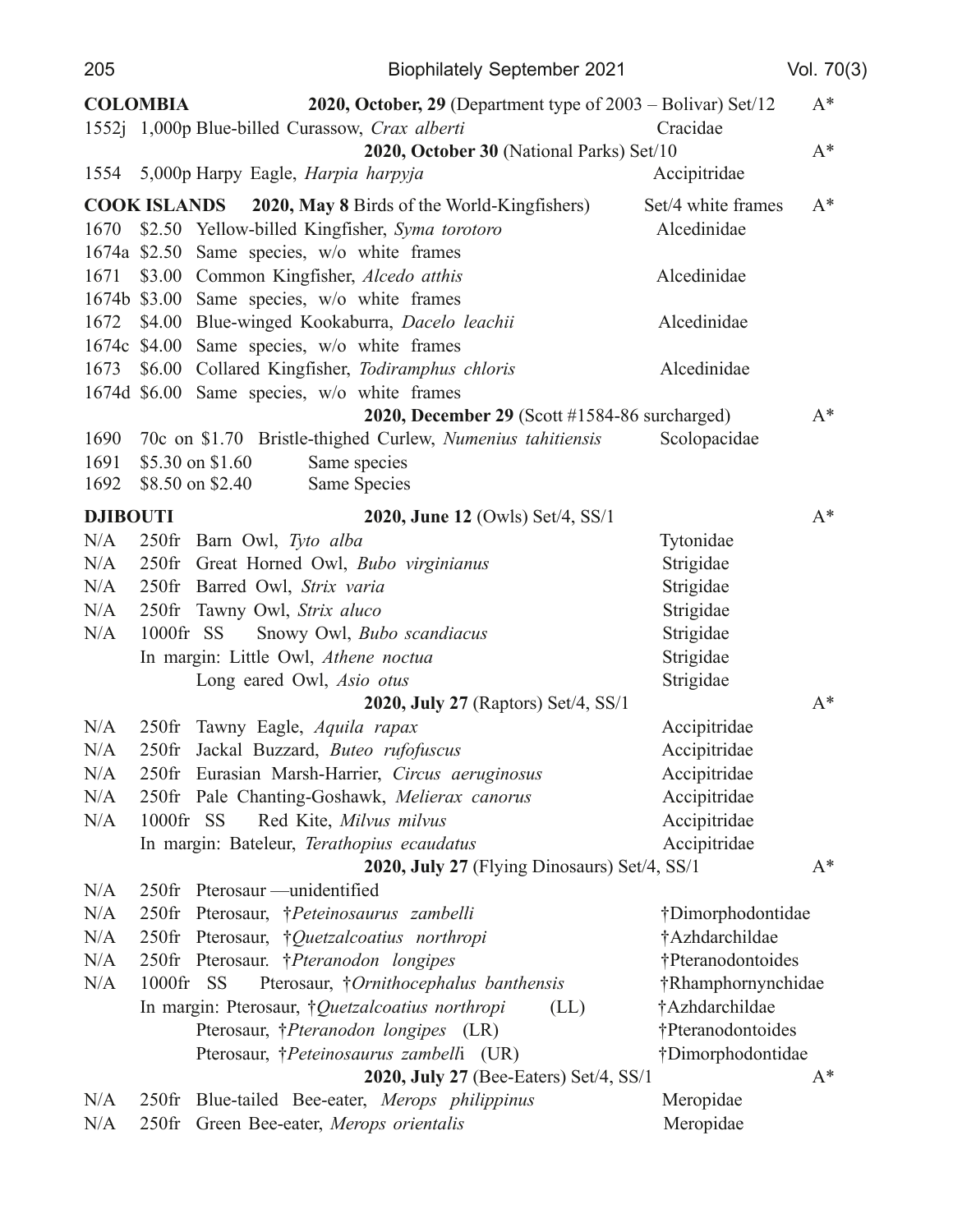Vol. 70 (3)

 $N/A$ 

 $N/A$ 

 $N/A$ 

 $N/A$ 

 $N/A$  $N/A$ 

 $N/A$ 

 $N/A$ 

 $N/A$ 

 $N/A$ 

 $N/A$ 

 $N/A$ 

 $N/A$ 

 $N/A$ 

 $N/A$ 

 $N/A$ 

 $N/A$ 

 $N/A$ 

 $N/A$ 

 $N/A$ 

 $N/A$ 

 $N/A$ 

 $N/A$ 

 $N/A$ 

 $N/A$ 

 $N/A$ 

 $N/A$ 

250fr SS

250fr Barn Owl, Tyto alba

250fr Great Gray Owl, Strix nebulosa

Label: Eurasian Eagle-Owl, Bubo bubo

250fr SS Barn Owl, Tyto alba

Snowy Owl, Bubo scandiacus

250fr SS Ferruginous Pygmy-Owl, Glaucidium brasilianum

#### **DJIBOUTI** (continued) 250fr Red-throated Bee-eater, Merops bulocki Meropidae 250fr Southern Carmine Bee-eater, Merops nubicoides Meropidae Meropidae  $1000$ fr SS Rainbow Bee-eater, Merops ornatus In margin: Blue-throated Bee-eater, Merops viridis Meropidae  $(UR)$ European Bee-eater, *Merops apiaster* (3 on branch) Meropidae 2020, July 27 (Warblers) Set/4, SS/1  $A^*$ 250fr Wood Warbler, Phylloscopus sibilatrix Phylloscopidae 250fr Yellow Warbler, Setopaga petechia Parulidae 250fr Green Reed Warbler, Acrocephalus arundinaceus Acrocephalidae Acrocephalidae 250fr Booted Warbler, Iduna caligata  $V70(1)$ (Previously shown on a 1982 Eynhollow issue) 1000fr SS Eurasian Blackcap, Sylvia atricapilla Sylviidae In margin: Savi's Warbler, Locustella luscinioides Acrocephalidae 2020, November 25 (Extinct Species) Set/4, SS/1  $A^*$ 250fr Carolina Parakeet, †Conuropsis carolinensis Psittacidae  $1000$ fr Dodo, †Raphus cucullatus Columbidae SS<sub>1</sub> 2020, November 25 (Aquatic Birds) Set/4, SS/1  $A^*$ 250fr African Jacana, Actophilornis africanus Jacanidae 250fr Glossy Ibis, Plegadis falcinellus Threskiornithidae 250fr Great Cormorant, Phalacrocorax carbo Phalacrocoracidae  $50$ fr Eurasian Spoonbill, Platalea leucorodia Threskiornithidae 1000fr SS Terek Sandpiper, Xenus cinereus Scolopacidae In margin: Mute Swan, Cygnus olor  $(ctr. Bot.)$ Anatidae Wood Sandpiper, Tringa glareola Scolopacidae  $(UL)$ Black-legged Kittiwake, Rissa tridactyla (UR) Laridae 2020, November 25 (Kingfishers) Set/4, SS/1  $A^*$ 250fr Belted Kingfisher, Megaceryle alcyon Alcedinidae 250fr Green Kingfisher, Chloroceryle americana Alcedinidae 250fr Blue-eared Kingfisher, Alcedo meninting Alcedinidae 250fr Malachite Kingfisher, Corythornis cristatus Alcedinidae 1000fr SS Collared Kingfisher, Todiramphus chloris Alcedinidae In margin: White-throated Kingfisher, Halcyon smyrnensis (UR) Alcedinidae Pied Kingfisher, Ceryle rudis  $(UL)$ Alcedinidae Common Kingfisher, Alcedo atthis Alcedinidae  $(LR)$ Laughing Kookaburra, Dacelo novaeguineae Alcedinidae 2020, December 30 (Owls) Set/4, SS/1  $A^*$ 250fr Snowy Owl, Bubo scandiacus Strigidae 250fr Ferruginous Pygmy-Owl, Glaucidium brasilianum Strigidae

Tytonidae

Strigidae

Strigidae

Strigidae

Strigidae

Tytonidae

206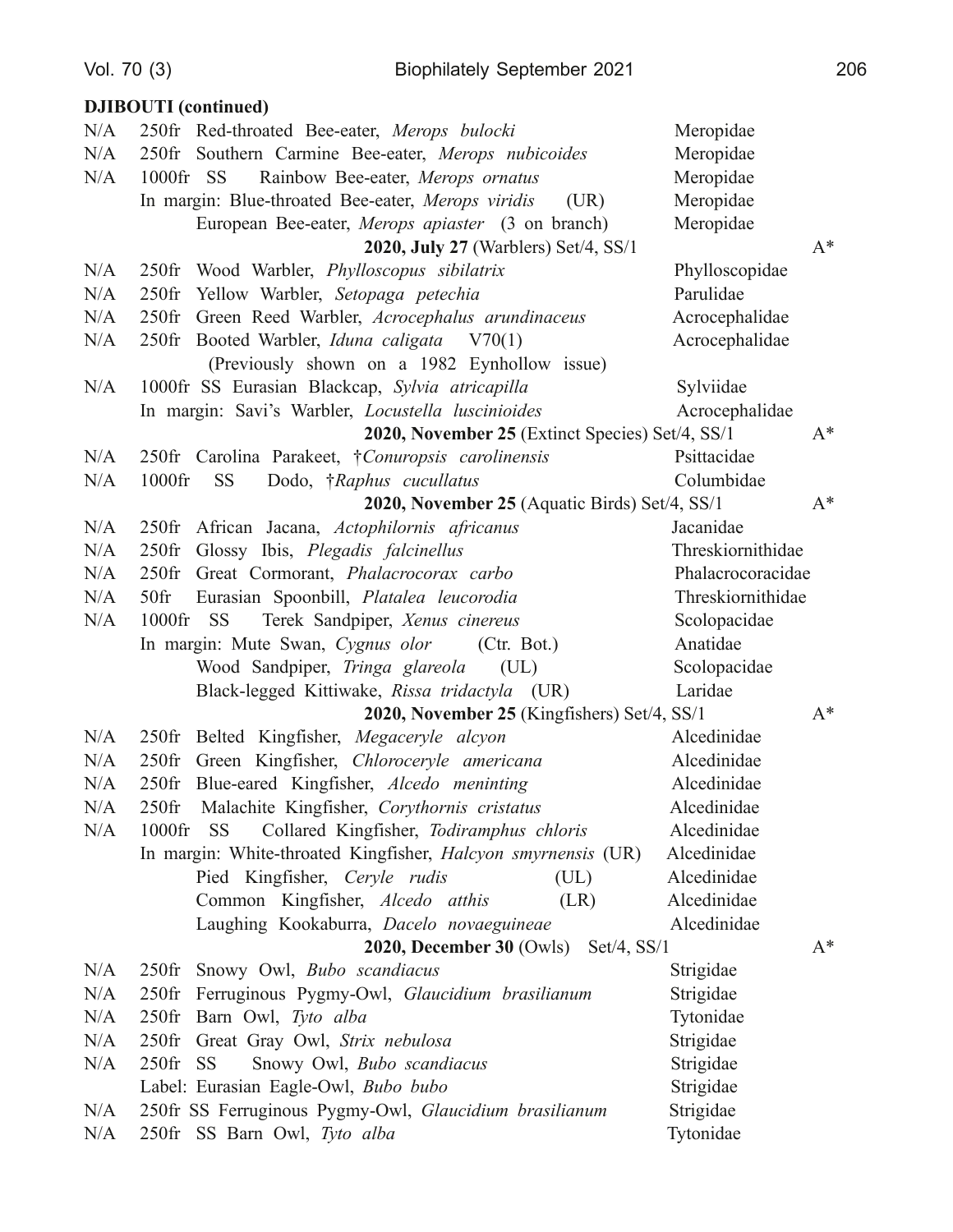|      |             | <b>DJIBOUTI</b> (continued)                                                                         |               |       |
|------|-------------|-----------------------------------------------------------------------------------------------------|---------------|-------|
|      |             | Label: Long-eared Owl, Asio otus                                                                    | Strigidae     |       |
| N/A  | $250$ fr SS | Great Gray Owl, Strix nebulosa                                                                      | Strigidae     |       |
|      |             | 2020, March 1 (Raptors) Set/4, SS/1                                                                 |               | $A^*$ |
| N/A  | $250$ fr    | Montagu's Harrier, Circus pygargus                                                                  | Accipitridae  |       |
| N/A  | $250$ fr    | Short-toed Snake-Eagle, Circaetus gallicus                                                          | Accipitridae  |       |
| N/A  | $250$ fr    | Red Kite, Milvus milvus                                                                             | Accipitridae  |       |
| N/A  |             | 250fr Rough-legged Hawk, Buteo lagopus                                                              | Accipitridae  |       |
| N/A  |             | 1000fr SS Northern Harrier, Circus hudsonius                                                        | Accipitridae  |       |
|      |             | In margin: Tawny Owl, Strix aluco                                                                   | Strigidae     |       |
|      |             | $Set/4$ , $SS/1$<br>2020, March 1 (Parakeets)                                                       |               | $A^*$ |
| N/A  | $250$ fr    | Purple-naped Lory, Lorius domicella                                                                 | Psittaculidae |       |
| N/A  | $250$ fr    | Gray-headed Lovebird, Agapornis canus                                                               | Psittaculidae |       |
| N/A  |             | 250fr Rosy-faced Lovebird, Agapornis roseicollis                                                    | Psittaculidae |       |
| N/A  |             | 250fr White Cockatoo, Cacatua alba                                                                  | Cacatuidae    |       |
| N/A  |             | 1000fr SS Galah, Eolophus roseicapilla                                                              | Cacatuidae    |       |
|      |             | In margin: Scarlet-chested Parrot, Neophema splendida                                               | Psittaculidae |       |
|      |             | 2020, May 20 (Bee-Eaters) Set/4, SS/1                                                               |               | $A^*$ |
| N/A  | $250$ fr    | Red-headed Bee-eater, Nyctyornis amictus                                                            | Meropidae     |       |
| N/A  |             | 250fr Southern Carmine Bee-eater, Merops nubicoides                                                 | Meropidae     |       |
| N/A  | $250$ fr    | Rainbow Bee-eater, Merops ornatus                                                                   | Meropidae     |       |
| N/A  |             | 250fr Chestnut-headed Bee-eater, Merops leschenaulti                                                | Meropidae     |       |
| N/A  |             | 1000fr SS Blue-cheeked Bee-eater, Merops persicus                                                   | Meropidae     |       |
|      |             | In margin: European Bee-eater, Merops apiaster<br>(UR)                                              | Meropidae     |       |
|      |             | White-fronted Bee-eater, Merops bullockoides (LL)                                                   | Meropidae     |       |
|      |             | 2020, May 20 (Lighthouses) Set/4, SS/1                                                              |               | $A^*$ |
| N/A  | $250$ fr    | American Herring Gull, Larus smithsonianus                                                          | Laridae       |       |
| N/A  | $250$ fr    | Pacific Gull, Larus pacificus                                                                       | Laridae       |       |
| N/A  | $250$ fr    | Swallow-tailed Gull, Creagrus furcatus                                                              | Laridae       |       |
| N/A  | $250$ fr    | Ring-billed Gull, Larus delawarensis                                                                | Laridae       |       |
| N/A  |             | 1000fr SS American Herring Gull, Larus smithsonianus                                                | Laridae       |       |
|      |             | In margin: Great Black-backed Gull, Larus marinus                                                   | Laridae       |       |
|      |             | 2020, May 20 (Pigeons)<br>$Set/4$ , $SS/1$                                                          |               | $A^*$ |
| N/A  | $250$ fr    | Rock Pigeon, Columba livia                                                                          | Columbidae    |       |
| N/A  | $250$ fr    | Rock Pigeon, Columba livia domestica                                                                | Columbidae    |       |
| N/A  | $250$ fr    | Band-tailed Pigeon, Patagioenas fasciata                                                            | Columbidae    |       |
| N/A  |             | 250fr Common Wood-Pigeon, Columba palumbus                                                          | Columbidae    |       |
| N/A  |             | 1000fr SS Rameron Pigeon, Columba arquartrix                                                        | Columbidae    |       |
|      |             | In margin: Common Wood-Pigeon, Columba palumbus (LL)                                                | Columbidae    |       |
|      |             | Casque Polonais, or Polish Helmet or Kryska Polska, a breed of a fancy racing pigeon. (RS of sheet) |               |       |
|      |             | FALKLAND ISLANDS 2020, September 7 (Falkland Islands Philatelic Study Group, 50y) Set/4 B*          |               |       |
| 1274 | 78p         | King Penguin, Aptenodytes patagonicus (Sc#74)                                                       | Spheniscidae  |       |
| 1275 |             | £1.04 Upland Goose, Chloephaga picta (Sc#94a)`                                                      | Anatidae      |       |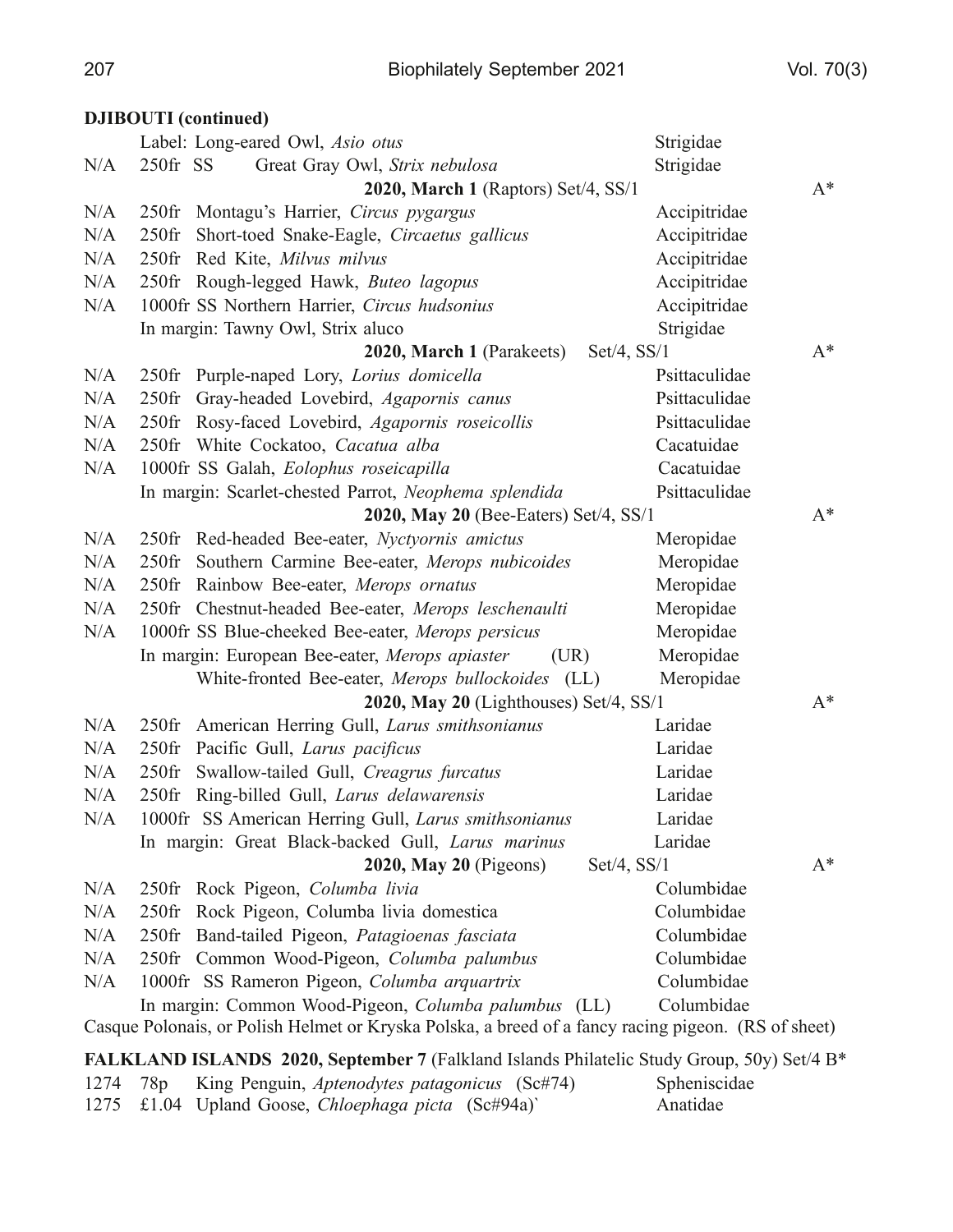3785a 100d SS

#### **FAROE ISLANDS** 2020, April 16 (Queen Margrethe II, 80th Birthday) Single B<sup>\*</sup> "Bird Song & Animal Language She Was Able To Understand", by Edward Fuglo, featuring sixteen different bird species, arranged top to bottom, left side of stamp. 752  $50k$ Eurasian Oystercatcher, Haematopus ostralegus Haematopodidae European Shag, Plalacrocorax aristotelis Phalacrocoracidae Great Skua, Stercorarius skua Stercorariidae Razorbill, Alca torda Alcidae Northern Fulmar, Fulmarus glacialoides Procellariidae Common Eider, Somateria mollissima Anatidae Lesser Black-backed Gull, Larus fuscus Laridae Black Guillemot, Cepphus grylle Alcidae Atlantic Puffin, Fratercula arctica Alcidae Arctic Tern, Sterna paradisaea Laridae Northern Gannet, Morus bassanus Sulidae Common Murre, Uria aalge Alcidae Corvidae Hooded Crow, Corvus cornix Northern Raven, Corvus corax Corvidae Common Starling, Sturnus vulgaris Sturnidae Whimbrel, Numenius phaeopus Scolopacidae 2021, April 26 (Europa)  $Set/2$  $A^*$ Atlantic Puffin, Fratercula arctica Alcidae 784  $17k$ (Head) 785  $27k$ Same species, three on a rock Alcidae A booklet, SA contains the same two stamps. **GAMBIA** 2018, January 4 (Hamerkop) Set/4, SS/1  $A^*$ 3770a 65d Hamerkop, Scopus umbretta (facing left) Scopidae 3770b 75d Same species, facing right Scopidae 3770c 85d Same species, facing left Scopidae 3770d 95d Same species, facing right Scopidae 3771a 125d **SS** Same species, head photo Scopidae 3771b 125d **SS** Same species, full bird photo Scopidae 2018, March 27 (Birds of Gambia) Set/4, SS/1  $A^*$ 3776a 85d Goliath Heron, Ardea goliath Ardeidae 3776b 85d Greater Flamingo, Phoenicopterus roseus Phoenicopteridae 3776c 85d Glossy Ibis, Plegadis falcinellus Threskiornithidae 3776d 85d Little Grebe, Tachybaptus ruficollis Podicipedidae 3777a 85d SS Yellow-billed Stork, Mycteria ibis Ciconiidae 3777b 85d SS Egyptian Goose, Alopochen aegyptiaca Anatidae 3777c 85d SS Pied Kingfisher, Ceryle rudis Alcedinidae 2018, April 23 (Birds of Prey) Set/4,  $SS/1$  $A^*$ 3784a 80d Palm-nut Vulture, Gypohierax angolensis Accipitridae 3784b 90d Tawny Eagle, Aquila rapax Accipitridae 3784c 100d Yellow-billed Kite, Milvus migrans aegyptius (ssp) Accipitridae 3784d 150d Long-crested Eagle, *Lophaetus occipitalis* Accipitridae

African Harrier-Hawk, Polyboroides typus

Accipitridae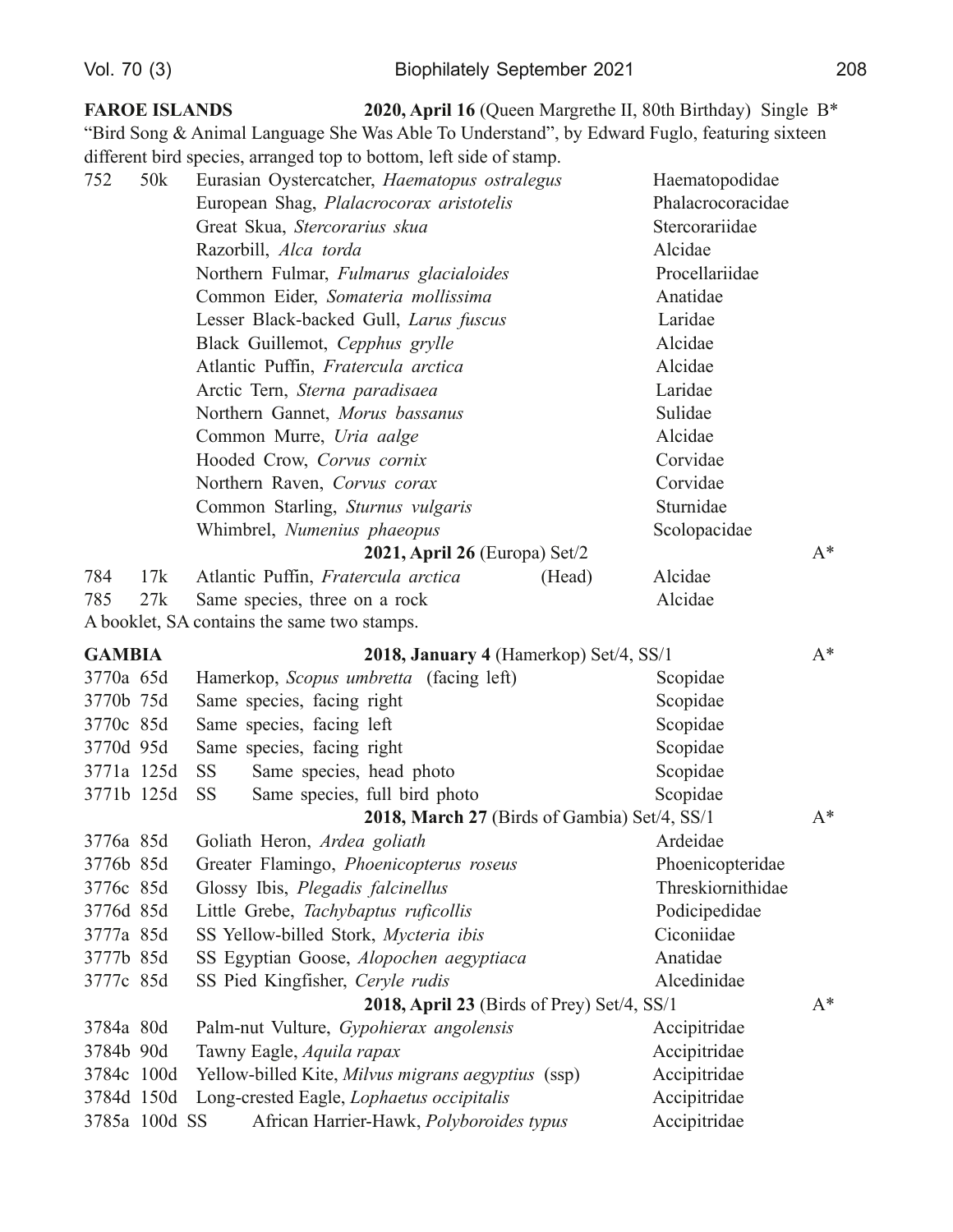|             |               | <b>GAMBIA</b> (continued)                                            |               |       |
|-------------|---------------|----------------------------------------------------------------------|---------------|-------|
|             | 3785b 125d SS | Bateleur, Terathopius ecaudatus                                      | Accipitridae  |       |
|             | 3785c 150d SS | Common Buzzard, Buteo buteo                                          | Accipitridae  |       |
|             |               | 2018, December 31 (Eagles of Africa) Set/6                           |               | $A^*$ |
| 3825a 55d   |               | African Fish-Eagle, Haliaeetus vocifer                               | Accipitridae  |       |
| 3885b 55d   |               | Brown Snake-Eagle, Circaetus cinereus                                | Accipitridae  |       |
| 3825c 65d   |               | African Hawk-Eagle, Aquila spilogaster                               | Accipitridae  |       |
| 3825d 65d   |               | Booted Eagle, Hieraaetus pennatus                                    | Accipitridae  |       |
| 3825e 75d   |               | Martial Eagle, Polemaetus bellicosus                                 | Accipitridae  |       |
| 3825f 75d   |               | Long-crested Eagle, Lophaetus occipitalis                            | Accipitridae  |       |
|             |               | 2018, December 31 (Tawny Eagle)                                      | Set/4         | $A^*$ |
| 3826a 90d   |               | Tawny Eagle, Aquila rapax, head facing left                          | Accipitridae  |       |
| 3826b 95d   |               | Same species, in flight right                                        | Accipitridae  |       |
| 3826c 100d  |               | Same species, on branch, facing left                                 | Accipitridae  |       |
| 3826d 125d  |               | Same species, upper body, facing right                               | Accipitridae  |       |
|             |               | 2019, February 27 (Sunbirds of Africa) Set/6                         |               | $A^*$ |
| 3832a 45d   |               | Beautiful Sunbird, Cinnyris pulchellus                               | Nectariniidae |       |
| 3832b 55d   |               | Collared Sunbird, Hedydipna collaris                                 | Nectariniidae |       |
| 3832c 65d   |               | Scarlet-chested Sunbird, Chalcomitra senegalensis                    | Nectariniidae |       |
| 3832d 75d   |               | Orange-breasted Sunbird, Anthobaphes violacea                        | Nectariniidae |       |
| 3832e 85d   |               | Mariqua Sunbird, Cinnyris mariquensis                                | Nectariniidae |       |
| 3832f 95d   |               | White-breasted Sunbird, Cinnyris talatala                            | Nectariniidae |       |
|             |               | (Stamp has White-bellied Sunbird)                                    |               |       |
|             |               | In margin: Collared Sunbird, Hedydipna collaris                      | Nectariniidae |       |
| 3833        | 250d SS       | Orange-breasted Sunbird, Anthobaphes violacea                        | Nectariniidae |       |
|             |               | 2019, April 4 (Black Stork) Set/6                                    |               | $A^*$ |
|             |               | 3836a-f Black Stork, Ciconia nigra                                   | Ciconiidae    |       |
|             |               | (Values are 50d, 60d, 70d, 80d, 90d, 100d)                           |               |       |
|             |               | 2019, April 4 (White Stork)                                          |               | $A^*$ |
| 3837a-f 70d |               | White Stork, Ciconia ciconia                                         | Ciconiidae    |       |
|             | 3840d 125d SS | Same spsecies                                                        | Ciconiidae    |       |
|             |               | 2019, April 4 (Yellow-billed Storks) Set/4                           |               | $A^*$ |
| 3838a-d     |               | Yellow-billed Stork, Mycteria ibis (also in margin)                  | Ciconiidae    |       |
|             |               | (a-d values are 50d, 100d, 150d, 200d)                               |               |       |
|             |               | 2019, April 4 (Abdim's Stork) Set/4                                  | $A^*$         |       |
|             |               | 3839a-d 100d Abdim's Stork, Ciconia abdimii (also in the margin)     | Ciconiidae    |       |
|             |               | 2019, April 4 (Saddle-billed Stork) Set/3                            | $A^*$         |       |
| 3840a 100d  |               | Saddle-billed Stork, Ephippiorhynchus senegalensis<br>(facing right) | Ciconiidae    |       |
| 3840b 100d  |               | Same species, facing left                                            | Ciconiidae    |       |
| 3840c 150d  |               | Same species, in flight                                              | Ciconiidae    |       |
|             |               | 2019, June 8 (African Jacana) Set/6                                  | $A^*$         |       |
| 3846a-f     |               | African Jacana, Actophilornis africanus                              | Jacanidae     |       |
|             |               | (The a-f values are 45, 55, 65, 75, 85 & 95d)                        |               |       |
| 3847        |               | 250d SS Same species                                                 | Jacanidae     |       |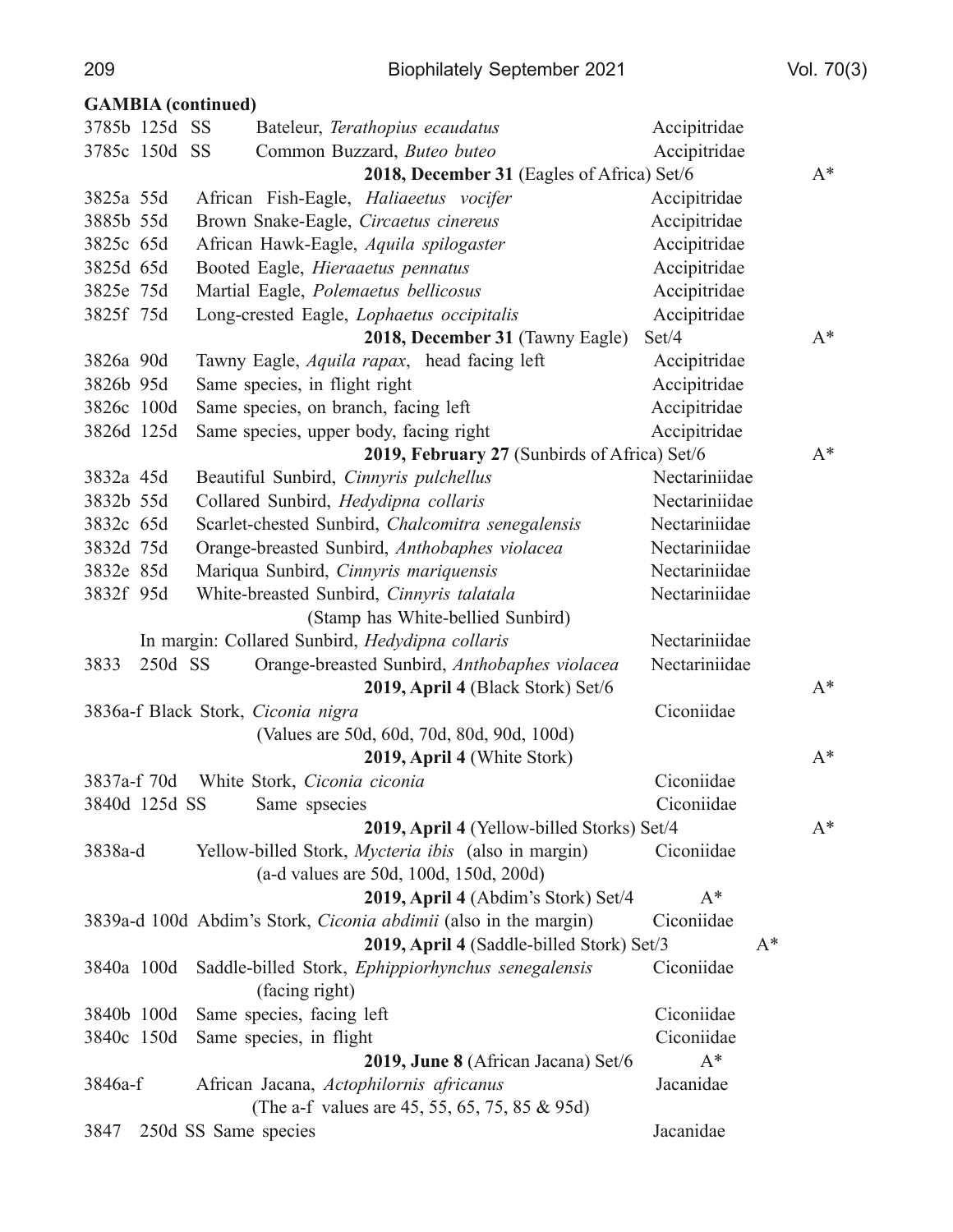|                  |                  | <b>GAMBIA</b> (continued)                                                                                           |                  |       |
|------------------|------------------|---------------------------------------------------------------------------------------------------------------------|------------------|-------|
|                  |                  | 2020. September 30 (Woodpeckers) Set/4                                                                              |                  | $A^*$ |
| 3881a 100d       |                  | Fine-spotted Woodpecker, Campethera punctuligera                                                                    | Picidae          |       |
|                  |                  | (Previously shown on a 1982 Staffa local issue)                                                                     |                  |       |
| 3881b 100d       |                  | African Gray Woodpecker, Chloropicus goertae                                                                        | Picidae          |       |
| 3881c 100d       |                  | Same species as 3881a                                                                                               | Picidae          |       |
| 3881d 100d       |                  | Same species as 3881a & 3881c                                                                                       | Picidae          |       |
|                  |                  | 2020, September 30 (Turacos) Set/3                                                                                  |                  | $A^*$ |
| 3882a 100d       |                  | Guinea Turaco, Tauraco persa                                                                                        | Musophagidae     |       |
| 3882b 100d       |                  | Violet Turaco, Musophaga violacea                                                                                   | Musophagidae     |       |
| 3882c 200d       |                  | Same species as 3882b                                                                                               | Musophagidae     |       |
| <b>GUYANA</b>    |                  | 2020, March 24 (Woodpeckers)                                                                                        | $Set/8$ , $SS/1$ | $A^*$ |
| 4620a \$250      |                  | Lewis's Woodpecker, Melanerpes lewis                                                                                | Picidae          |       |
| 4620b \$250      |                  | Pileated Woodpecker, Dryocopus pileatus                                                                             | Picidae          |       |
| 4620c \$250      |                  | Red-bellied Woodpecker, Melanerpes carolinus                                                                        | Picidae          |       |
| 4620d \$250      |                  | Great Spotted Woodpecker, Dendrocopus major                                                                         | Picidae          |       |
| 4620e \$250      |                  | Lewis's Woodpecker, Melanerpes lewis                                                                                | Picidae          |       |
| 4620f \$250      |                  | Pileated Woodpecker, Dryocopus pileatus                                                                             | Picidae          |       |
| 4620g \$250      |                  | Red-bellied Woodpecker, Melanerpes carolinus                                                                        | Picidae          |       |
| 4620h \$250      |                  | Great Spotted Woodpecker, Dendrocopus major                                                                         | Picidae          |       |
| 4621             |                  | \$800 SS Lewis's Woodpecker, Melanerpes lewis                                                                       | Picidae          |       |
|                  |                  | (Cap. as Great Spotted Woodpecker, Dendrocopus major)                                                               |                  |       |
|                  | <b>HONG KONG</b> | 2020, August 18 (Hong Kong Theme Park) Set/6                                                                        |                  | $A^*$ |
| 2089             |                  | \$2.60 Toco Toucan, Ramphastos toco                                                                                 | Ramphastidae     |       |
| 2093             | \$5.00           | King Penguin, Aptenodytes patagonicus                                                                               | Spheniscidae     |       |
| <b>HUNGARY</b>   |                  | 2021, May 5 (Endangered Animals) Vert pair                                                                          |                  | $A^*$ |
|                  |                  | 4594a 715fo European Stonechat, Saxicola rubricola                                                                  | Muscicapidae     |       |
|                  |                  |                                                                                                                     |                  |       |
| <b>INDIA</b>     |                  | 2020, March 16 (UNESCO World Heritage Sites) Set/5<br>3214 5r Western Tragopan, Tragopan melanocephalus Phasianidae |                  | $B^*$ |
| <b>INDONESIA</b> |                  | <b>2019, November 5</b><br>(Flora and Fauna) Set/3                                                                  |                  | $A^*$ |
|                  |                  | 2514b 3000r Rote myzomela, Myzomela irianawipodoae V69(1)                                                           | Meliphagidae     |       |
| <b>IRAN</b>      |                  | <b>2020, February 25</b><br>Single                                                                                  |                  | $A^*$ |
| 3217             |                  | 18,000r White-headed Duck, Oxyura leucocephala                                                                      | Anatidae         |       |
| <b>ISRAEL</b>    |                  | 2020, December 15 (Steinhardt Museum of Natural History) Set/3                                                      |                  | $B^*$ |
|                  |                  | 2272 4.10s Green Bee-eater, Merops orientalis                                                                       | Meropidae        |       |
|                  |                  | Graceful Prinia, Prinia gracilis                                                                                    | Cisticolidae     |       |
|                  |                  | (entitled "The Web of Life")                                                                                        |                  |       |
| 2274             | 4.10s            | Black Francolin, Francolinus francolinus                                                                            | Phasianidae      |       |
|                  |                  | (entitled "Caracal and Francolin")                                                                                  |                  |       |
| <b>JAPAN</b>     |                  | 2020, June 19 (Traditional colors) Set/10                                                                           |                  | $A^*$ |
| 4407             | Sheet of 10      |                                                                                                                     |                  |       |

|  | 4407h ¥63 Common Kingfisher, <i>Alcedo atthis</i> | Alcedinidae |
|--|---------------------------------------------------|-------------|
|--|---------------------------------------------------|-------------|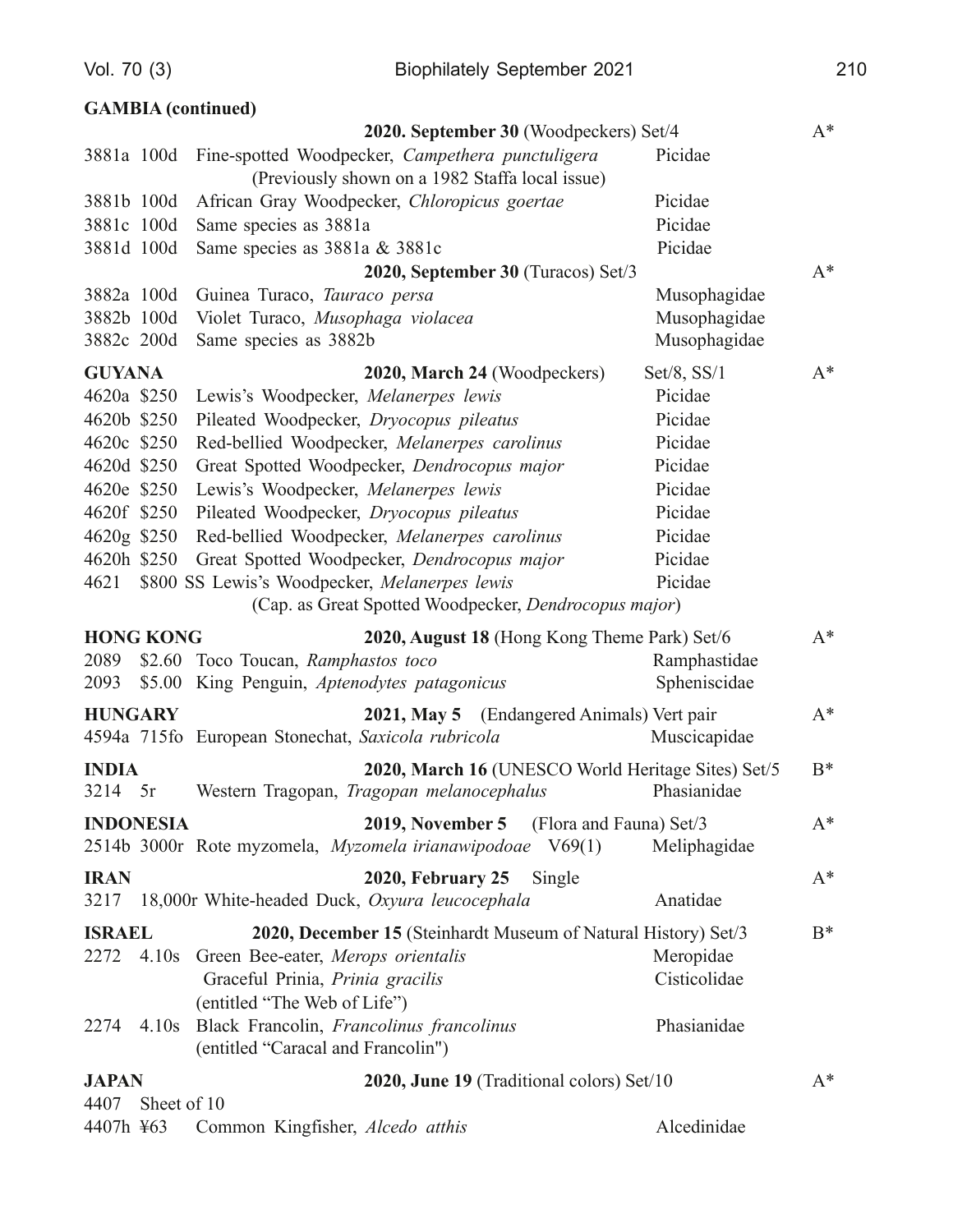| 2020, July 17 (Protection of Historic Sites and Natural Monuments) Set/10 A*<br>Sheet of 10<br>Ciconiidae<br>¥84<br>Oriental Stork, Ciconia boyciana<br>2020, October 16 (Art Paintings)<br>Set/10<br>$C^*$<br>Sheet of 10<br>4450h ¥84<br>Mandarin Duck, Aix galericulata<br>Anatidae<br>2020, November 16 (Juvenile Animals) Set/10<br>$A^*$<br>Sheet of 10<br>Aegithalidae<br>4458h ¥63<br>Long-tailed Tit, Aegithalos caudatus<br>2020, November 16 (Adult and juvenile animals)<br>Set/10 $A^*$<br>Sheet of 10<br>Emperor Penguin, Aptenodytes forsteri w/chick<br>Spheniscidae<br>4459e ¥84<br>Indian Spot-billed Duck, Anas poecilorhyncha<br>4459g ¥84<br>Anatidae<br>(with ducklings)<br>2020, November 20 (Winter scenes) Set/10<br>$A^*$<br>Sheet of 10<br>Strigidae<br>¥84<br>Ural Owl, Strix uralensis<br>Muscicapidae<br>4461j ¥84<br>European Robin, Erithacus rubecula<br><b>KAZAKHSTAN</b><br>2020, October 21 (flora and fauna of West Altai Nature Reserve) Set/3<br>$A^*$<br>932a 500te Eurasian Eagle-Owl, Bubo bubo<br>Strigidae<br><b>LIBERIA</b><br>2019, September 29 (Hornbills) Vert sheet/3, SS/1<br>$A^*$<br>3341a \$200<br>Black-casqued Hornbill, Ceratogymna atrata<br>Bucerotidae<br>Black-and-white-casqued Hornbill, Bycanistes subcylindricus Bucerotidae<br>3341b \$300<br>White-crested Hornbill, Horizocerus albocristatus<br>3341c \$400<br>Bucerotidae<br>3342<br>\$800<br>African Gray Hornbill, Lophoceros nasutus<br>Bucerotidae<br><b>SS</b><br>2020, March 26 (Lighthouses)<br>Set/4, $SS/1$<br>$A^*$<br>3408c \$300<br>Black-headed Gull, Chroicocephalus ridibundus<br>Laridae<br>SS Arctic Tern, Sterna paradisaea<br>Laridae<br>3423a \$600<br>3423b \$600 SS Parasitic Jaeger, Stercorarius parasiticus<br>Stercorariidae<br>2020, March 26 (Parrots) Set/4, SS/2<br>$A^*$<br>3411a \$300<br>Psittacidae<br>Scarlet Macaw, Ara macao<br>3411b \$300<br>Psittacidae<br>Military Macaw, Ara militaris<br>3411c \$300<br>Sun Parakeet, Aratinga solstitialis<br>Psittacidae<br>3411d \$300<br>Psittacidae<br>Monk Parakeet, Myiopsitta monachus<br>Psittacidae<br>Center label: Gray Parrot, Psittacus erithacus<br>SS Budgerigar, Melopsittacus undulatus<br>Psittaculidae<br>3426a \$600<br>Cacatuidae<br>3426b \$600<br>SS Galah, Eolophus roseicapilla<br>Psittacidae<br>In margin: Nanday Parakeet, Aratinga nenday (LS)<br>Cockatiel, Nymphicus hollandicus (RS)<br>Cacatuidae<br>2020, March 26 (Rare Birds I) Set/4, SSS/1<br>$A^*$<br>3412a \$300<br>(UL)<br>Trochilidae<br>Honduran Emerald, Amazilia luciae |       | <b>JAPAN</b> (continued) |  |  |
|------------------------------------------------------------------------------------------------------------------------------------------------------------------------------------------------------------------------------------------------------------------------------------------------------------------------------------------------------------------------------------------------------------------------------------------------------------------------------------------------------------------------------------------------------------------------------------------------------------------------------------------------------------------------------------------------------------------------------------------------------------------------------------------------------------------------------------------------------------------------------------------------------------------------------------------------------------------------------------------------------------------------------------------------------------------------------------------------------------------------------------------------------------------------------------------------------------------------------------------------------------------------------------------------------------------------------------------------------------------------------------------------------------------------------------------------------------------------------------------------------------------------------------------------------------------------------------------------------------------------------------------------------------------------------------------------------------------------------------------------------------------------------------------------------------------------------------------------------------------------------------------------------------------------------------------------------------------------------------------------------------------------------------------------------------------------------------------------------------------------------------------------------------------------------------------------------------------------------------------------------------------------------------------------------------------------------------------------------------------------------------------------------------------------------------------------------------------------------------------------------------------------------------------------------------------------|-------|--------------------------|--|--|
|                                                                                                                                                                                                                                                                                                                                                                                                                                                                                                                                                                                                                                                                                                                                                                                                                                                                                                                                                                                                                                                                                                                                                                                                                                                                                                                                                                                                                                                                                                                                                                                                                                                                                                                                                                                                                                                                                                                                                                                                                                                                                                                                                                                                                                                                                                                                                                                                                                                                                                                                                                        |       |                          |  |  |
|                                                                                                                                                                                                                                                                                                                                                                                                                                                                                                                                                                                                                                                                                                                                                                                                                                                                                                                                                                                                                                                                                                                                                                                                                                                                                                                                                                                                                                                                                                                                                                                                                                                                                                                                                                                                                                                                                                                                                                                                                                                                                                                                                                                                                                                                                                                                                                                                                                                                                                                                                                        | 4411  |                          |  |  |
|                                                                                                                                                                                                                                                                                                                                                                                                                                                                                                                                                                                                                                                                                                                                                                                                                                                                                                                                                                                                                                                                                                                                                                                                                                                                                                                                                                                                                                                                                                                                                                                                                                                                                                                                                                                                                                                                                                                                                                                                                                                                                                                                                                                                                                                                                                                                                                                                                                                                                                                                                                        | 4411j |                          |  |  |
|                                                                                                                                                                                                                                                                                                                                                                                                                                                                                                                                                                                                                                                                                                                                                                                                                                                                                                                                                                                                                                                                                                                                                                                                                                                                                                                                                                                                                                                                                                                                                                                                                                                                                                                                                                                                                                                                                                                                                                                                                                                                                                                                                                                                                                                                                                                                                                                                                                                                                                                                                                        |       |                          |  |  |
|                                                                                                                                                                                                                                                                                                                                                                                                                                                                                                                                                                                                                                                                                                                                                                                                                                                                                                                                                                                                                                                                                                                                                                                                                                                                                                                                                                                                                                                                                                                                                                                                                                                                                                                                                                                                                                                                                                                                                                                                                                                                                                                                                                                                                                                                                                                                                                                                                                                                                                                                                                        | 4450  |                          |  |  |
|                                                                                                                                                                                                                                                                                                                                                                                                                                                                                                                                                                                                                                                                                                                                                                                                                                                                                                                                                                                                                                                                                                                                                                                                                                                                                                                                                                                                                                                                                                                                                                                                                                                                                                                                                                                                                                                                                                                                                                                                                                                                                                                                                                                                                                                                                                                                                                                                                                                                                                                                                                        |       |                          |  |  |
|                                                                                                                                                                                                                                                                                                                                                                                                                                                                                                                                                                                                                                                                                                                                                                                                                                                                                                                                                                                                                                                                                                                                                                                                                                                                                                                                                                                                                                                                                                                                                                                                                                                                                                                                                                                                                                                                                                                                                                                                                                                                                                                                                                                                                                                                                                                                                                                                                                                                                                                                                                        |       |                          |  |  |
|                                                                                                                                                                                                                                                                                                                                                                                                                                                                                                                                                                                                                                                                                                                                                                                                                                                                                                                                                                                                                                                                                                                                                                                                                                                                                                                                                                                                                                                                                                                                                                                                                                                                                                                                                                                                                                                                                                                                                                                                                                                                                                                                                                                                                                                                                                                                                                                                                                                                                                                                                                        | 4458  |                          |  |  |
|                                                                                                                                                                                                                                                                                                                                                                                                                                                                                                                                                                                                                                                                                                                                                                                                                                                                                                                                                                                                                                                                                                                                                                                                                                                                                                                                                                                                                                                                                                                                                                                                                                                                                                                                                                                                                                                                                                                                                                                                                                                                                                                                                                                                                                                                                                                                                                                                                                                                                                                                                                        |       |                          |  |  |
|                                                                                                                                                                                                                                                                                                                                                                                                                                                                                                                                                                                                                                                                                                                                                                                                                                                                                                                                                                                                                                                                                                                                                                                                                                                                                                                                                                                                                                                                                                                                                                                                                                                                                                                                                                                                                                                                                                                                                                                                                                                                                                                                                                                                                                                                                                                                                                                                                                                                                                                                                                        |       |                          |  |  |
|                                                                                                                                                                                                                                                                                                                                                                                                                                                                                                                                                                                                                                                                                                                                                                                                                                                                                                                                                                                                                                                                                                                                                                                                                                                                                                                                                                                                                                                                                                                                                                                                                                                                                                                                                                                                                                                                                                                                                                                                                                                                                                                                                                                                                                                                                                                                                                                                                                                                                                                                                                        | 4459  |                          |  |  |
|                                                                                                                                                                                                                                                                                                                                                                                                                                                                                                                                                                                                                                                                                                                                                                                                                                                                                                                                                                                                                                                                                                                                                                                                                                                                                                                                                                                                                                                                                                                                                                                                                                                                                                                                                                                                                                                                                                                                                                                                                                                                                                                                                                                                                                                                                                                                                                                                                                                                                                                                                                        |       |                          |  |  |
|                                                                                                                                                                                                                                                                                                                                                                                                                                                                                                                                                                                                                                                                                                                                                                                                                                                                                                                                                                                                                                                                                                                                                                                                                                                                                                                                                                                                                                                                                                                                                                                                                                                                                                                                                                                                                                                                                                                                                                                                                                                                                                                                                                                                                                                                                                                                                                                                                                                                                                                                                                        |       |                          |  |  |
|                                                                                                                                                                                                                                                                                                                                                                                                                                                                                                                                                                                                                                                                                                                                                                                                                                                                                                                                                                                                                                                                                                                                                                                                                                                                                                                                                                                                                                                                                                                                                                                                                                                                                                                                                                                                                                                                                                                                                                                                                                                                                                                                                                                                                                                                                                                                                                                                                                                                                                                                                                        |       |                          |  |  |
|                                                                                                                                                                                                                                                                                                                                                                                                                                                                                                                                                                                                                                                                                                                                                                                                                                                                                                                                                                                                                                                                                                                                                                                                                                                                                                                                                                                                                                                                                                                                                                                                                                                                                                                                                                                                                                                                                                                                                                                                                                                                                                                                                                                                                                                                                                                                                                                                                                                                                                                                                                        |       |                          |  |  |
|                                                                                                                                                                                                                                                                                                                                                                                                                                                                                                                                                                                                                                                                                                                                                                                                                                                                                                                                                                                                                                                                                                                                                                                                                                                                                                                                                                                                                                                                                                                                                                                                                                                                                                                                                                                                                                                                                                                                                                                                                                                                                                                                                                                                                                                                                                                                                                                                                                                                                                                                                                        | 4461  |                          |  |  |
|                                                                                                                                                                                                                                                                                                                                                                                                                                                                                                                                                                                                                                                                                                                                                                                                                                                                                                                                                                                                                                                                                                                                                                                                                                                                                                                                                                                                                                                                                                                                                                                                                                                                                                                                                                                                                                                                                                                                                                                                                                                                                                                                                                                                                                                                                                                                                                                                                                                                                                                                                                        | 4461i |                          |  |  |
|                                                                                                                                                                                                                                                                                                                                                                                                                                                                                                                                                                                                                                                                                                                                                                                                                                                                                                                                                                                                                                                                                                                                                                                                                                                                                                                                                                                                                                                                                                                                                                                                                                                                                                                                                                                                                                                                                                                                                                                                                                                                                                                                                                                                                                                                                                                                                                                                                                                                                                                                                                        |       |                          |  |  |
|                                                                                                                                                                                                                                                                                                                                                                                                                                                                                                                                                                                                                                                                                                                                                                                                                                                                                                                                                                                                                                                                                                                                                                                                                                                                                                                                                                                                                                                                                                                                                                                                                                                                                                                                                                                                                                                                                                                                                                                                                                                                                                                                                                                                                                                                                                                                                                                                                                                                                                                                                                        |       |                          |  |  |
|                                                                                                                                                                                                                                                                                                                                                                                                                                                                                                                                                                                                                                                                                                                                                                                                                                                                                                                                                                                                                                                                                                                                                                                                                                                                                                                                                                                                                                                                                                                                                                                                                                                                                                                                                                                                                                                                                                                                                                                                                                                                                                                                                                                                                                                                                                                                                                                                                                                                                                                                                                        |       |                          |  |  |
|                                                                                                                                                                                                                                                                                                                                                                                                                                                                                                                                                                                                                                                                                                                                                                                                                                                                                                                                                                                                                                                                                                                                                                                                                                                                                                                                                                                                                                                                                                                                                                                                                                                                                                                                                                                                                                                                                                                                                                                                                                                                                                                                                                                                                                                                                                                                                                                                                                                                                                                                                                        |       |                          |  |  |
|                                                                                                                                                                                                                                                                                                                                                                                                                                                                                                                                                                                                                                                                                                                                                                                                                                                                                                                                                                                                                                                                                                                                                                                                                                                                                                                                                                                                                                                                                                                                                                                                                                                                                                                                                                                                                                                                                                                                                                                                                                                                                                                                                                                                                                                                                                                                                                                                                                                                                                                                                                        |       |                          |  |  |
|                                                                                                                                                                                                                                                                                                                                                                                                                                                                                                                                                                                                                                                                                                                                                                                                                                                                                                                                                                                                                                                                                                                                                                                                                                                                                                                                                                                                                                                                                                                                                                                                                                                                                                                                                                                                                                                                                                                                                                                                                                                                                                                                                                                                                                                                                                                                                                                                                                                                                                                                                                        |       |                          |  |  |
|                                                                                                                                                                                                                                                                                                                                                                                                                                                                                                                                                                                                                                                                                                                                                                                                                                                                                                                                                                                                                                                                                                                                                                                                                                                                                                                                                                                                                                                                                                                                                                                                                                                                                                                                                                                                                                                                                                                                                                                                                                                                                                                                                                                                                                                                                                                                                                                                                                                                                                                                                                        |       |                          |  |  |
|                                                                                                                                                                                                                                                                                                                                                                                                                                                                                                                                                                                                                                                                                                                                                                                                                                                                                                                                                                                                                                                                                                                                                                                                                                                                                                                                                                                                                                                                                                                                                                                                                                                                                                                                                                                                                                                                                                                                                                                                                                                                                                                                                                                                                                                                                                                                                                                                                                                                                                                                                                        |       |                          |  |  |
|                                                                                                                                                                                                                                                                                                                                                                                                                                                                                                                                                                                                                                                                                                                                                                                                                                                                                                                                                                                                                                                                                                                                                                                                                                                                                                                                                                                                                                                                                                                                                                                                                                                                                                                                                                                                                                                                                                                                                                                                                                                                                                                                                                                                                                                                                                                                                                                                                                                                                                                                                                        |       |                          |  |  |
|                                                                                                                                                                                                                                                                                                                                                                                                                                                                                                                                                                                                                                                                                                                                                                                                                                                                                                                                                                                                                                                                                                                                                                                                                                                                                                                                                                                                                                                                                                                                                                                                                                                                                                                                                                                                                                                                                                                                                                                                                                                                                                                                                                                                                                                                                                                                                                                                                                                                                                                                                                        |       |                          |  |  |
|                                                                                                                                                                                                                                                                                                                                                                                                                                                                                                                                                                                                                                                                                                                                                                                                                                                                                                                                                                                                                                                                                                                                                                                                                                                                                                                                                                                                                                                                                                                                                                                                                                                                                                                                                                                                                                                                                                                                                                                                                                                                                                                                                                                                                                                                                                                                                                                                                                                                                                                                                                        |       |                          |  |  |
|                                                                                                                                                                                                                                                                                                                                                                                                                                                                                                                                                                                                                                                                                                                                                                                                                                                                                                                                                                                                                                                                                                                                                                                                                                                                                                                                                                                                                                                                                                                                                                                                                                                                                                                                                                                                                                                                                                                                                                                                                                                                                                                                                                                                                                                                                                                                                                                                                                                                                                                                                                        |       |                          |  |  |
|                                                                                                                                                                                                                                                                                                                                                                                                                                                                                                                                                                                                                                                                                                                                                                                                                                                                                                                                                                                                                                                                                                                                                                                                                                                                                                                                                                                                                                                                                                                                                                                                                                                                                                                                                                                                                                                                                                                                                                                                                                                                                                                                                                                                                                                                                                                                                                                                                                                                                                                                                                        |       |                          |  |  |
|                                                                                                                                                                                                                                                                                                                                                                                                                                                                                                                                                                                                                                                                                                                                                                                                                                                                                                                                                                                                                                                                                                                                                                                                                                                                                                                                                                                                                                                                                                                                                                                                                                                                                                                                                                                                                                                                                                                                                                                                                                                                                                                                                                                                                                                                                                                                                                                                                                                                                                                                                                        |       |                          |  |  |
|                                                                                                                                                                                                                                                                                                                                                                                                                                                                                                                                                                                                                                                                                                                                                                                                                                                                                                                                                                                                                                                                                                                                                                                                                                                                                                                                                                                                                                                                                                                                                                                                                                                                                                                                                                                                                                                                                                                                                                                                                                                                                                                                                                                                                                                                                                                                                                                                                                                                                                                                                                        |       |                          |  |  |
|                                                                                                                                                                                                                                                                                                                                                                                                                                                                                                                                                                                                                                                                                                                                                                                                                                                                                                                                                                                                                                                                                                                                                                                                                                                                                                                                                                                                                                                                                                                                                                                                                                                                                                                                                                                                                                                                                                                                                                                                                                                                                                                                                                                                                                                                                                                                                                                                                                                                                                                                                                        |       |                          |  |  |
|                                                                                                                                                                                                                                                                                                                                                                                                                                                                                                                                                                                                                                                                                                                                                                                                                                                                                                                                                                                                                                                                                                                                                                                                                                                                                                                                                                                                                                                                                                                                                                                                                                                                                                                                                                                                                                                                                                                                                                                                                                                                                                                                                                                                                                                                                                                                                                                                                                                                                                                                                                        |       |                          |  |  |
|                                                                                                                                                                                                                                                                                                                                                                                                                                                                                                                                                                                                                                                                                                                                                                                                                                                                                                                                                                                                                                                                                                                                                                                                                                                                                                                                                                                                                                                                                                                                                                                                                                                                                                                                                                                                                                                                                                                                                                                                                                                                                                                                                                                                                                                                                                                                                                                                                                                                                                                                                                        |       |                          |  |  |
|                                                                                                                                                                                                                                                                                                                                                                                                                                                                                                                                                                                                                                                                                                                                                                                                                                                                                                                                                                                                                                                                                                                                                                                                                                                                                                                                                                                                                                                                                                                                                                                                                                                                                                                                                                                                                                                                                                                                                                                                                                                                                                                                                                                                                                                                                                                                                                                                                                                                                                                                                                        |       |                          |  |  |
|                                                                                                                                                                                                                                                                                                                                                                                                                                                                                                                                                                                                                                                                                                                                                                                                                                                                                                                                                                                                                                                                                                                                                                                                                                                                                                                                                                                                                                                                                                                                                                                                                                                                                                                                                                                                                                                                                                                                                                                                                                                                                                                                                                                                                                                                                                                                                                                                                                                                                                                                                                        |       |                          |  |  |
|                                                                                                                                                                                                                                                                                                                                                                                                                                                                                                                                                                                                                                                                                                                                                                                                                                                                                                                                                                                                                                                                                                                                                                                                                                                                                                                                                                                                                                                                                                                                                                                                                                                                                                                                                                                                                                                                                                                                                                                                                                                                                                                                                                                                                                                                                                                                                                                                                                                                                                                                                                        |       |                          |  |  |
|                                                                                                                                                                                                                                                                                                                                                                                                                                                                                                                                                                                                                                                                                                                                                                                                                                                                                                                                                                                                                                                                                                                                                                                                                                                                                                                                                                                                                                                                                                                                                                                                                                                                                                                                                                                                                                                                                                                                                                                                                                                                                                                                                                                                                                                                                                                                                                                                                                                                                                                                                                        |       |                          |  |  |
|                                                                                                                                                                                                                                                                                                                                                                                                                                                                                                                                                                                                                                                                                                                                                                                                                                                                                                                                                                                                                                                                                                                                                                                                                                                                                                                                                                                                                                                                                                                                                                                                                                                                                                                                                                                                                                                                                                                                                                                                                                                                                                                                                                                                                                                                                                                                                                                                                                                                                                                                                                        |       |                          |  |  |
|                                                                                                                                                                                                                                                                                                                                                                                                                                                                                                                                                                                                                                                                                                                                                                                                                                                                                                                                                                                                                                                                                                                                                                                                                                                                                                                                                                                                                                                                                                                                                                                                                                                                                                                                                                                                                                                                                                                                                                                                                                                                                                                                                                                                                                                                                                                                                                                                                                                                                                                                                                        |       |                          |  |  |
| Orange-bellied Parrot, Neophema chrysogaster (RS)<br>Psittaculidae                                                                                                                                                                                                                                                                                                                                                                                                                                                                                                                                                                                                                                                                                                                                                                                                                                                                                                                                                                                                                                                                                                                                                                                                                                                                                                                                                                                                                                                                                                                                                                                                                                                                                                                                                                                                                                                                                                                                                                                                                                                                                                                                                                                                                                                                                                                                                                                                                                                                                                     |       |                          |  |  |
| Sturnidae<br>Bali Myna, Leucopsar rothschildi<br>3412b \$300                                                                                                                                                                                                                                                                                                                                                                                                                                                                                                                                                                                                                                                                                                                                                                                                                                                                                                                                                                                                                                                                                                                                                                                                                                                                                                                                                                                                                                                                                                                                                                                                                                                                                                                                                                                                                                                                                                                                                                                                                                                                                                                                                                                                                                                                                                                                                                                                                                                                                                           |       |                          |  |  |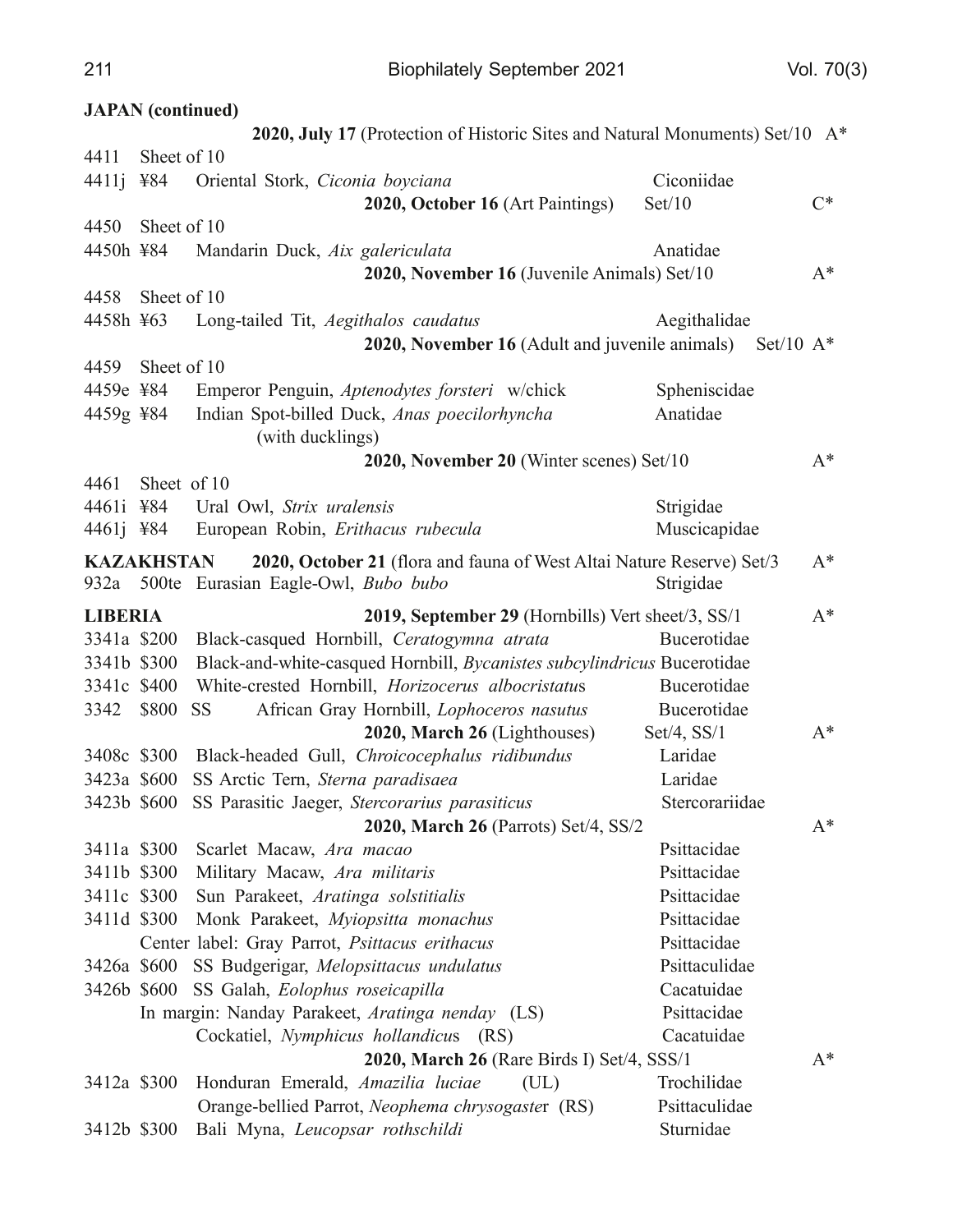|                |                    | <b>LIBERIA</b> (continued)                                                             |                   |       |
|----------------|--------------------|----------------------------------------------------------------------------------------|-------------------|-------|
|                |                    | 3412c \$300 Scaly-sided Merganser, Mergus squamatus                                    | Anatidae          |       |
| 3412d \$300    |                    | Kakapo, Strigops habroptila                                                            | Strigopidae       |       |
|                |                    | In center label: Red-crowned Crane, Grus japonensis                                    | Gruidae           |       |
|                |                    | 3427a \$600 SS Northern Bald Ibis, Geronticus eremita (top stamp)                      | Threskiornithidae |       |
|                |                    | 3427b \$600 SS South Island Takahe, <i>Porphyrio hochstetteri</i> (Bot. stamp)Rallidae |                   |       |
|                |                    | In margin: Shoebill, Balaeniceps rex (left of label)                                   | Balaenicipitidae  |       |
|                |                    | Great Bustard, <i>Aedeotis nigriceps</i> (right of label)                              | Otididae          |       |
|                |                    | 2020, March 26 (Rare Birds II) Set/4, Ss/1                                             |                   | $A^*$ |
| 3413a \$300    |                    | Resplendent Quetzal, Quetzal pharomachrus mocinno                                      | Trogonidae        |       |
| 3413b \$300    |                    | Great Curassow, Crax rubra                                                             | Cracidae          |       |
| 3413c \$300    |                    | Sri Lanka Frogmouth, Batrachostomus moniliger V69(3)                                   | Podargidae        |       |
| 3413d \$300    |                    | Mandarin Duck, Aix galericulata                                                        | Anatidae          |       |
|                |                    | In central label: Long-tailed Widowbird, Euplectes progne                              | Ploceidae         |       |
| 3428a \$600    |                    | SS Andean Cock-of-the-Rock, Rupicola peruvianus (top)                                  | Cotingidae        |       |
| 3428b \$600    |                    | SS Turquoise-browed Motmot, Eumomota superciliosa (Bot.) Momotidae                     |                   |       |
|                |                    | In margin: Hoatzin, Opisthocomus hoazin                                                | Opisthocomidae    |       |
|                |                    | 2020, March 26 (Arctic Ocean)                                                          | Set/4, $SS/2$     | $A^*$ |
| 3418a \$300    |                    | Arctic Tern, Sterna paradisaea                                                         | Laridae           |       |
| 3433a \$600    |                    | SS Atlantic Puffin, Fratercula arctica                                                 | Alcidae           |       |
|                |                    | 2020, March 26 (Critically Endangered Species) SS/2                                    |                   | $A^*$ |
| 3421a \$600    |                    | <b>SS</b><br>Blue-banded Kingfisher, Alcedo euryzona                                   | Alcedinidae       |       |
|                |                    | 2020, June 28 (WWF Stamps on Stamps) Set/6, SS/2                                       |                   | $A^*$ |
| 3464a \$225    |                    | Dalmatian Pelican, Pelecanus crispus (Romania #3232 s-o-s) Pelecanidae                 |                   |       |
| 3464f \$225    |                    | Eurasian Spoonbill, Platalea leucorodia (Romania #4888 s-o-s) Threskiornithidae        |                   |       |
| 3465           | \$330              | SS Eurasian Spoonbill, Platalea leucorodia (Romania #4887 s-o-s) Threskiornithidae     |                   |       |
| 3470           | \$330              | SS Dalmatian Pelican, <i>Pelecanus crispus</i> (Romania #3233 s-o-s) Pelecanidae       |                   |       |
|                | <b>NETHERLANDS</b> | 2020, February 24 (Farmland Birds) Set/10                                              |                   | $A^*$ |
|                |                    | 1607a (91c) Western Yellow Wagtail, Motacilla flava                                    | Motacillidae      |       |
|                |                    | 1607b (91c) Northern Shoveler, Spatula clypeata                                        | Anatidae          |       |
| 1607c $(91c)$  |                    | Black-tailed Godwit, Limosa limosa                                                     | Scolopacidae      |       |
| 1607d $(91c)$  |                    | Eurasian Curlew, Numenius arquata                                                      | Scolopacidae      |       |
| 1607e $(91c)$  |                    | European Turtledove, Streptopelia turtur                                               | Columbidae        |       |
|                |                    | Eurasian Skylark, Alauda arvensis (upper half in LR)                                   | Alaudidae         |       |
| 1607 $f(91c)$  |                    | Gray Partridge, Perdix perdix                                                          | Phasianidae       |       |
| 1607g(91c)     |                    | Northern Lapwing, Vanellus vanellus                                                    | Charadriidae      |       |
| 1607h $(91c)$  |                    | Little Owl, Athene noctua                                                              | Strigidae         |       |
| 1607i(91c)     |                    | Common Redshank, Tringa tetanus                                                        | Scolopacidae      |       |
| $1607$ j (91c) |                    | Eurasian Skylark, <i>Alauda arvensis</i> (Lower half of bird)                          | Alaudidae         |       |
|                |                    | 2020, June 15 (Coastal Birds)                                                          | Set/10            | $A^*$ |
| 1612a(91c)     |                    | Little Tern, Sternula albifrons                                                        | Laridae           |       |
| 1612b(91c)     |                    | Parasitic Jaeger, Stercorarius parasiticus                                             | Stercorariidae    |       |
| 1612c(91c)     |                    | Ruddy Turnstone, Arenaria interpres                                                    | Scolopacidae      |       |
| 1612d $(91c)$  |                    | Snow Bunting, Plectrophenax nivalis                                                    | Calcariidae       |       |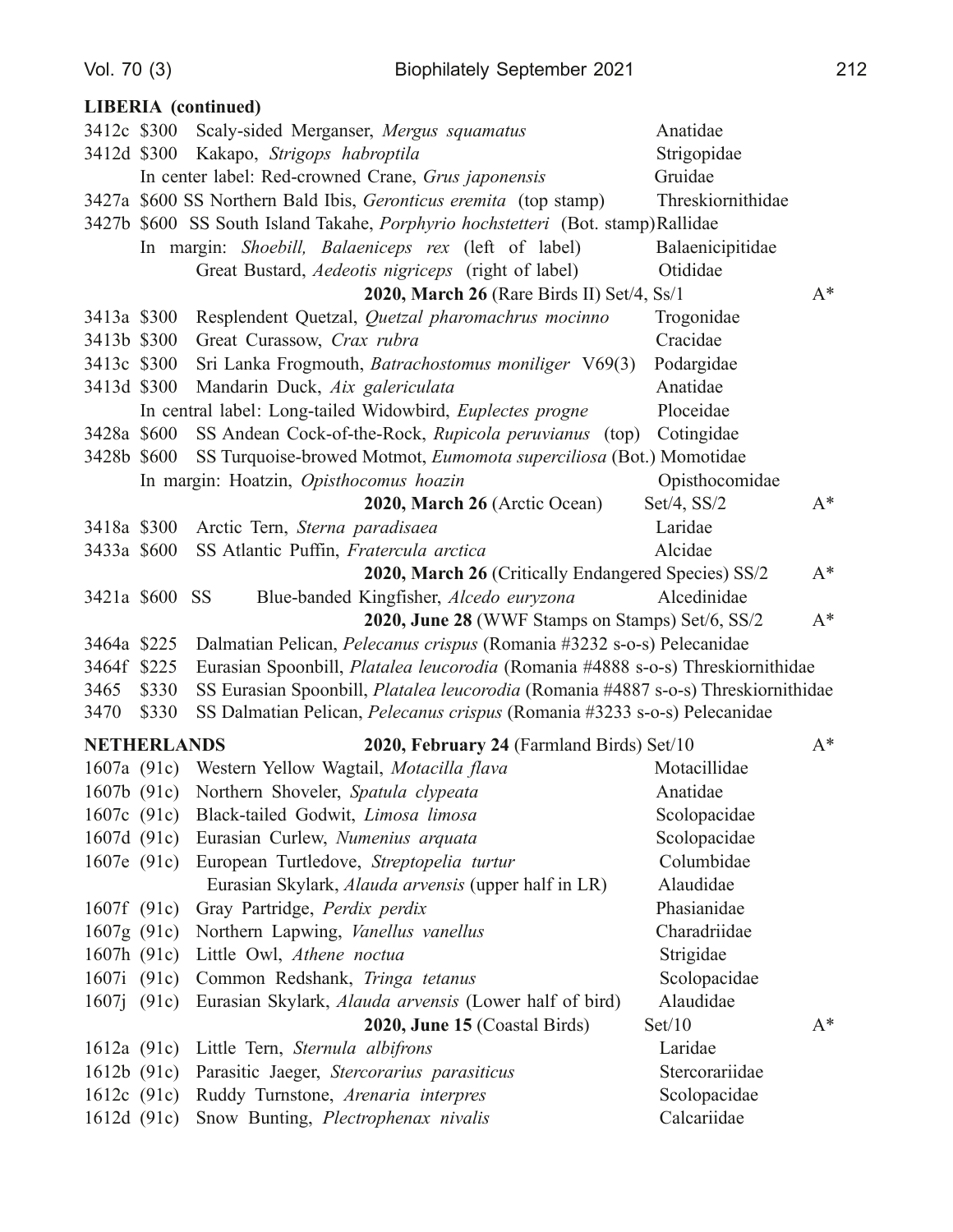|                | <b>NETHERLANDS</b> (continued)                                                    |                  |       |
|----------------|-----------------------------------------------------------------------------------|------------------|-------|
|                | 1612e (91c) Black-legged Kittiwake, Rissa tridactyla                              | Laridae          |       |
|                | 1612f (91c) Great Black-headed Gull, Larus marinus                                | Laridae          |       |
|                | 1612g (91c) Horned Lark, Eremophila alpestris                                     | Alaudidae        |       |
|                | 1612h (91c) Pied Avocet, Recurvirostra avosetta                                   | Recurvirostridae |       |
|                | 1612i (91c) Purple Sandpiper, Calidris maritima                                   | Scolopacidae     |       |
|                | 1612j (91c) Kentish Plover, Charadrius alexandrines                               | Charadriidae     |       |
|                | 2020, September 14 (Forest and Heathland Birds) Set/10                            |                  | $A^*$ |
| 1614a(91c)     | Common Raven, Corvus corax                                                        | Corvidae         |       |
|                | 1614b (91c) Coal Tit, Periparus ater                                              | Paridae          |       |
| 1614c (91c)    | Brambling, Fringilla montifringilla                                               | Fringillidae     |       |
|                | 1614d (91c) Great Spotted Woodpecker, Dendrocopos major                           | Picidae          |       |
|                | 1614e (91c) Common Redstart, Phoenicurus phoenicurus                              | Muscicapidae     |       |
|                | 1614f (91c) Spotted Flycatcher, Muscicapa striata                                 | Muscicapidae     |       |
| 1614g (91c)    | Great Gray Shrike, Lanius excubitor                                               | Laniidae         |       |
|                | 1614h (91c) Black Grouse, Lyrurus tetrix                                          | Phasianidae      |       |
| 1614i(91c)     | Eurasian Wryneck, Jynx torquilla                                                  | Picidae          |       |
| 1614j (91c)    | Willow Tit, Poecile montanus                                                      | Paridae          |       |
| <b>PENRHYN</b> | 2020, May 8 (Birds of the World-Birds of Paradise - white frames) Set/4           |                  | $A^*$ |
| 623            | \$2.50 Brown Sicklebird, Epimachus meyeri                                         | Paradisaeidae    |       |
| 627a           | \$2.50 Same species, w/o white frames                                             | Paradisaeidae    |       |
| 624            | \$3.00 Twelve-wired Bird-of-Paradise, Seleucidis melanoleucus                     | Paradisaeidae    |       |
| 627b           | \$3.00 Same species, w/o white frames                                             | Paradisaeidae    |       |
| 625            | \$4.00 Lesser Bird-of-Paradise, Paradisaea minor                                  | Paradisaeidae    |       |
| 627c           | \$4.00 Same species, w/o white frames                                             | Paradisaeidae    |       |
| 626            | \$6.00 Magnificent Bird-of-Paradise, Ptiloris magnificus                          | Paradisaeidae    |       |
| 627d           | \$6.00 Same species, w/o white frames                                             |                  |       |
| 627e           | SS of 4, #627a-627d                                                               |                  |       |
|                | 627a-d available as block of 4 or vertical strip of 4.                            |                  |       |
|                | 2020, May 20 (Birds of the World-Flamingos; with white frames)                    |                  | $A^*$ |
| 628            | \$5.50 American Flamingo, Phoenicopterus ruber (white frame)                      | Phoenicopteridae |       |
| 632a           | \$5.50 Same species, w/o white frames                                             | Phoenicopteridae |       |
| 629            | \$6.70 Chilean flamingo, Phoenicopterus chilensis (white frames) Phoenicopteridae |                  |       |
| 632b           | \$6.70 Same species, w/o white frames                                             | Phoenicopteridae |       |
| 630            | \$22.40 Greater Flamingo, Phoenicopterus roseus (white frames)                    | Phoenicopteridae |       |
| 632c           | \$22.40 Same species, w/o white frames                                            | Phoenicopteridae |       |
| 631            | \$29.90 Andean Flamingo, Phoenicoparrus andinus (white frames)                    | Phoenicopteridae |       |
| 632d           | \$29.90 Same species, w/o white frames                                            | Phoenicopteridae |       |
| 632e           | SS of 4, Sc#632a-632d                                                             |                  |       |
| <b>POLAND</b>  | 2020, November 30 Set/4                                                           |                  | $A^*$ |
|                | 4522a 3,30z White Stork, Ciconia ciconia                                          | Ciconiidae       |       |
|                | 4522b 3,30z Black Stork, Ciconia nigra                                            | Ciconiidae       |       |
|                | 4522c 3,30z Great Egret, Ardea alba                                               | Ardeidae         |       |
|                | 4522d 3,30z Gray Heron, Ardea cinerea                                             | Ardeidae         |       |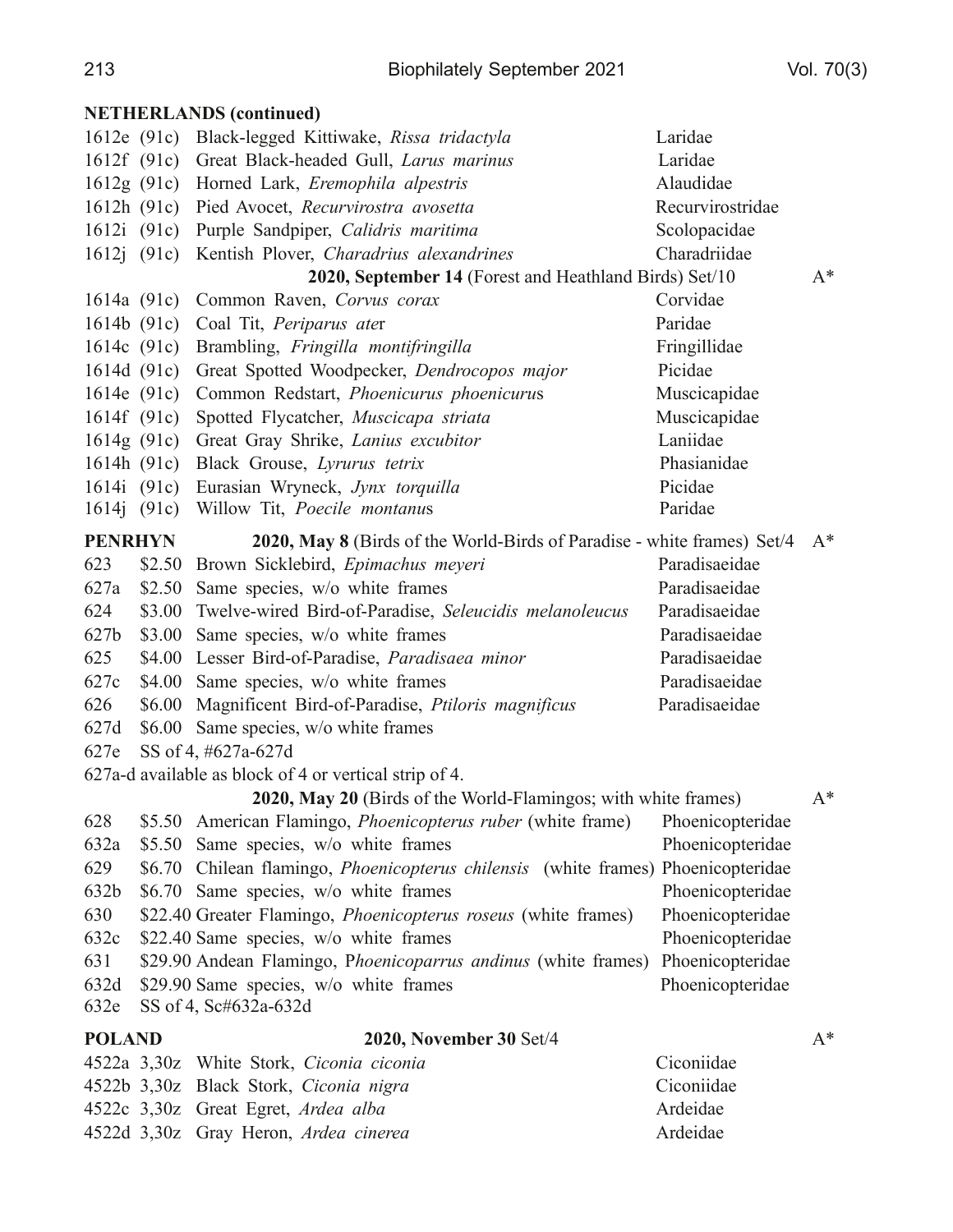# **PORTUGAL Azores**

| <b>Azores</b>                                                                      |                   | 2019, May 9 $(Europa)$                                                                | Set/2, SS/2     |              | $A^*$          |
|------------------------------------------------------------------------------------|-------------------|---------------------------------------------------------------------------------------|-----------------|--------------|----------------|
| 603                                                                                |                   | €0.86 Goldcrest, Regulus regulus                                                      |                 | Regulidae    |                |
| 604                                                                                |                   | Souvenir sheet of 2, #603, 604a                                                       |                 |              |                |
|                                                                                    |                   | 604a $\epsilon$ 0.86 SS Fieldfare, <i>Turdus pilaris</i> (Both of these two)          |                 | Turdidae     |                |
| <b>Madeira</b>                                                                     |                   | 2019, May 9 $(Europa)$                                                                | Set/2, SS/2     |              | $A^*$          |
|                                                                                    |                   | 373 €0.86 Island Canary, Serinus canaria                                              |                 | Fringillidae |                |
| 374                                                                                |                   | Souvenir sheet of 2, #373, 374a                                                       |                 |              |                |
|                                                                                    |                   | 374a €0.86 SS European Goldfinch, Carduelis carduelis                                 |                 | Fringillidae |                |
| <b>ROMANIA</b>                                                                     |                   | 2020, August 12 (Owls) Set/4 + label                                                  |                 |              | $A^*$          |
|                                                                                    |                   | 6455 1.901 Eurasian Pygmy-Owl, Glaucidium passerinum                                  |                 | Strigidae    |                |
|                                                                                    |                   | 6455a Sheet of $5 +$ label                                                            |                 |              |                |
|                                                                                    |                   | 6456 3.301 Little Owl, Athene noctua                                                  |                 | Strigidae    |                |
|                                                                                    |                   | 6456a Sheet of $5 +$ label                                                            |                 |              |                |
|                                                                                    |                   | 6457 51 Burrowing Owl, Athene cunicularia                                             |                 | Strigidae    |                |
|                                                                                    |                   | 6457a Sheet of $5 +$ label                                                            |                 |              |                |
|                                                                                    |                   | 6458 191 Papuan Boobook, Ninox theomacha New                                          |                 | Strigidae    |                |
|                                                                                    |                   | 6458a Sheet of $5 +$ label                                                            |                 |              |                |
|                                                                                    |                   | 2020, September 1                                                                     | $(Swans)$ Set/4 |              | $A^*$          |
|                                                                                    |                   | 6465 3.301 Mute Swan, Cygnus olor (crossed necks)                                     |                 | Anatidae     |                |
|                                                                                    | 6465a Sheet of 4  |                                                                                       |                 |              |                |
| 6466 51                                                                            |                   | Same species, taking off from water                                                   |                 | Anatidae     |                |
|                                                                                    | 6466a Sheet of 4  |                                                                                       |                 |              |                |
|                                                                                    |                   | 6467 8.501 Same species, taking off from water                                        |                 | Anatidae     |                |
|                                                                                    | 6467a Sheet of 4  |                                                                                       |                 |              |                |
|                                                                                    |                   | 6468 10.501 Same species, head only, looking left                                     |                 | Anatidae     |                |
|                                                                                    | 6468a Sheet of 4  |                                                                                       |                 |              |                |
|                                                                                    | <b>ST. MARTIN</b> | 2020, July 1 (Birds of Prey) Vert strip/6                                             |                 |              | $A^*$          |
|                                                                                    |                   | 192a 100c Black-winged Kite, Elanus caeruleus                                         |                 | Accipitridae |                |
|                                                                                    |                   | 192c 100c Red Kite, Milvus milvus                                                     |                 | Accipitridae |                |
| 192c                                                                               | 100c              | Red-footed Falcon, Falco vespertinus                                                  |                 | Falconidae   |                |
| 192d                                                                               | 100c              | Bonelli's Eagle, Aquila fasciata                                                      |                 | Accipitridae |                |
| 192e                                                                               | 100c              | Rough-legged Hawk, Buteo lagopus                                                      |                 | Accipitridae |                |
|                                                                                    |                   | (Stamp has Rough-legged Buzzard)                                                      |                 |              |                |
| 192f                                                                               | 100c              | Imperial Eagle, Aquila heliaca                                                        |                 | Accipitridae |                |
|                                                                                    |                   | <b>ST. PIERRE &amp; MIQUELON</b><br>(Single)<br><b>2020, January 20</b>               |                 |              | $A^*$          |
|                                                                                    |                   | A1087 $E1.16$ Greater Yellowlegs,<br>Tringa melanoleuca                               |                 | Scolopacidae |                |
|                                                                                    |                   | <b>2021, January 12</b><br>(Single)                                                   |                 |              | $\mathbf{A}^*$ |
| 1100                                                                               |                   | $€0.60$ Purple Sandpiper, Calidris maritima                                           |                 | Scolopacidae |                |
|                                                                                    |                   | <b>ST. THOMAS &amp; PRINCE ISLANDS</b><br><b>2017, May 8</b> (Stamps on Stamps) Set/4 |                 |              | $A^*$          |
| 2201 21 000db St Lucio Porrot Amazona varsicolor (St Lucio #002 s.o.s) Psittogidoo |                   |                                                                                       |                 |              |                |

3301 31,000db St. Lucia Parrot, *Amazona versicolor* (St. Lucia #902 s-o-s) Psittacidae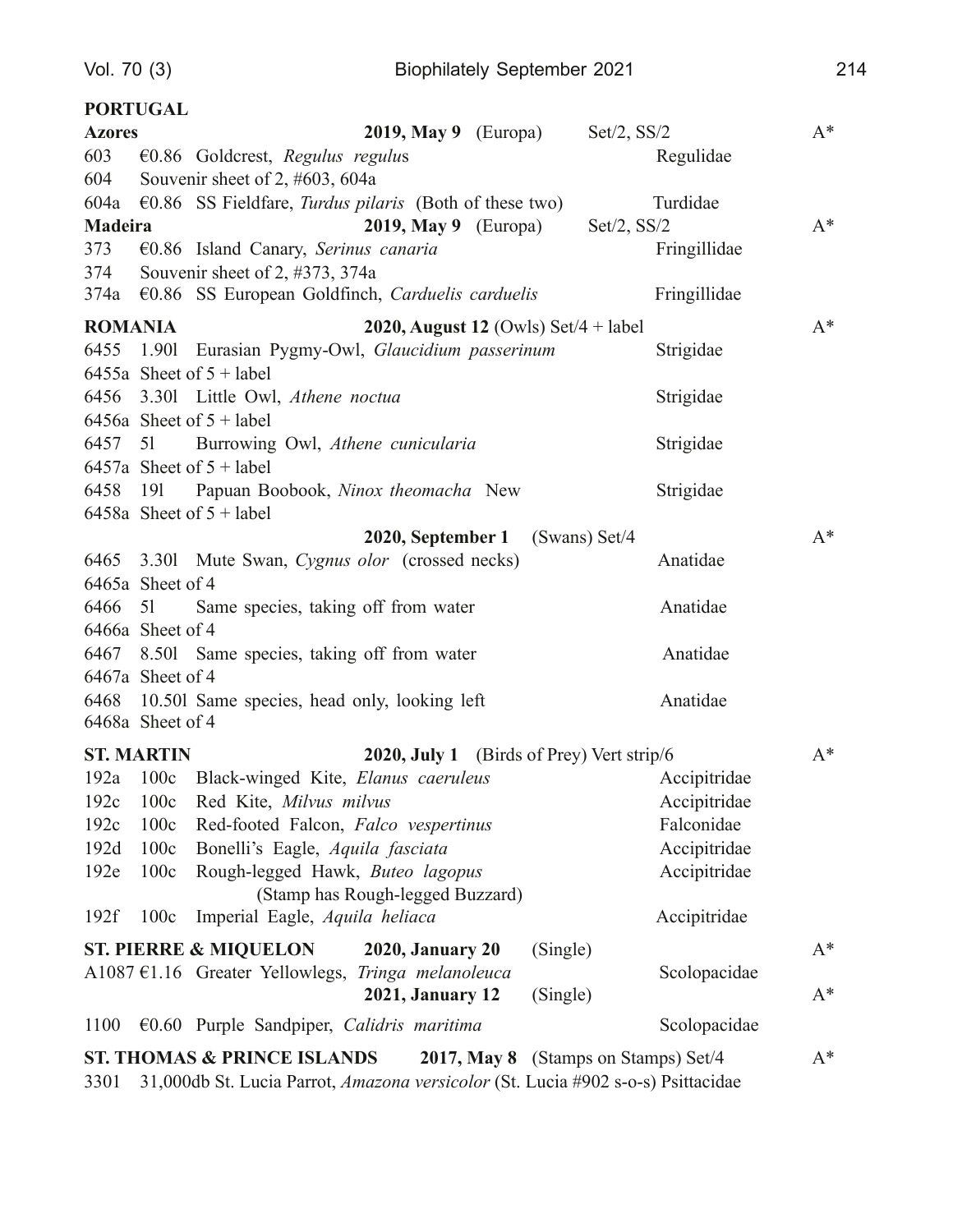|      |                | <b>ST. THOMAS &amp; PRINCE (continued)</b>                |                  |       |
|------|----------------|-----------------------------------------------------------|------------------|-------|
|      |                | 2019, July 20 (Owls) Set/4, SS/1                          |                  | $A^*$ |
|      | 3384a 31,000db | African Barred Owlet, Glaucidium capense                  | Strigidae        |       |
|      | 3384b 31,000db | Northern White-faced Owl, Ptilopsis leucotis              | Strigidae        |       |
|      | 3384c 31,000db | Great Gray Owl, Strix nebulosa                            | Strigidae        |       |
|      | 3384d 31,000db | Rufous Fishing-Owl, Scotopelia ussheri                    | Strigidae        |       |
| 3402 | 124,000db      | <b>SS</b><br>Marsh Owl, Asio capensis                     | Strigidae        |       |
|      |                | 2020, November 30 (Kingfishers) Set/4, SS/1               |                  | $A^*$ |
| N/A  | 31,00db        | Common Kingfisher, Alcedo atthis                          | Alcedinidae      |       |
| N/A  | 31,00db        | Pied Kingfisher, Ceryle rudis                             | Alcedinidae      |       |
| N/A  | 31,00db        | White-throated Kingfisher, Halcyon smyrnensis             | Alcedinidae      |       |
| N/A  | 31,00db        | Green Kingfisher, Chloroceryle americana                  | Alcedinidae      |       |
| N/A  | 124,00db       | SS Woodland Kingfisher, Halcyon senegalensis              | Alcedinidae      |       |
|      |                | In margin: Banded Kingfisher, Lacedo pulchella (Ul)       | Alcedinidae      |       |
|      |                | Black-backed Kingfisher, Ceyx erithaca (LR)               | Alcedinidae      |       |
|      |                | Common Kingfisher, Alcedo atthis                          | Alcedinidae      |       |
|      |                | 2020, November 30 (Tropicbirds) Set/4, SS/1               |                  | $A^*$ |
| N/A  | 31,00db        | Red-billed Tropicbird, Phaethon aethereus                 | Phaethontidae    |       |
| N/A  | 31,00db        | White-tailed Tropicbird, Phaethon lepturus                | Phaethontidae    |       |
| N/A  | 31,00db        | Red-tailed Tropicbird, Phaethon rubricauda                | Phaethontidae    |       |
| N/A  | 31,00db        | White-tailed Tropicbird, Phaethon lepturus                | Phaethontidae    |       |
| N/A  | 124,00db       | SS Red-billed Tropicbird, Phaethon aethereus              | Phaethontidae    |       |
|      |                | In margin: Red-tailed Tropicbird, Phaethon rubricauda     | Phaethontidae    |       |
|      |                | 2020, November 30 (Gray Parrot)                           | $Set/4$ , $SS/1$ | $A^*$ |
| N/A  | 31,00db        | Gray Parrot, Psittacus erithacus                          | Psittacidae      |       |
|      |                | (Two on branch, facing each other)                        |                  |       |
| N/A  | 31,00db        | Same species, preening itself                             | Psittacidae      |       |
| N/A  | 31,00db        | Same species, on branch, facing left                      | Psittacidae      |       |
| N/A  | 31,00db        | Same species, two on branch, facing each other            | Psittacidae      |       |
| N/A  | 124,00db       | SS Same species, and also in the margin                   | Psittacidae      |       |
|      |                | 2021, January 22 (São Tomé Grossbeak) Set/4, SS/1         |                  | $A^*$ |
| a-d  | 31,00db        | São Tomé Grosbeak, Crithagra concolor                     | Fringillidae     |       |
|      |                | (Stamps have genus of Nesospiza)                          |                  |       |
| N/A  |                | 124,00db SS (Same species on the stamp and in the margin) |                  |       |
|      |                | 2021, January 22 (Endangered animals) Set/4               |                  | $A^*$ |
| N/A  | 31,00db        | Blue-throated Macaw, Ara glaucogularis                    | Psittacidae      |       |
|      |                | 2021, January 22 (Extinct Birds) Set/4, SS/1              |                  | $A^*$ |
| N/A  | 31,00db        | Passenger Pigeon, † <i>Ectopistes migratorius</i>         | Columbidae       |       |
| N/A  | 31,00db        | Great Auk, † <i>Pinginus impennis</i>                     | Alcidae          |       |
| N/A  | 31,00db        | Labrador Duck, †Camptorhynchus labradorius                | Anatidae         |       |
| N/A  | 31,00db        | Norfolk Island Kaka, <i>†Nestor productus</i>             | Strigidae        |       |
| N/A  | 124,00db       | SS Carolina Parakeet, †Conuropsis carolinensis            | Psittacidae      |       |
|      |                | 2021, January 22 (Bee-Eaters)                             | Set/4, SsS/1     | $A^*$ |
| N/A  | 31,00db        | Red-throated Bee-eater, Merops bulocki                    | Meropidae        |       |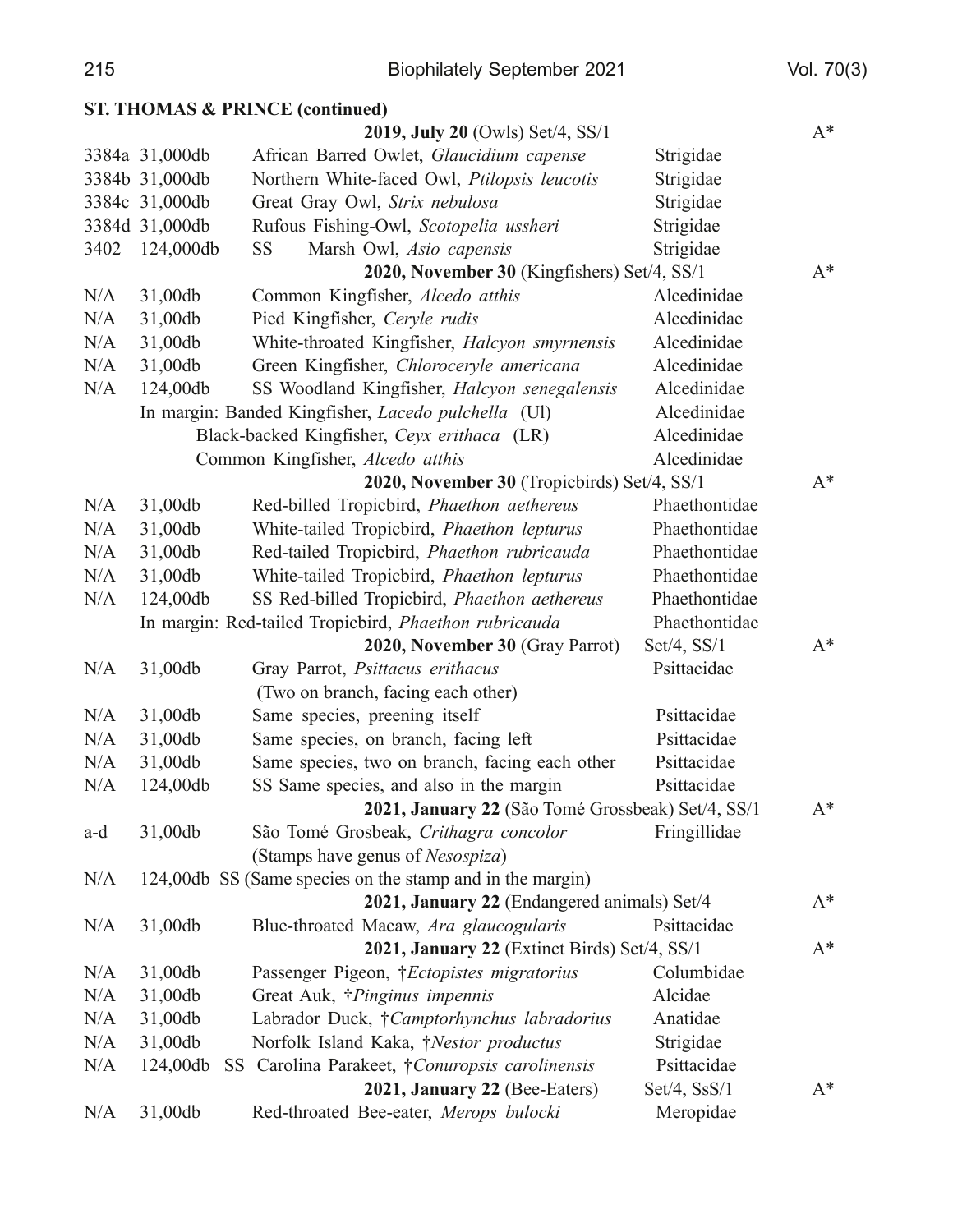|      | Vol. 70 (3)                   | <b>Biophilately September 2021</b>                                                         |              | 216   |
|------|-------------------------------|--------------------------------------------------------------------------------------------|--------------|-------|
|      |                               | <b>ST. THOMAS &amp; PRINCE (continued)</b>                                                 |              |       |
| N/A  | 31,00db                       | Southern Carmine Bee-eater, Merops nubicoides                                              | Meropidae    |       |
| N/A  | 31,00db                       | Blue-throated Bee-eater, Merops viridis                                                    | Meropidae    |       |
| N/A  | 31,00db                       | Little Bee-eater, Merops pusillus                                                          | Meropidae    |       |
| N/A  | 124,00db                      | SS European Bee-eater, Merops apiaster                                                     | Meropidae    |       |
|      |                               | In margin: Green Bee-eater, Merops orientalis                                              | Meropidae    |       |
|      |                               | 2021, June 25 (Raptors) Set//4, SS/1                                                       |              | $A^*$ |
| N/A  | 31,00db                       | Gyrfalcon, Falco rusticolus                                                                | Falconidae   |       |
| N/A  | 31,00db                       | Peregrine Falcon, Falco peregrinus                                                         | Falconidae   |       |
| N/A  | 31,00db                       | Greater Spotted Eagle, Clanga clanga                                                       | Accipitridae |       |
| N/A  | 31,00db                       | Lesser Kestrel, Falco naumanni                                                             | Falconidae   |       |
| N/A  | 124,00db                      | SS Gyrfalcon, Falco rusticolus                                                             | Falconidae   |       |
|      |                               | In margin: Golden Eagle, Aquila chrysaetos (LL)                                            | Accipitridae |       |
|      |                               | European Honey-buzzard, Pernis apivorus (2 on RS)                                          | Accipitridae |       |
|      |                               | 2021, June 25 (Owls) Set/4, SS/1                                                           |              | $A^*$ |
| N/A  | 31,00db                       | Tawny Owl, Strix aluco                                                                     | Strigidae    |       |
| N/A  | 31,00db                       | Same species (looking left)                                                                | Strigidae    |       |
| N/A  | 31,00db                       | Eurasian Eagle-Owl, Bubo bubo                                                              | Strigidae    |       |
| N/A  | 31,00db                       | European Scops-Owl, Otus scops                                                             | Strigidae    |       |
| N/A  | 124,00db                      | SS Northern Hawk Owl, Surnia ulula                                                         | Strigidae    |       |
|      |                               | In margin: Boreal Owl, Aegolius funereus                                                   | Strigidae    |       |
|      |                               | <b>2021, June 25 (Sea Birds)</b><br>Set/4, SS/1                                            |              | $A^*$ |
| N/A  | 31,00db                       | Western Gull, Larus occidentalis (UL)                                                      | Laridae      |       |
|      |                               | California Gull, Larus californicus (LR)                                                   | Laridae      |       |
| N/A  | 31,00db                       | Guadalupe Murrelet, Synthiboramphus hypoleucus                                             | Alcidae      |       |
| N/A  | 31,00db                       | Steller's Sea-Eagle, Haliaeetus pelagicus                                                  | Accipitridae |       |
| N/A  | 31,00db                       | Yellow-billed Loon, Gavia adamsii                                                          | Gaviidae     |       |
| N/A  | 124,00db                      | SS Common Eider, Somateria mollissima (LL)                                                 | Anatidae     |       |
|      |                               | In margin: Pallas's Cormorant, <i>Phalacrocorax perspicillatus</i> (EXT) Phalacrocoracidae |              |       |
|      |                               | 2021, June 25 (Kingfishers) Seet/4, SS/1                                                   |              | $A^*$ |
| N/A  | 31,00db                       | Spangled Kookaburra, Dacelo tyro V70(3)                                                    | Alcedinidae  |       |
| N/A  | 31,00db                       | Crested Kingfisher, Megaceryle lugubris                                                    | Alcedinidae  |       |
| N/A  | 31,00db                       | Blue-winged Kookaburra, Dacelo leachii                                                     | Alcedinidae  |       |
| N/A  | 31,00db                       | Sacred Kingfisher, Todiramphus sanctus                                                     | Alcedinidae  |       |
| N/A  | 124,00db                      | SS Woodland Kingfisher, Halcyon senegalensis                                               | Alcedinidae  |       |
|      |                               | In margin: African Dwarf Kingfisher, Ispidina lecontei (LL)                                | Alcedinidae  |       |
|      |                               | Green Kingfisher, Chloroceryle americana (RS $\Im\&\mathcal{Q}$ )                          | Alcedinidae  |       |
|      | <b>ST. VINCENT GRENADINES</b> | 2020, March 5 (Black Vulture) Set/4. SS/1                                                  |              | $A^*$ |
|      |                               | 4184a \$2.00 Black Vulture, Coragyps atratus (facing left)                                 | Cathartidae  |       |
|      |                               | 4184b \$3.00 Same species, looking right                                                   |              |       |
|      |                               | 4184c \$4.00 Same species, on branch                                                       |              |       |
|      |                               | 4184d \$5.00 Same species, head only, looking left                                         |              |       |
| 4185 | \$14.00 SS                    | Same species, vertical format, looking left                                                |              |       |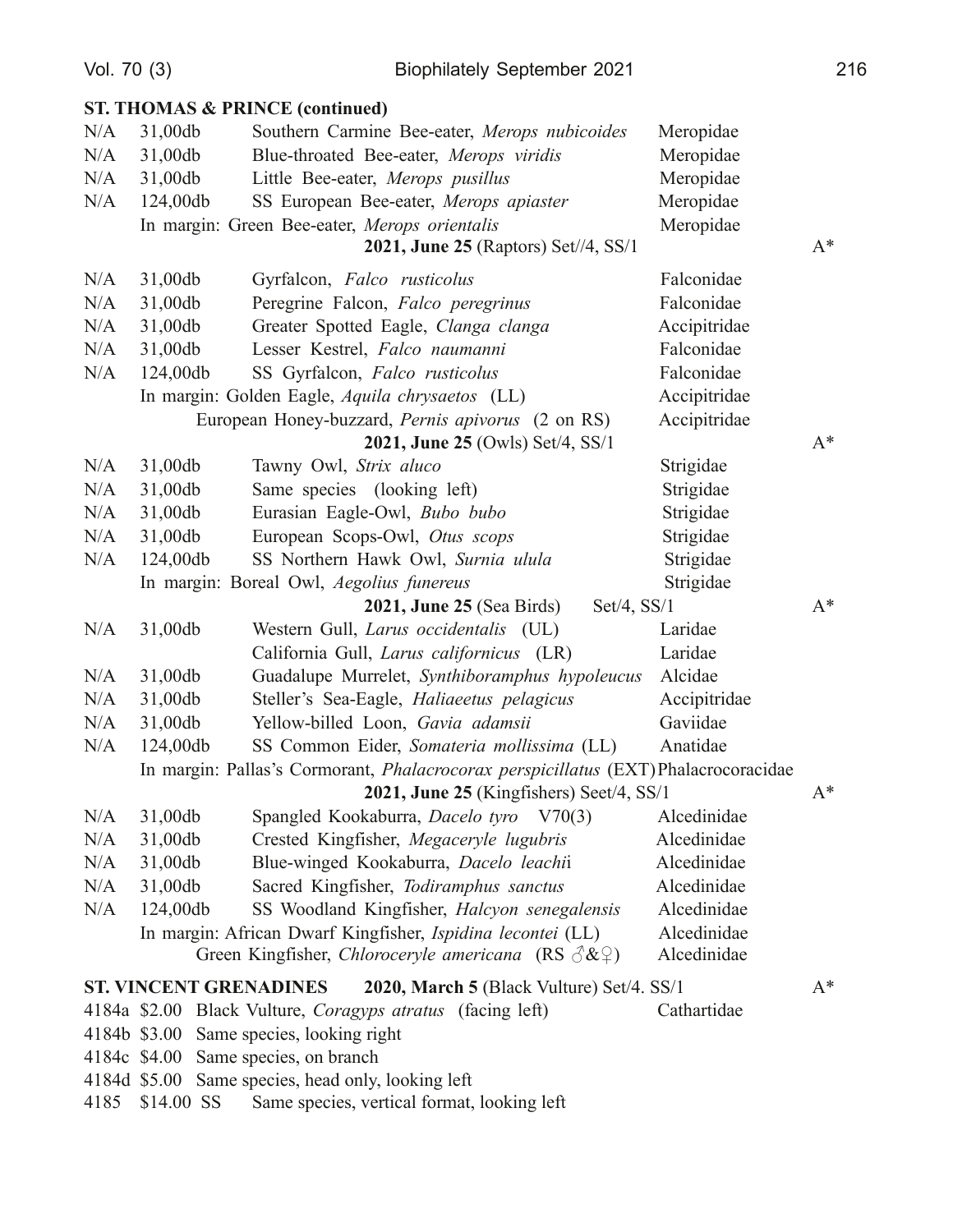| $A^*$<br><b>SALVADOR, EL</b><br>2019, December 17 Single<br>1812 5c<br>Turquoise-browed Motmot, Eumomota superciliosa<br>Momotidae<br><b>SAUDI ARABIA</b><br>2020, August 17 (Falcons) SS/3<br>$A^*$<br>Souvenir sheet of 3<br>1477<br>1477a 3r<br>Peregrine Falcon, Falco peregrinus<br>Falconidae<br>Falconidae<br>1477b 3r<br>Saker Falcon, Falco cherrug<br>Falconidae<br>Gyrfalcon, Falco rusticolus<br>1477c 3r<br><b>SS</b><br>Falconidae<br>5r Lanner Falcon, Falco biarmicus<br><b>SIERRA LEONE</b><br>2018, June 29 (Flying Dinosaurs) Set/4, SS/1<br>$A^*$<br>4841a 9800le Pterosaur, †Dimorphodon macronyx<br>†Dimorphodontidae<br>(Relied on only frantic short flights)<br>4841b 9800le Pterosaur, †Quetzalcoatlus northropi<br>†Azhdarchidae<br>(Scientific name: Mexican Feathered God)<br>4841c 9800le Pterosaur, †Peteinosaurus zambelli<br>†Dimorphodontidae<br>4841d 9800le Pterosaur (Generic name only)<br>4861<br>400001e SS Pterosaur † Pteranodon longiceps<br>†Pteranodontidae<br>2018, November 15 Set/17<br>$A^*$<br>Columbidae<br>5029<br>500le White Dove, Streptopelia risoria<br>Ploceidae<br>5030<br>500le Vieillot's Weaver, Ploceus nigerrimus<br>5031<br>1000le African Green Pigeon, Treron calvus<br>Columbidae<br>5035<br>5000le Rock Pigeon, Columba livia<br>Columbidae<br>9500le Northern White-faced Owl, Ptilopsis leucotis<br>Strigidae<br>5037<br>Columbidae<br>5038<br>10000le<br>Speckled Pigeon, Columba guinea<br>Psittacidae<br>5040<br>10500le<br>Military Macaw, Ara militaris<br>Psittacidae<br>5041<br>11500le<br>Hyacinth Macaw, Anodorhynchus hyacinthinus<br>5042<br>12500le<br>Scarlet Macaw, Ara macao<br>Psittacidae<br>2020, February 27 (Kingfishers) Set/4, SS/1<br>$A^*$<br>White-throated Kingfisher, Halcyon smyrnensis<br>12,500le<br>Alcedinidae<br>N/A<br>N/A<br>12,500le<br>Belted Kingfisher, Megaceryle alcyon<br>Alcedinidae<br>N/A<br>12,500le<br>Green Kingfisher, Chloroceryle americana<br>Alcedinidae<br>Alcedinidae<br>N/A<br>12,500le<br>Crested Kingfisher, Megaceryle lugubris<br>Ringed Kingfisher, Megaceryle torquata<br>Alcedinidae<br>N/A<br>50,000le<br>-SS<br>In margin: White-throated Kingfisher, Halcyon smyrnensis (UR & LR) Alcedinidae<br>Green Kingfisher, Chloroceryle americana (LR)<br>Alcedinidae | 217 | <b>Biophilately September 2021</b> | Vol. 70(3) |
|--------------------------------------------------------------------------------------------------------------------------------------------------------------------------------------------------------------------------------------------------------------------------------------------------------------------------------------------------------------------------------------------------------------------------------------------------------------------------------------------------------------------------------------------------------------------------------------------------------------------------------------------------------------------------------------------------------------------------------------------------------------------------------------------------------------------------------------------------------------------------------------------------------------------------------------------------------------------------------------------------------------------------------------------------------------------------------------------------------------------------------------------------------------------------------------------------------------------------------------------------------------------------------------------------------------------------------------------------------------------------------------------------------------------------------------------------------------------------------------------------------------------------------------------------------------------------------------------------------------------------------------------------------------------------------------------------------------------------------------------------------------------------------------------------------------------------------------------------------------------------------------------------------------------------------------------------------------------------------------------------------------------------------------------------------------------------------------------------------------------------------------------------------------------------------------------------------------------------------------------------------------------------------------------------------|-----|------------------------------------|------------|
|                                                                                                                                                                                                                                                                                                                                                                                                                                                                                                                                                                                                                                                                                                                                                                                                                                                                                                                                                                                                                                                                                                                                                                                                                                                                                                                                                                                                                                                                                                                                                                                                                                                                                                                                                                                                                                                                                                                                                                                                                                                                                                                                                                                                                                                                                                        |     |                                    |            |
|                                                                                                                                                                                                                                                                                                                                                                                                                                                                                                                                                                                                                                                                                                                                                                                                                                                                                                                                                                                                                                                                                                                                                                                                                                                                                                                                                                                                                                                                                                                                                                                                                                                                                                                                                                                                                                                                                                                                                                                                                                                                                                                                                                                                                                                                                                        |     |                                    |            |
|                                                                                                                                                                                                                                                                                                                                                                                                                                                                                                                                                                                                                                                                                                                                                                                                                                                                                                                                                                                                                                                                                                                                                                                                                                                                                                                                                                                                                                                                                                                                                                                                                                                                                                                                                                                                                                                                                                                                                                                                                                                                                                                                                                                                                                                                                                        |     |                                    |            |
|                                                                                                                                                                                                                                                                                                                                                                                                                                                                                                                                                                                                                                                                                                                                                                                                                                                                                                                                                                                                                                                                                                                                                                                                                                                                                                                                                                                                                                                                                                                                                                                                                                                                                                                                                                                                                                                                                                                                                                                                                                                                                                                                                                                                                                                                                                        |     |                                    |            |
|                                                                                                                                                                                                                                                                                                                                                                                                                                                                                                                                                                                                                                                                                                                                                                                                                                                                                                                                                                                                                                                                                                                                                                                                                                                                                                                                                                                                                                                                                                                                                                                                                                                                                                                                                                                                                                                                                                                                                                                                                                                                                                                                                                                                                                                                                                        |     |                                    |            |
|                                                                                                                                                                                                                                                                                                                                                                                                                                                                                                                                                                                                                                                                                                                                                                                                                                                                                                                                                                                                                                                                                                                                                                                                                                                                                                                                                                                                                                                                                                                                                                                                                                                                                                                                                                                                                                                                                                                                                                                                                                                                                                                                                                                                                                                                                                        |     |                                    |            |
|                                                                                                                                                                                                                                                                                                                                                                                                                                                                                                                                                                                                                                                                                                                                                                                                                                                                                                                                                                                                                                                                                                                                                                                                                                                                                                                                                                                                                                                                                                                                                                                                                                                                                                                                                                                                                                                                                                                                                                                                                                                                                                                                                                                                                                                                                                        |     |                                    |            |
|                                                                                                                                                                                                                                                                                                                                                                                                                                                                                                                                                                                                                                                                                                                                                                                                                                                                                                                                                                                                                                                                                                                                                                                                                                                                                                                                                                                                                                                                                                                                                                                                                                                                                                                                                                                                                                                                                                                                                                                                                                                                                                                                                                                                                                                                                                        |     |                                    |            |
|                                                                                                                                                                                                                                                                                                                                                                                                                                                                                                                                                                                                                                                                                                                                                                                                                                                                                                                                                                                                                                                                                                                                                                                                                                                                                                                                                                                                                                                                                                                                                                                                                                                                                                                                                                                                                                                                                                                                                                                                                                                                                                                                                                                                                                                                                                        |     |                                    |            |
|                                                                                                                                                                                                                                                                                                                                                                                                                                                                                                                                                                                                                                                                                                                                                                                                                                                                                                                                                                                                                                                                                                                                                                                                                                                                                                                                                                                                                                                                                                                                                                                                                                                                                                                                                                                                                                                                                                                                                                                                                                                                                                                                                                                                                                                                                                        |     |                                    |            |
|                                                                                                                                                                                                                                                                                                                                                                                                                                                                                                                                                                                                                                                                                                                                                                                                                                                                                                                                                                                                                                                                                                                                                                                                                                                                                                                                                                                                                                                                                                                                                                                                                                                                                                                                                                                                                                                                                                                                                                                                                                                                                                                                                                                                                                                                                                        |     |                                    |            |
|                                                                                                                                                                                                                                                                                                                                                                                                                                                                                                                                                                                                                                                                                                                                                                                                                                                                                                                                                                                                                                                                                                                                                                                                                                                                                                                                                                                                                                                                                                                                                                                                                                                                                                                                                                                                                                                                                                                                                                                                                                                                                                                                                                                                                                                                                                        |     |                                    |            |
|                                                                                                                                                                                                                                                                                                                                                                                                                                                                                                                                                                                                                                                                                                                                                                                                                                                                                                                                                                                                                                                                                                                                                                                                                                                                                                                                                                                                                                                                                                                                                                                                                                                                                                                                                                                                                                                                                                                                                                                                                                                                                                                                                                                                                                                                                                        |     |                                    |            |
|                                                                                                                                                                                                                                                                                                                                                                                                                                                                                                                                                                                                                                                                                                                                                                                                                                                                                                                                                                                                                                                                                                                                                                                                                                                                                                                                                                                                                                                                                                                                                                                                                                                                                                                                                                                                                                                                                                                                                                                                                                                                                                                                                                                                                                                                                                        |     |                                    |            |
|                                                                                                                                                                                                                                                                                                                                                                                                                                                                                                                                                                                                                                                                                                                                                                                                                                                                                                                                                                                                                                                                                                                                                                                                                                                                                                                                                                                                                                                                                                                                                                                                                                                                                                                                                                                                                                                                                                                                                                                                                                                                                                                                                                                                                                                                                                        |     |                                    |            |
|                                                                                                                                                                                                                                                                                                                                                                                                                                                                                                                                                                                                                                                                                                                                                                                                                                                                                                                                                                                                                                                                                                                                                                                                                                                                                                                                                                                                                                                                                                                                                                                                                                                                                                                                                                                                                                                                                                                                                                                                                                                                                                                                                                                                                                                                                                        |     |                                    |            |
|                                                                                                                                                                                                                                                                                                                                                                                                                                                                                                                                                                                                                                                                                                                                                                                                                                                                                                                                                                                                                                                                                                                                                                                                                                                                                                                                                                                                                                                                                                                                                                                                                                                                                                                                                                                                                                                                                                                                                                                                                                                                                                                                                                                                                                                                                                        |     |                                    |            |
|                                                                                                                                                                                                                                                                                                                                                                                                                                                                                                                                                                                                                                                                                                                                                                                                                                                                                                                                                                                                                                                                                                                                                                                                                                                                                                                                                                                                                                                                                                                                                                                                                                                                                                                                                                                                                                                                                                                                                                                                                                                                                                                                                                                                                                                                                                        |     |                                    |            |
|                                                                                                                                                                                                                                                                                                                                                                                                                                                                                                                                                                                                                                                                                                                                                                                                                                                                                                                                                                                                                                                                                                                                                                                                                                                                                                                                                                                                                                                                                                                                                                                                                                                                                                                                                                                                                                                                                                                                                                                                                                                                                                                                                                                                                                                                                                        |     |                                    |            |
|                                                                                                                                                                                                                                                                                                                                                                                                                                                                                                                                                                                                                                                                                                                                                                                                                                                                                                                                                                                                                                                                                                                                                                                                                                                                                                                                                                                                                                                                                                                                                                                                                                                                                                                                                                                                                                                                                                                                                                                                                                                                                                                                                                                                                                                                                                        |     |                                    |            |
|                                                                                                                                                                                                                                                                                                                                                                                                                                                                                                                                                                                                                                                                                                                                                                                                                                                                                                                                                                                                                                                                                                                                                                                                                                                                                                                                                                                                                                                                                                                                                                                                                                                                                                                                                                                                                                                                                                                                                                                                                                                                                                                                                                                                                                                                                                        |     |                                    |            |
|                                                                                                                                                                                                                                                                                                                                                                                                                                                                                                                                                                                                                                                                                                                                                                                                                                                                                                                                                                                                                                                                                                                                                                                                                                                                                                                                                                                                                                                                                                                                                                                                                                                                                                                                                                                                                                                                                                                                                                                                                                                                                                                                                                                                                                                                                                        |     |                                    |            |
|                                                                                                                                                                                                                                                                                                                                                                                                                                                                                                                                                                                                                                                                                                                                                                                                                                                                                                                                                                                                                                                                                                                                                                                                                                                                                                                                                                                                                                                                                                                                                                                                                                                                                                                                                                                                                                                                                                                                                                                                                                                                                                                                                                                                                                                                                                        |     |                                    |            |
|                                                                                                                                                                                                                                                                                                                                                                                                                                                                                                                                                                                                                                                                                                                                                                                                                                                                                                                                                                                                                                                                                                                                                                                                                                                                                                                                                                                                                                                                                                                                                                                                                                                                                                                                                                                                                                                                                                                                                                                                                                                                                                                                                                                                                                                                                                        |     |                                    |            |
|                                                                                                                                                                                                                                                                                                                                                                                                                                                                                                                                                                                                                                                                                                                                                                                                                                                                                                                                                                                                                                                                                                                                                                                                                                                                                                                                                                                                                                                                                                                                                                                                                                                                                                                                                                                                                                                                                                                                                                                                                                                                                                                                                                                                                                                                                                        |     |                                    |            |
|                                                                                                                                                                                                                                                                                                                                                                                                                                                                                                                                                                                                                                                                                                                                                                                                                                                                                                                                                                                                                                                                                                                                                                                                                                                                                                                                                                                                                                                                                                                                                                                                                                                                                                                                                                                                                                                                                                                                                                                                                                                                                                                                                                                                                                                                                                        |     |                                    |            |
|                                                                                                                                                                                                                                                                                                                                                                                                                                                                                                                                                                                                                                                                                                                                                                                                                                                                                                                                                                                                                                                                                                                                                                                                                                                                                                                                                                                                                                                                                                                                                                                                                                                                                                                                                                                                                                                                                                                                                                                                                                                                                                                                                                                                                                                                                                        |     |                                    |            |
|                                                                                                                                                                                                                                                                                                                                                                                                                                                                                                                                                                                                                                                                                                                                                                                                                                                                                                                                                                                                                                                                                                                                                                                                                                                                                                                                                                                                                                                                                                                                                                                                                                                                                                                                                                                                                                                                                                                                                                                                                                                                                                                                                                                                                                                                                                        |     |                                    |            |
|                                                                                                                                                                                                                                                                                                                                                                                                                                                                                                                                                                                                                                                                                                                                                                                                                                                                                                                                                                                                                                                                                                                                                                                                                                                                                                                                                                                                                                                                                                                                                                                                                                                                                                                                                                                                                                                                                                                                                                                                                                                                                                                                                                                                                                                                                                        |     |                                    |            |
|                                                                                                                                                                                                                                                                                                                                                                                                                                                                                                                                                                                                                                                                                                                                                                                                                                                                                                                                                                                                                                                                                                                                                                                                                                                                                                                                                                                                                                                                                                                                                                                                                                                                                                                                                                                                                                                                                                                                                                                                                                                                                                                                                                                                                                                                                                        |     |                                    |            |
|                                                                                                                                                                                                                                                                                                                                                                                                                                                                                                                                                                                                                                                                                                                                                                                                                                                                                                                                                                                                                                                                                                                                                                                                                                                                                                                                                                                                                                                                                                                                                                                                                                                                                                                                                                                                                                                                                                                                                                                                                                                                                                                                                                                                                                                                                                        |     |                                    |            |
|                                                                                                                                                                                                                                                                                                                                                                                                                                                                                                                                                                                                                                                                                                                                                                                                                                                                                                                                                                                                                                                                                                                                                                                                                                                                                                                                                                                                                                                                                                                                                                                                                                                                                                                                                                                                                                                                                                                                                                                                                                                                                                                                                                                                                                                                                                        |     |                                    |            |
|                                                                                                                                                                                                                                                                                                                                                                                                                                                                                                                                                                                                                                                                                                                                                                                                                                                                                                                                                                                                                                                                                                                                                                                                                                                                                                                                                                                                                                                                                                                                                                                                                                                                                                                                                                                                                                                                                                                                                                                                                                                                                                                                                                                                                                                                                                        |     |                                    |            |
|                                                                                                                                                                                                                                                                                                                                                                                                                                                                                                                                                                                                                                                                                                                                                                                                                                                                                                                                                                                                                                                                                                                                                                                                                                                                                                                                                                                                                                                                                                                                                                                                                                                                                                                                                                                                                                                                                                                                                                                                                                                                                                                                                                                                                                                                                                        |     |                                    |            |
| 2020, February 27 (Flying Dinosaurs) Set/4, SS/1<br>$A^*$                                                                                                                                                                                                                                                                                                                                                                                                                                                                                                                                                                                                                                                                                                                                                                                                                                                                                                                                                                                                                                                                                                                                                                                                                                                                                                                                                                                                                                                                                                                                                                                                                                                                                                                                                                                                                                                                                                                                                                                                                                                                                                                                                                                                                                              |     |                                    |            |
| N/A<br>12,500le<br>Pterosaur, †Azhdarcho longicollis<br>†Azhdarchidae                                                                                                                                                                                                                                                                                                                                                                                                                                                                                                                                                                                                                                                                                                                                                                                                                                                                                                                                                                                                                                                                                                                                                                                                                                                                                                                                                                                                                                                                                                                                                                                                                                                                                                                                                                                                                                                                                                                                                                                                                                                                                                                                                                                                                                  |     |                                    |            |
| N/A<br>†Azhdarchidae<br>12,500le<br>Pterosaur, †Arambourgiania philadelphiae                                                                                                                                                                                                                                                                                                                                                                                                                                                                                                                                                                                                                                                                                                                                                                                                                                                                                                                                                                                                                                                                                                                                                                                                                                                                                                                                                                                                                                                                                                                                                                                                                                                                                                                                                                                                                                                                                                                                                                                                                                                                                                                                                                                                                           |     |                                    |            |
| †Azhdarchidae<br>N/A<br>12,500le<br>Pterosaur, †Quetzalcoatlus northropi<br>(Mexican fearthered God per Google write-up)                                                                                                                                                                                                                                                                                                                                                                                                                                                                                                                                                                                                                                                                                                                                                                                                                                                                                                                                                                                                                                                                                                                                                                                                                                                                                                                                                                                                                                                                                                                                                                                                                                                                                                                                                                                                                                                                                                                                                                                                                                                                                                                                                                               |     |                                    |            |
| 12,500le<br>Pterosaur, <i>†Pedopenna daohugouensis</i><br>†Azhdarchidae<br>N/A                                                                                                                                                                                                                                                                                                                                                                                                                                                                                                                                                                                                                                                                                                                                                                                                                                                                                                                                                                                                                                                                                                                                                                                                                                                                                                                                                                                                                                                                                                                                                                                                                                                                                                                                                                                                                                                                                                                                                                                                                                                                                                                                                                                                                         |     |                                    |            |
| †Sharovipterygidae<br>N/A<br>50,000le<br>SS Archosaur, <i>†Longisquama insignis</i>                                                                                                                                                                                                                                                                                                                                                                                                                                                                                                                                                                                                                                                                                                                                                                                                                                                                                                                                                                                                                                                                                                                                                                                                                                                                                                                                                                                                                                                                                                                                                                                                                                                                                                                                                                                                                                                                                                                                                                                                                                                                                                                                                                                                                    |     |                                    |            |
| (Referred to as a gliding reptile, also in margin                                                                                                                                                                                                                                                                                                                                                                                                                                                                                                                                                                                                                                                                                                                                                                                                                                                                                                                                                                                                                                                                                                                                                                                                                                                                                                                                                                                                                                                                                                                                                                                                                                                                                                                                                                                                                                                                                                                                                                                                                                                                                                                                                                                                                                                      |     |                                    |            |
| In margin: Archosaur, †Sharovipteryx mirabilis (UL)<br>†Sharovipterygidae                                                                                                                                                                                                                                                                                                                                                                                                                                                                                                                                                                                                                                                                                                                                                                                                                                                                                                                                                                                                                                                                                                                                                                                                                                                                                                                                                                                                                                                                                                                                                                                                                                                                                                                                                                                                                                                                                                                                                                                                                                                                                                                                                                                                                              |     |                                    |            |
| (Only known delta-winged glider)                                                                                                                                                                                                                                                                                                                                                                                                                                                                                                                                                                                                                                                                                                                                                                                                                                                                                                                                                                                                                                                                                                                                                                                                                                                                                                                                                                                                                                                                                                                                                                                                                                                                                                                                                                                                                                                                                                                                                                                                                                                                                                                                                                                                                                                                       |     |                                    |            |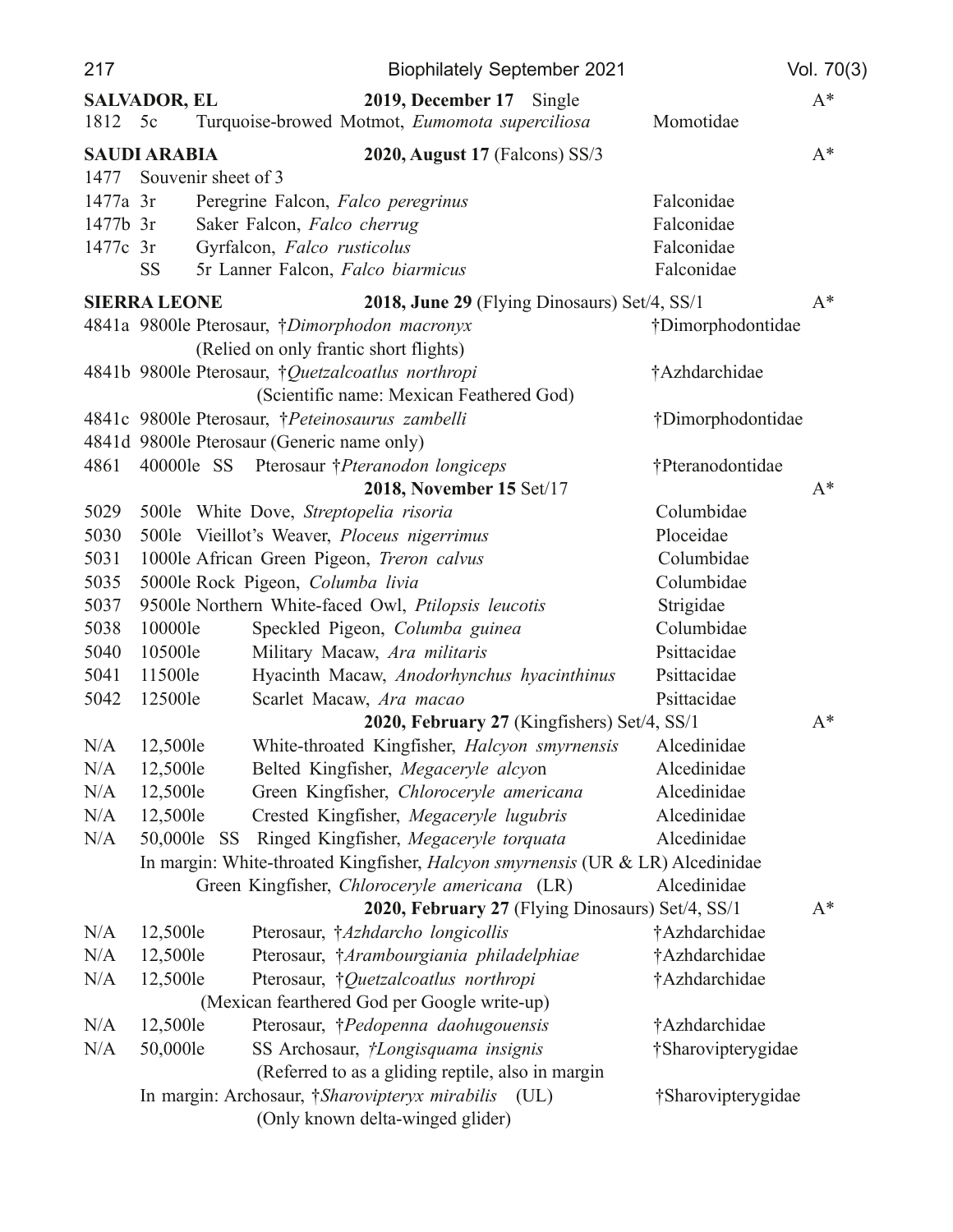|       | <b>SIERRA LEONE</b> (continued) |                                                                 |                   |       |
|-------|---------------------------------|-----------------------------------------------------------------|-------------------|-------|
|       |                                 | 2020, March 27 (John James Audubon, 235y) Set/4, SS/1           |                   | $A^*$ |
| N/A   | 12,500le                        | Golden Eagle, Aquila chrysaetos                                 | Accipitridae      |       |
| N/A   | 12,500le                        | Great Egret, Ardea alba                                         | Ardeidae          |       |
| N/A   | 12,500le                        | American Flamingo, Phoenicopterus ruber                         | Phoenicopteridae  |       |
| N/A   | 12,500le                        | Wood Stork, Mycteria americana                                  | Ciconiidae        |       |
| N/A   | 50,000le SS                     | Peregrine Falcon, Falco peregrinus                              | Falconidae        |       |
|       |                                 | In margin: Carolina Parakeet, †Conuropsis carolinensis          | Psittacidae       |       |
|       |                                 | 2020, March 27 (Birds of Prey) Set/4, SS/1                      |                   | $A^*$ |
| N/A   | 12,500le                        | American Kestrel, Falco sparverius                              | Falconidae        |       |
| N/A   | 12,500le                        | Turkey Vulture, Cathartes aura                                  | Cathartidae       |       |
| N/A   | 12,500le                        | Great Horned Owl, Bubo virginianus                              | Strigidae         |       |
| N/A   | 12,500le                        | Rough-legged Hawk, Buteo lagopus                                | Accipitridae      |       |
| N/A   | 50,000le                        | SS Cinereous Vulture, Aegypius monachus                         | Accipitridae      |       |
|       |                                 | In margin: European Honey-Buzzard, Pernis apivorus              | Accipitridae      |       |
|       |                                 | 2020, June 12 (Storks) Set/10                                   |                   | $A^*$ |
| N/A   | 5,000le                         | Black Stork, Ciconia nigra                                      | Ciconiidae        |       |
| N/A   | 5,000le                         | Woolly-necked Stork, Ciconia episcopus                          | Ciconiidae        |       |
| N/A   | 5,000le                         | Yellow-billed Stork, Mycteria ibis                              | Ciconiidae        |       |
| N/A   | 5,000le                         | African Openbill, Anastomus lamelligerus                        | Ciconiidae        |       |
| N/A   | 5,000le                         | Wood Stork, Mycteria americana                                  | Ciconiidae        |       |
| N/A   | 5,000le                         | White Stork, Ciconia ciconia                                    | Ciconiidae        |       |
| N/A   | 5,000le                         | Saddle-billed Stork, Ephippiorhynchus senegalensis Ciconiidae   |                   |       |
| N/A   | 5,000le                         | Marabou Stork, Leptopilos crumenifer                            | Ciconiidae        |       |
| N/A   | 5,000le                         | Painted Stork, Mycteria leucocephala                            | Ciconiidae        |       |
| N/A   | 5,000le                         | Jabiru, Jabiru mycteria                                         | Ciconiidae        |       |
|       |                                 | $2020$ , June 12 (Kea parrots) Set/10                           |                   | $A^*$ |
| $a-j$ | 5,000le                         | Kea Parrot, Nestor notabilis                                    | Strigopidae       |       |
|       |                                 | 2020, June 12 (Water Birds) Set/10                              |                   | $A^*$ |
| N/A   | 5,000le                         | Gray Heron, Ardea cinerea                                       | Ardeidae          |       |
| N/A   | 5,000le                         | Black-necked Stork, Ephippiorhynchus asiaticus                  | Ciconiidae        |       |
| N/A   | 5,000le                         | Reddish Egret, Egretta rufescens                                | Ardeidae          |       |
| N/A   | 5,000le                         | Great Egret, Ardea alba                                         | Ardeidae          |       |
| N/A   | 5,000le                         | Eurasian Spoonbill, Platalea leucorodia                         | Threskiornithidae |       |
| N/A   | 5,000le                         | Agamia Heron, Agamia agami                                      | Ardeidae          |       |
| N/A   | 5,000le                         | Brown Pelican, Pelecanus occidentalis                           | Pelecanidae       |       |
| N/A   | 5,000le                         | Silvery Grebe, Podiceps occipitalis                             | Podicipedidae     |       |
| N/A   | 5,000le                         | Black-winged Stilt, Himantopus himantopus                       | Recurvirostridae  |       |
| N/A   | 5,000le                         | Hooded Merganser, Lophodytes cucullatus                         | Anatidae          |       |
|       |                                 | 2020, June 12 Set/10                                            |                   | $A^*$ |
| N/A   | 5,000le                         | Large-tailed Nightjar, Caprimulgus macrurus New Caprimulgidae   |                   |       |
| N/A   | 5,000le                         | Common Potoo, Nyctibius griseus                                 | Nyctibiidae       |       |
|       |                                 | (Stamp has genus of Chordeiles)                                 |                   |       |
| N/A   | 5,000le                         | Same species                                                    |                   |       |
| N/A   | 5,000le                         | Standard-winged Nightjar, Caprimulgus longipennis Caprimulgidae |                   |       |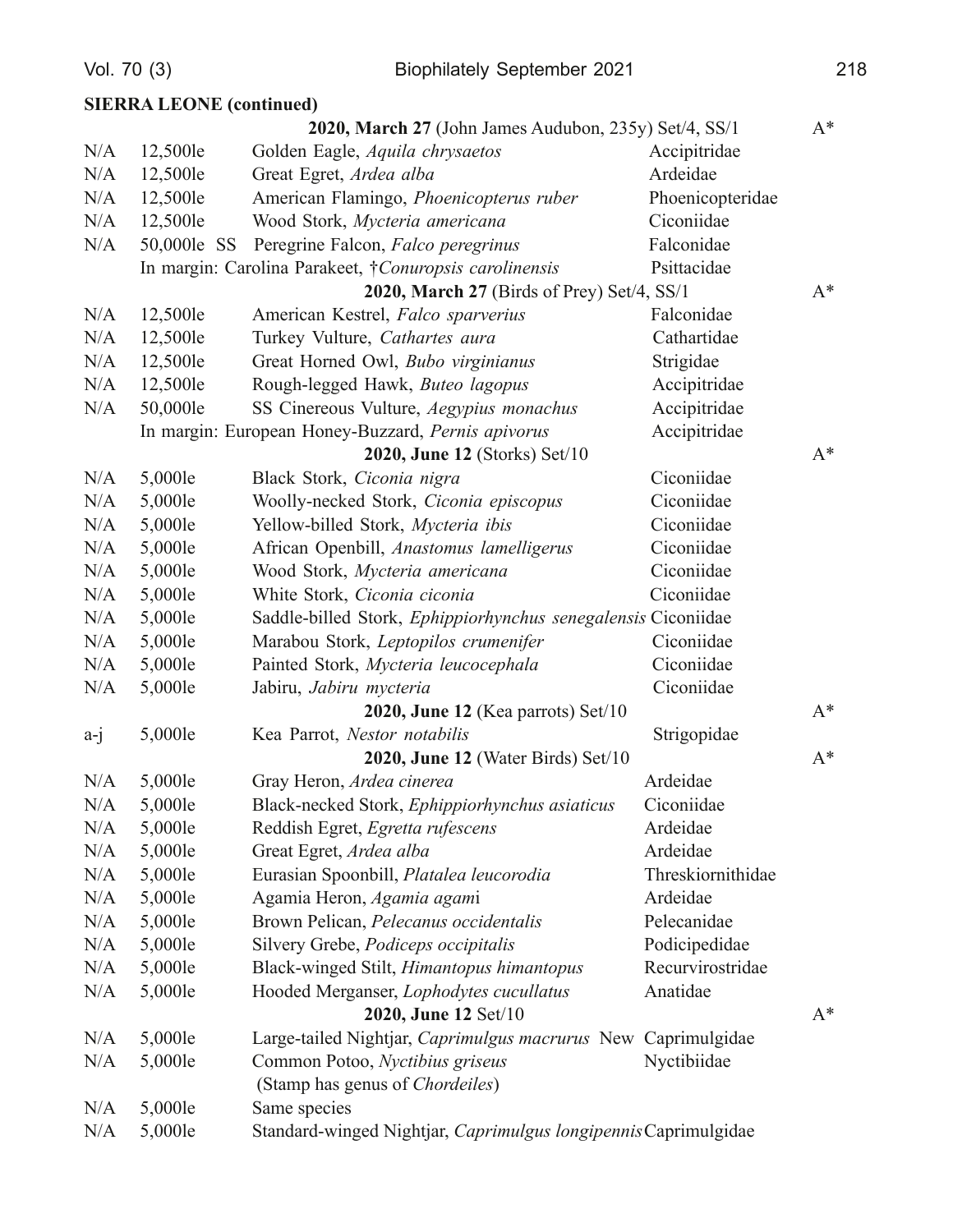## **SIERRA LEONE** (continued)

| N/A            | 5,000le            | Common Pauraque, Nyctidromas albicollis                                      | Caprimulgidae     |       |
|----------------|--------------------|------------------------------------------------------------------------------|-------------------|-------|
| N/A            | 5,000le            | Common Potoo, Nyctibius griseus                                              | Nyctibiidae       |       |
| N/A            | 5,000le            | Eurasian Nightjar, Caprimulgus europaeus                                     | Caprimulgidae     |       |
| N/A            | 5,000le            | Common Potoo, Nyctibius griseus                                              | Nyctibiidae       |       |
| N/A            | 5,000le            | Chuck-wills-widow, Antrostomus carolinensis                                  | Caprimulgidae     |       |
| N/A            | 5,000le            | Starry Owlet-Nightjar, Aegotheles tatei New                                  | Aegothelidae      |       |
|                |                    | 2020, July 15 (Birds in Sierra Leone: Old World Parrots) Set/4, SS/1         |                   | $A^*$ |
| a-d            | 14,500le           | Rose-ringed Parakeet, Psittacula krameri                                     | Psittaculidae     |       |
| N/A            | 58,000le SS        | Same species as on the four stamps and in the margin of the SS.              |                   |       |
|                |                    | 2020, July 15 (Birds in Sierra Leone: Eurasian Oystercatcher) Set/4, SS/1 A* |                   |       |
| a-d            | 14,500le           | Eurasian Oystercatcher, Haematopus ostralegus                                | Haematopodidae    |       |
| N/A            | 58,000le           | Same species as on the sheet of 4 and in margin on SS                        |                   |       |
|                |                    | 2020, July 15 (Birds in Sierra Leone: Turacos) Set/4, SS/1                   |                   | $A^*$ |
| N/A            | 14,500le           | Great Blue Turaco, Corythaeola cristata                                      | Musophagidae      |       |
| N/A            | 14,500le           | Guinea Turaco, Tauraco persa                                                 | Musophagidae      |       |
| N/A            | 14,500le           | Violet Turaco, Musophaga violacea                                            | Musophagidae      |       |
| N/A            | 14,500le           | Western Plantain-eater, Crinifer piscator                                    | Musophagidae      |       |
| N/A            | 58,000le           | SS Guinea Turaco, Tauraco persa                                              | Musophagidae      |       |
|                |                    | In margin: Violet Turaco, Musophaga violacea                                 | Musophagidae      |       |
|                |                    | 2020, July 15 (Endangered Birds) Set/4, SS/1                                 |                   | $A^*$ |
| N/A            | 14,500le           | Kagu, Rhynochetos jubatus                                                    | Rhynochetidae     |       |
| N/A            | 14,500le           | Giant Ibis, Pseudibis gigantea                                               | Threskiornithidae |       |
| N/A            | 14,500le           | Philippine Eagle, Pithecophaga jefferyi                                      | Accipitridae      |       |
| N/A            | 14,500le           | Whooping Crane, Grus americana                                               | Gruidae           |       |
| N/A            | 58,000le           | SS California Condor, Gymnogyps californianus                                | Cathartidae       |       |
|                |                    | 2020, July 15 (Endangered Water Animals) SS/1                                | $A^*$             |       |
| N/A            | 58,000le           | Galapagos Penguin, Spheniscus mendiculus                                     | Spheniscidae      |       |
|                |                    | 2020, August 31 (Birds in Sierra Leone: Old World Buntings) Set/4            |                   | $A^*$ |
| a-d            | 14,500le           | Ortolan Bunting, Emberiza hortulana                                          | Emberizidae       |       |
| N/A            | 58,000le           | SS Cabanis's Bunting, Emberiza cabanisi                                      | Emberizidae       |       |
|                |                    | In margin: Ortolan Bunting, Emberiza hortulana                               | Emberizidae       |       |
|                |                    | 2020, August 31 (Birds in Sierra Leone: Starlings) Set/4, SS/1               |                   | $A^*$ |
| N/A            | 14,500le           | Violet-backed Starling, Cinnyricinclus leucogaster                           | Sturnidae         |       |
| N/A            | 14,500le           | Purple Starling, Lamprotornis purpureus                                      | Sturnidae         |       |
| N/A            | 14,500le           | Long-tailed Glossy-Starling, Lamprotornis caudatus Sturnidae                 |                   |       |
| N/A            | 14,500le           | Emerald Starling, Lamprotornis iris                                          | Sturnidae         |       |
| N/A            | 58,000le           | SS Greater Blue-eared Starling, Lamprotornis chalybaeus                      | Sturnidae         |       |
|                |                    | In margin: Lesser Blue-eared Starling, Lamprotornis chloropterus             | Sturnidae         |       |
|                | <b>SRI LANKA</b>   | 2020, March 3 (Endangered Species) Set/20                                    |                   | $A^*$ |
| 2242           | 15r                | Serendib Scops-Owl, Otus thilohoffmanni<br>V69(2)                            | Strigidae         |       |
| <b>SURINAM</b> |                    | 2020, November 4 (Penguins) Set/5                                            |                   | $A^*$ |
|                | 1603a F $(\$3.00)$ | King Penguin, Aptenodytes patagonicus                                        | Spheniscidae      |       |
|                |                    | 1603b \$26.00 Southern Rockhopper Penguin, Eudyptes chrysocome               | Spheniscidae      |       |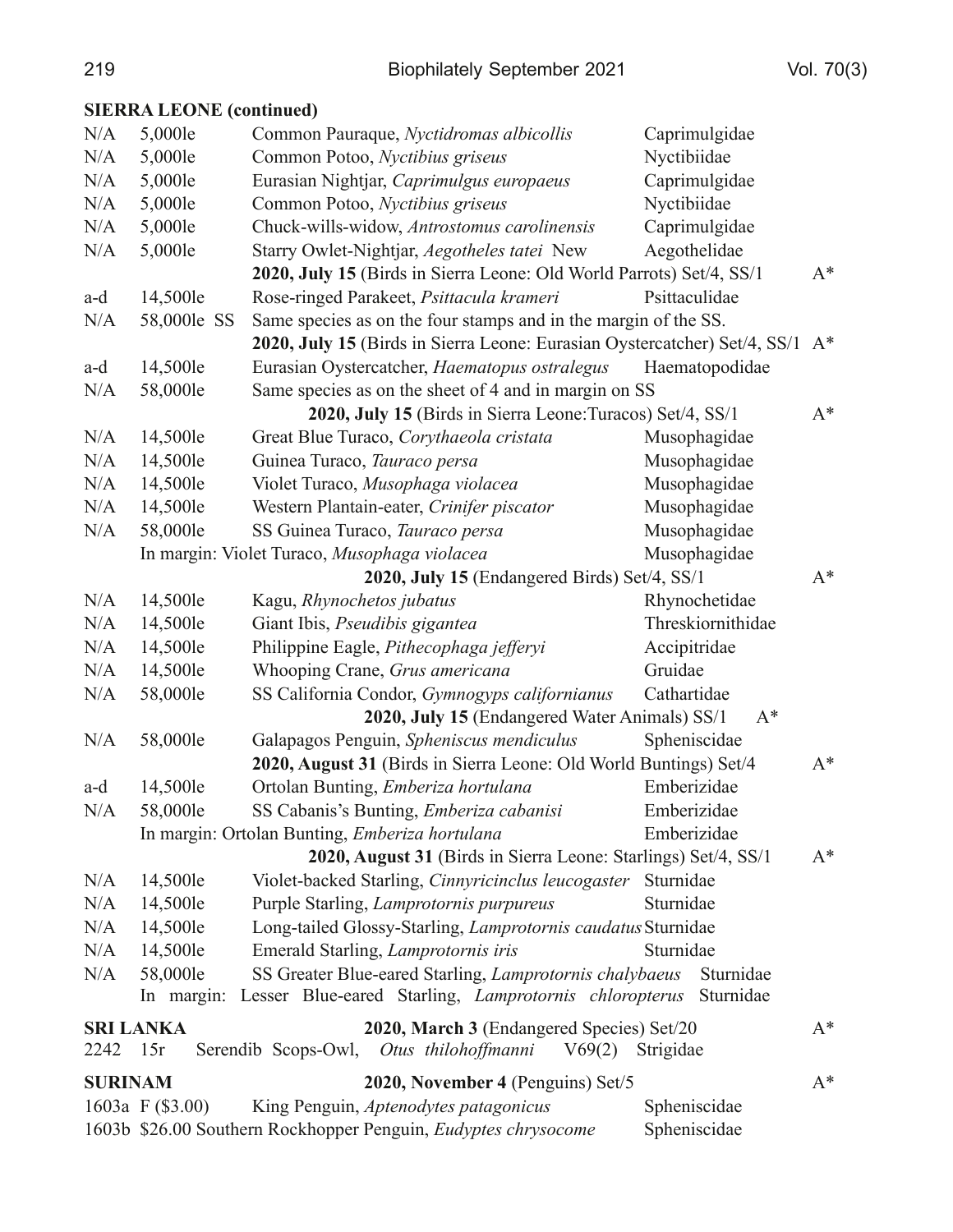|               |                    | <b>SURINAM</b> (continued)                                        |              |       |
|---------------|--------------------|-------------------------------------------------------------------|--------------|-------|
|               |                    | 1603c \$29.00 Macaroni Penguin, Eudyptes chrysolophus             | Spheniscidae |       |
|               |                    | 1603d \$30.00 Gentoo Penguin, Pygoscelis papua                    | Spheniscidae |       |
|               |                    | 1603e \$32.00 Magellanic Penguin, Spheniscus magellanicus         | Spheniscidae |       |
|               |                    | 2021, February 3 (Penguins) set/6                                 |              | $A^*$ |
|               |                    | 1623a \$28.00 Fiordland Penguin, Eudyptes pachyrhynchus           | Spheniscidae |       |
|               |                    | 1623b \$29.00 Snares Penguin, Eudyptes robustus                   | Spheniscidae |       |
|               |                    | 1623c \$30.00 Royal Penguin, Eudyptes schlegeli                   | Spheniscidae |       |
|               |                    | 1623d \$31.00 Erect-crested Penguin, Eudyptes sclateri            | Spheniscidae |       |
|               |                    | 1623e \$36.00 Little Penguin, Eudyptula minor                     | Spheniscidae |       |
|               |                    | (stamp has species of albosignata, a ssp)                         |              |       |
|               |                    | 1623f B (\$51.00) Emperor Penguin, Aptenodytes forsteri           | Spheniscidae |       |
| <b>SWEDEN</b> |                    | 2021, January 14 $Set/5$                                          |              | $C^*$ |
|               |                    | 2868b (12kr) Common Swift, Apus apus                              | Apodidae     |       |
|               | <b>SWITZERLAND</b> | 2020, September 3 Set/4                                           |              | $B^*$ |
| 1781          | 100c               | White Stork, Ciconia ciconia (Birth Announcment)                  | Ciconiidae   |       |
| 1782          | 100c               | Mute Swan, Cygnus olor (Marriage Announcement)                    | Anatidae     |       |
| 1783          | 100c               | Not identified (Swallow with Sympathy Card)                       |              |       |
| 1784          | 100c               | Not identified (Songbirds w/Thank You Card)                       |              |       |
|               |                    | 2020, November 12 (Christmas) Set/4                               |              | $A^*$ |
| 1788          | 85c                | Eurasian Blue Tit, Cyanistes caeruleus (UL)                       | Paridae      |       |
|               |                    | European Robin, <i>Erithacus rubecula</i> (UR & CTR) Muscicapidae |              |       |
| <b>TOGO</b>   |                    | 2020, October 8 (Predators) Set/4                                 |              | $A^*$ |
| N/A           | $800$ fr           | Peregrine Falcon, Falco peregrinus                                | Falconidae   |       |
|               |                    | 2020, October 8 (Birds of Togo: Owls) Set/4, SS/1                 |              | $A^*$ |
| N/A           | $800$ fr           | Eurasian Scops-Owl, Otus scops                                    | Strigidae    |       |
| N/A           | $800$ fr           | Pearl-spotted Owlet, Glaucidium perlatum                          | Strigidae    |       |
| N/A           | $800$ fr           | Verraux's Eagle-Owl, <i>Bubo lacteus</i>                          | Strigidae    |       |
| N/A           |                    | 800fr Northern White-faced Owl, Ptilopsis leucotis                | Strigidae    |       |
| N/A           | 3300fr SS          | African Wood-Owl, Strix woodfordii                                | Strigidae    |       |
|               |                    | In margin: Barn Owl, Tyto alba                                    | Tytonidae    |       |
|               |                    | 2020, October 8 (Birds of Togo: Kingfishers) Sete/4, SS/1         |              | $A^*$ |
| N/A           | $800$ fr           | Gray-headed Kingfisher, Halcyon leucocephala                      | Alcedinidae  |       |
| N/A           | 800fr              | Malachite Kingfisher, Corythornis cristatus                       | Alcedinidae  |       |
| N/A           | $800$ fr           | African Pymgy-Kingfisher, Ispidina picta                          | Alcedinidae  |       |
| N/A           | $800$ fr           | Woodland Kingfisher, Halcyon senegalensis                         | Alcedinidae  |       |
| N/A           |                    | 3300fr SS Common Kingfisher, Alcedo atthis                        | Alcedinidae  |       |
|               |                    | In margin: Malachite Kingfisher, Corythornis cristatus            | Alcedinidae  |       |
|               |                    | 2020, October 8 (Birds of Togo: Eagles) Set/4, SS/1               |              | $A^*$ |
| N/A           | $800$ fr           | Tawny Eagle, Aquila rapax                                         | Accipitridae |       |
| N/A           | $800$ fr           | Crowned Eagle, Stephanoaetus cornatatus                           | Accipitridae |       |
| N/A           | 800fr              | Beaudouin's Snake-Eagle, Circaetus beaudouini                     | Accipitridae |       |
| N/A           | $800$ fr           | Martial Eagle, Polemaetus bellicosus                              | Accipitridae |       |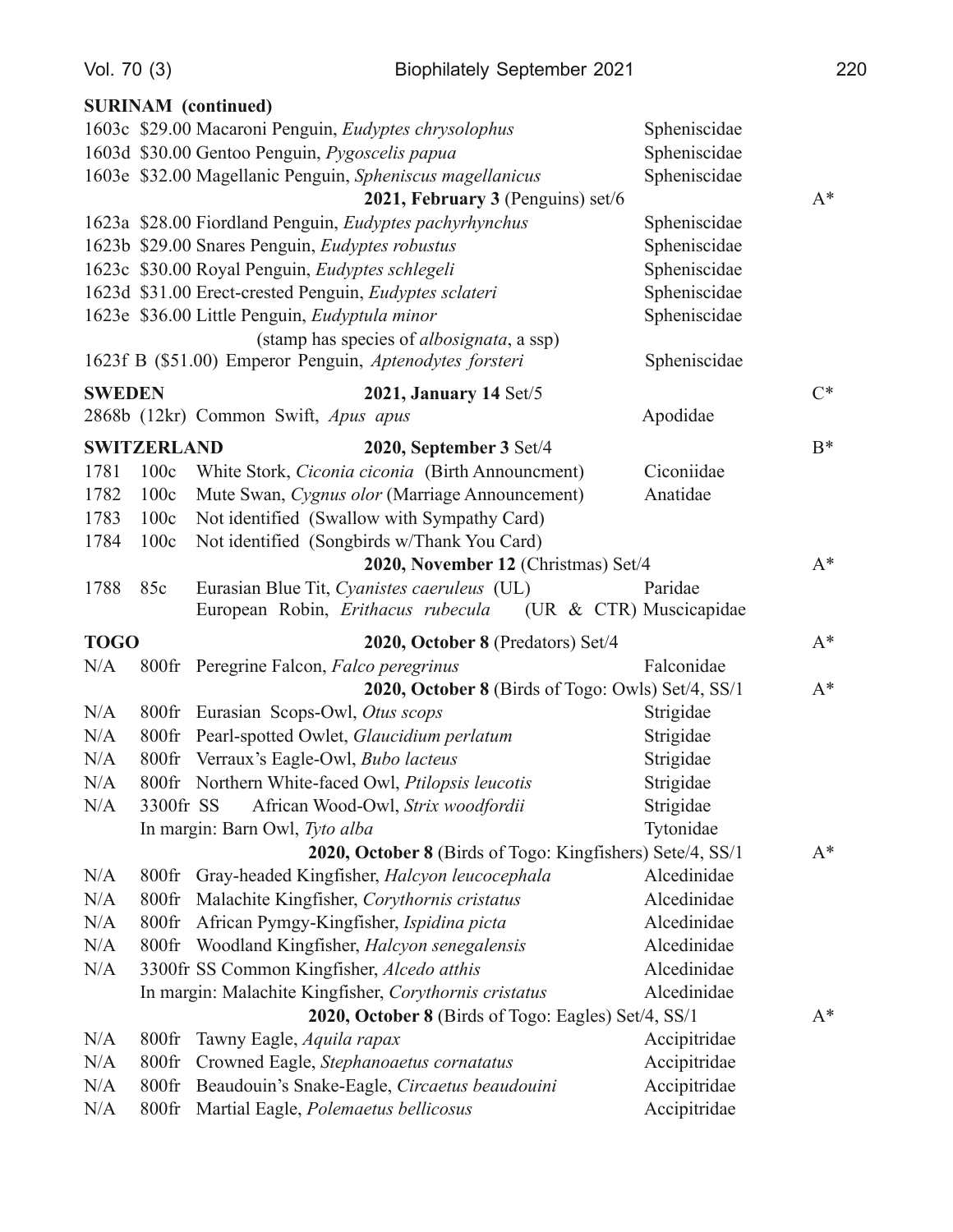|     | <b>TOGO</b> (continued) |                                                                           |               |       |
|-----|-------------------------|---------------------------------------------------------------------------|---------------|-------|
| N/A |                         | 3300fr SS Booted Eagle, Hieraaetus pennatus                               | Accipitridae  |       |
|     |                         | In margin: Brown Snake-Eagle, Circaetus cinereus                          | Accipitridae  |       |
|     |                         | 2020, October 8 (Birds of Togo: Le Barbican A Poitrine Rouge) Set/4, SS/1 |               | $A^*$ |
| N/A | $800$ fr                | Bearded Barbet, Lybius dubius                                             | Lybiidae      |       |
| N/A |                         | 3300fr SS Same species and in margin                                      | Lybiidae      |       |
|     |                         | 2020, October 8 (Birds of Togo: Honeyguides) Set/4, SS/1                  |               | $A^*$ |
| N/A |                         | 800fr Honeyguide Greenbul, Baeopogon indicator                            | Pycnonotidae  |       |
| N/A |                         | 800fr Cassin's Honeyguide, Prodotiscus insignis                           | Indictoridae  |       |
| N/A |                         | 800fr Greater Honeyguide, Indicator indicator                             | Indictoridae  |       |
| N/A |                         | 800fr Lesser Honeyguide, Indicator minor                                  | Indictoridae  |       |
| N/A |                         | 3300fr SS Spotted Honeyguide, Indicator maculatus                         | Indictoridae  |       |
|     |                         | In margin: Wahlberg's Honeyguide, Prodotiscus regulus                     | Indicatoridae |       |
|     |                         | 2021, March 25 (Owls) Set/4, SS/1                                         |               | $A^*$ |
| N/A | $800$ fr                | Northern Saw-whet Owl, Aegolius acadicus                                  | Strigidae     |       |
| N/A | $800$ fr                | Tawny Owl, Strix aluco                                                    | Strigidae     |       |
|     |                         | (Stamp has species of acio)                                               |               |       |
| N/A |                         | 800fr Great Gray Owl, Strix nebulosa                                      | Strigidae     |       |
| N/A |                         | 800fr Barred Owl, Strix varia                                             | Strigidae     |       |
| N/A |                         | 3300fr SS Snowy Owl, Bubo scandiacus                                      | Strigidae     |       |
|     |                         | In margin: Northern Hawk-Owl, Surnia ulula                                | Strigidae     |       |
|     |                         | 2021, March 25 (Raptors) Set/4, SS/1                                      |               | $A^*$ |
| N/A |                         | 800fr Northern Goshawk, Accipiter gentilis                                | Accipitridae  |       |
| N/A |                         | 800fr Peregrine Falcon, Falco peregrinus                                  | Falconidae    |       |
| N/A |                         | 800fr Red-shouldered Hawk, Buteo lineatus                                 | Accipitridae  |       |
| N/A |                         | 800fr Broad-winged Hawk, Buteo platypterus                                | Accipitridae  |       |
| N/A |                         | 3300fr SS Red-tailed Hawk, Buteo jamaicensis borealis (ssp)               | Accipitridae  |       |
|     |                         | In margin: Sharp-shinned Hawk, <i>Accipiter striatus</i> (LL)             | Accipitridae  |       |
|     |                         | Cooper's Hawk, Accipiter cooperii (UR)                                    | Accipitridae  |       |
|     |                         | 2021, March 25 (Pigeons) Set/4, SS/1                                      |               | $A^*$ |
| N/A |                         | 800fr Pink-headed Imperial-Pigeon, <i>Ducula rosacea</i> (LS) New         | Columbidae    |       |
|     |                         | Beautiful Fruit-Dove, Ptilinopus pulchellus (RS)                          | Columbidae    |       |
| N/A | $800$ fr                | Little Green-Pigeon, Treron olax V70(2)                                   | Columbidae    |       |
| N/A | $800$ fr                | Wompoo Fruit-Dove, Ptilinopus magnificus V70(2)                           | Columbidae    |       |
|     |                         | (Previously shown on a Grunay, Scotland local issue)                      |               |       |
| N/A | $800$ fr                | White-breasted Fruit-Dove, Ptilinopus rivoli (LS) V70(2)                  | Columbidae    |       |
|     |                         | Brown-Cuckoo-Dove, Macropygia phasianella (RS) New Columbidae             |               |       |
| N/A |                         | 3300fr SS Topknot Pigeon, Lophollaimus antarcticus                        | Columbidae    |       |
|     |                         | In margin: Superb Fruit-Dove, Ptilinopus superbus (UR)                    | Columbidae    |       |
|     |                         | Lined Quail-Dove, Zentrygon linearis (LL)                                 | Columbidae    |       |
|     |                         | (Stamp has genus of Geotrygon)                                            |               |       |
|     |                         | 2021, March 25 (Aquatic Birds) Set/4, SS/1                                |               | $A^*$ |
| N/A | $800$ fr                | White-winged Tern, Chlidonias leucopterus                                 | Laridae       |       |
| N/A | 800fr                   | Green Sandpiper, Tringa ochropus                                          | Scolopacidae  |       |
| N/A | 800fr                   | Razorbill, Alca torda                                                     | Alcidae       |       |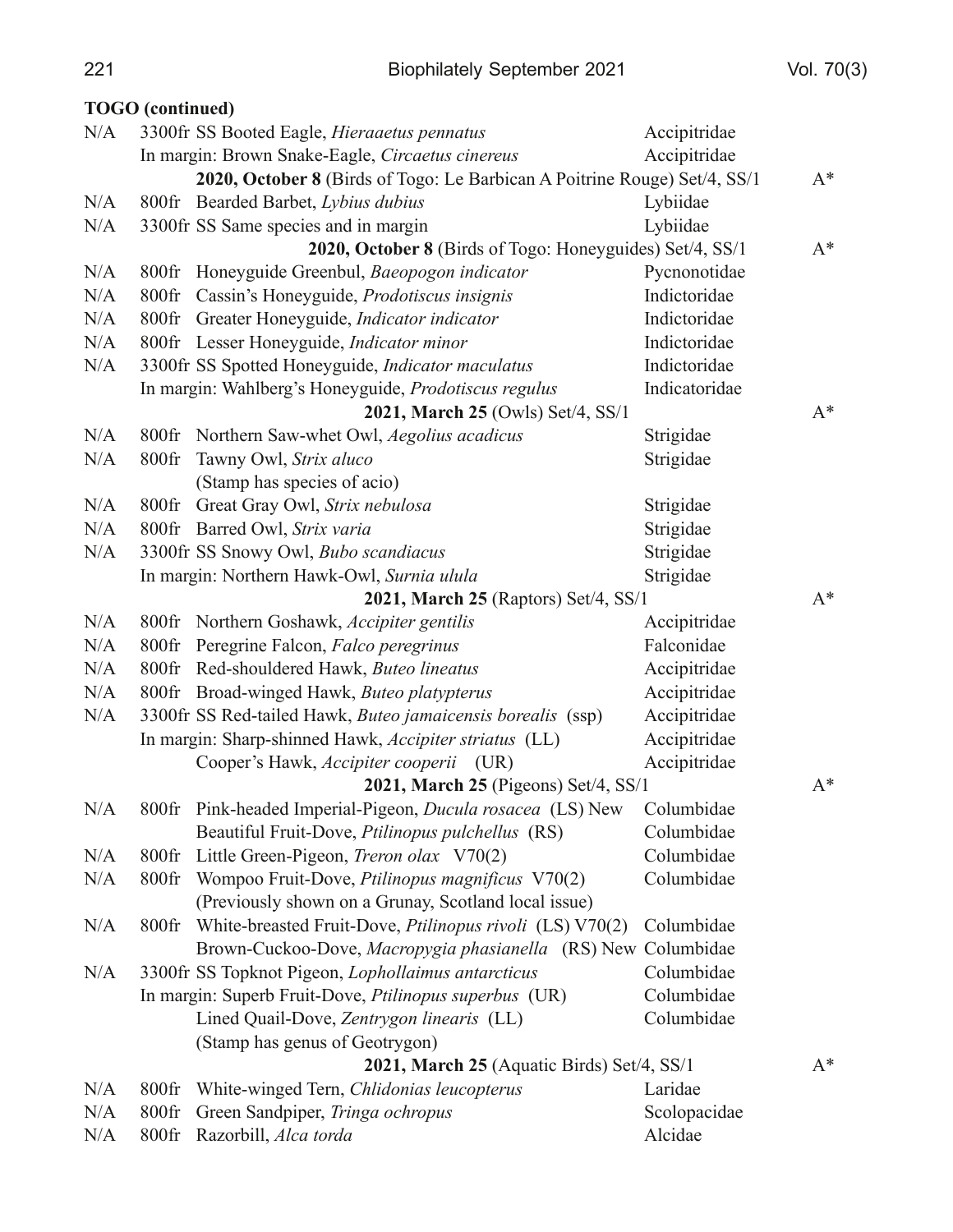**TOGO** (continued)

| N/A |                                                                       | 800fr Pomarine Jaeger, Stercorarius pomarinus                                       | Stercorariidae   |       |
|-----|-----------------------------------------------------------------------|-------------------------------------------------------------------------------------|------------------|-------|
| N/A |                                                                       | 3300fr SS Purple Sandpiper, Calidris maritima                                       | Scolopacidae     |       |
|     | In margin: Dunlin, Calidris alpina<br>Scolopacidae                    |                                                                                     |                  |       |
|     |                                                                       | 2021, March 25 (Falconids and Falcons) Set/4                                        |                  | $A^*$ |
| N/A |                                                                       | 1650fr Eurasian Kestrel, Falco tinnunculus (LS)                                     | Falconidae       |       |
|     |                                                                       | Eurasian Hobby, Falco subbuteo (RS)                                                 | Falconidae       |       |
| N/A |                                                                       | 1650fr Peregrine Falcon, Falco peregrinus (LS)                                      | Falconidae       |       |
|     |                                                                       | Dark Chanting-Goshawk, Melierax metabates (RS)                                      | Accipitridae     |       |
|     | In margin: Eurasian Sparrowhawk, Accipiter nisus (UR)<br>Accipitridae |                                                                                     |                  |       |
|     |                                                                       | 2021, March 25 Aquatic Birds) Set/2                                                 |                  | $A^*$ |
| N/A |                                                                       | 1650fr Leach's Storm-Petrel, Oceanodroma leucorhoa                                  | Hydrobatidae     |       |
|     |                                                                       | (Top stamp, LS)                                                                     |                  |       |
|     |                                                                       | Pomarine Jaeger, Stercorarius pomarinus (UR)                                        | Stercoraridae    |       |
|     |                                                                       | Graylag Goose, Anser anser                                                          | Anatidae         |       |
|     |                                                                       | (LR, head & upper body half)                                                        |                  |       |
| N/A |                                                                       | 1650fr Mute Swan, Cygnus olor (bottom stamp)                                        | Anatidae         |       |
|     |                                                                       | In margin: Wandering Albatross, Diomedea exulans (UL                                | Diomedeidae      |       |
|     |                                                                       | Common Tern, Sterna hirundo (CTR left)                                              | Laridae          |       |
|     |                                                                       | Great White Pelican, Pelecanus onocrotalus (LL)                                     | Pelecanidae      |       |
|     |                                                                       | Whooper Swan, Cygnus cygnus (RS)                                                    | Anatidae         |       |
|     |                                                                       | 2021, March 25 (Storks, Herons & Flamingos) Set/2                                   |                  | $A^*$ |
| N/A |                                                                       | 1650fr Marabou Stork, Leptoptilos crumenifer                                        | Ciconiidae       |       |
|     |                                                                       | (head $\&$ upper body (LL) on top stamp, lower body on LS on bottom stamp)          |                  |       |
|     |                                                                       | Gray Heron, Ardea cinerea (UR on top stamp)                                         | Ardeidae         |       |
|     |                                                                       | White Stork, Ciconia ciconia                                                        | Ciconiidae       |       |
|     |                                                                       | (head only-LR-top stamp, lower body on bottom stamp)                                |                  |       |
|     |                                                                       | In margin: Black Stork, <i>Ciconia nigra</i> (CTR-next to two stamps)<br>Ciconiidae |                  |       |
|     |                                                                       | Greater Flamingo, Phoenicopterus roseus (RS)                                        | Phoenicopteridae |       |
|     |                                                                       | 2021, March 25 (Raptors) Set/4                                                      |                  | $A^*$ |
| N/A |                                                                       | 800fr Montagu's Harrier, Circus pygargus (UL of top stamp)                          | Accipitridae     |       |
| N/A |                                                                       | 800fr Gyrfalcon, Falco rusticolus (top right stamp)                                 | Falconidae       |       |
|     |                                                                       | (also extends to two lower stamps)                                                  |                  |       |
| N/A | $800$ fr                                                              | Northern Goshawk, Astur palumbarius (LL stamp)                                      | Accipitridae     |       |
|     |                                                                       | (Scientific name synonym of <i>Accipiter gentilis</i> )                             |                  |       |
| N/A | $800$ fr                                                              | Osprey, Pandion haliaetus (LR stamp)                                                | Pandionidae      |       |
|     |                                                                       | In margin: Common Buzzard, Buteo buteo                                              | Accipitridae     |       |
|     |                                                                       | (stamp has species of <i>vulgaris</i> -a ssp)                                       |                  |       |
|     |                                                                       | 2021, March 25 (Owls) Set/4                                                         |                  | $A^*$ |
| N/A | $800$ fr                                                              | Barn Owl, Tyto alba guttata (ssp - top left stamp)                                  | Tytonidae        |       |
| N/A | 800fr                                                                 | Long-eared Owl, Asio otus (top right stamp)                                         | Strigidae        |       |
| N/A | $800$ fr                                                              | Eurasian Eagle-Owl, <i>Bubo bubo</i> (Bot. left stamp)                              | Strigidae        |       |
|     |                                                                       | (stamp has species of <i>maximus</i> , which is an obsolete)                        |                  |       |
| N/A | $800$ fr                                                              | Tawny Owl, Strix aluco (Bot. right stamp)                                           | Strigidae        |       |
|     | In margin: Little Owl, Athene noctua (LR)<br>Strigidae                |                                                                                     |                  |       |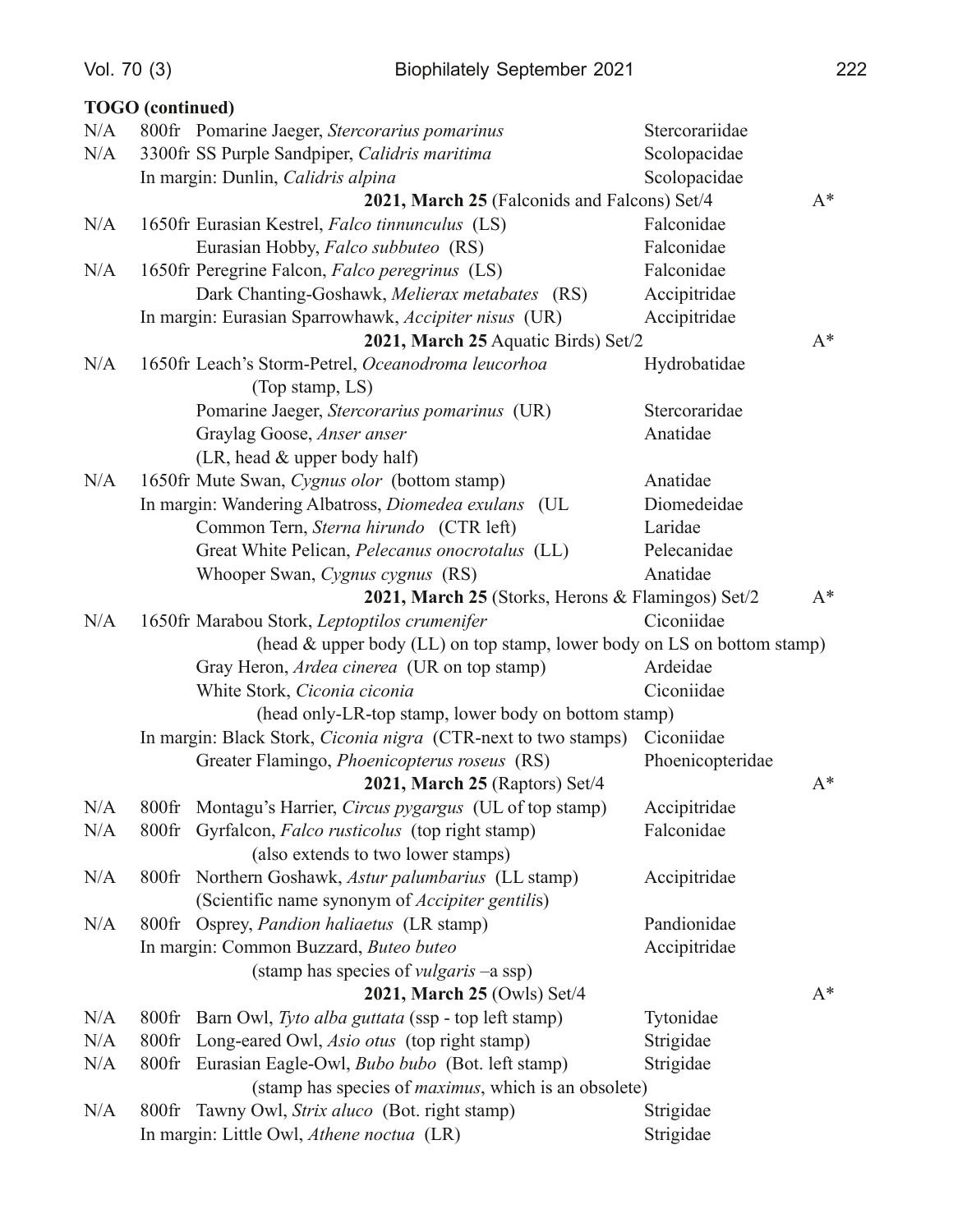**Biophilately September 2021** 

Vol. 70(3)

|     | <b>TOGO</b> (continued) |                                                                                                 |               |       |
|-----|-------------------------|-------------------------------------------------------------------------------------------------|---------------|-------|
|     |                         | 2021, March 25 (Shrikes and Parrots) Set/4                                                      |               | $A^*$ |
| N/A |                         | 800fr Red-backed Shrike, <i>Lanius collurio</i> (RS of left stamp)                              | Laniidae      |       |
|     |                         | Lesser Gray Shrike, Lanius minor (straddles 2 left stamps) Laniidae                             |               |       |
| N/A | $800$ fr                | Great Gray Shrike, <i>Lanius excubitor</i> (lower left stamp)                                   | Laniidae      |       |
| N/A | $800$ fr                | Scarlet Macaw, Ara macao (UL of right stamp)                                                    | Psittacidae   |       |
|     |                         | (also extends to lower right stamp)                                                             |               |       |
|     |                         | Red-tailed Black-Cockatoo, Calyptorhynchus banksii                                              | Cacatuidae    |       |
|     |                         | (right side of top right stamp)                                                                 |               |       |
| N/A |                         | 800fr Alexandrine Parakeet, Psittacula eupatria                                                 | Psittaculidae |       |
|     |                         | (on lower stamp on right)                                                                       |               |       |
|     |                         | 2021, March 25 (Parrots, Woodpeckers and Ariel Toucan) Set/2                                    |               | $A^*$ |
| N/A |                         | 1650fr Gray Parrot, <i>Psittacus erithacus</i> (LS on left stamp)                               | Psittacidae   |       |
|     |                         | Ariel Toucan, Ramphastos vitellinus ariel (ssp)                                                 | Ramphastidae  |       |
|     |                         | (ssp of Channel-billed Toucan, Ramphastos vitellinus)                                           |               |       |
|     |                         | (stamp has Ramphastos ariel, omitting vitellinus)                                               |               |       |
| N/A |                         | 1650fr Eurasian Green Woodpecker, Picus viridis                                                 | Picidae       |       |
|     |                         | (bird on LS of right stamp, also has Gecinus as genus)                                          |               |       |
|     |                         | Black Woodpecker, Dryocopus martius (LR, right stamp)                                           | Picidae       |       |
|     |                         | In margin: Lesser Spotted Woodpecker, Dryobates minor (UL on tree)                              | Picidae       |       |
|     |                         | Greater Spotted Woodpecker, Dendrocopos major                                                   | Picidae       |       |
|     |                         | (RS on tree trunk-both have genus of Picus on stamp)                                            |               |       |
|     |                         | 2021, March 25 (Pigeons) Set/4                                                                  |               | $A^*$ |
| N/A |                         | 800fr Nicobar Pigeon, Caloenas nicobarica                                                       | Columbidae    |       |
|     |                         | (stamp has genus name of <i>Columba</i> )                                                       |               |       |
| N/A | $800$ fr                | Rock Pigeon, Columba livia                                                                      | Columbidae    |       |
|     |                         | (What would be listed as $b,c, \& d$ are all feature various Rock Pigeons)                      |               |       |
|     |                         | 2021, March 25 (Different Species of Birds) Set/4                                               |               | $A^*$ |
| N/A | $800$ fr                | Eurasian Wryneck, Jynx torquilla (on left stamp on sheet) Picidae                               |               |       |
| N/A |                         | 800fr Eurasian Hoopoe, Upupa epops (LS of right stamp)                                          | Upupidae      |       |
|     |                         | Eurasian Bee-eater, Merops apiaster (RS top stamp)                                              | Meropidae     |       |
| N/A | $800$ fr                | Eurasian Nuthatch, Sitta europea (LS Bot. left stamp)                                           | Sittidae      |       |
|     |                         | Middle Spotted Woodpecker, Dendrocoptes medius                                                  | Picidae       |       |
|     |                         | (upper body on bot. left stamp)                                                                 |               |       |
| N/A | $800$ fr                | Common Kingfisher, <i>Alcedo atthis</i> (only bird on stamp)                                    | Alcedinidae   |       |
|     |                         | 2021, March 25 (Vultures & Secretary Bird)                                                      |               | $A^*$ |
| N/A |                         | 1650f Andean Condor, <i>Vultur gryphus</i> (bird spans upper portion of two stamps) Cathartidae |               |       |
|     |                         | Egyptian Vulture, Neophron percnopterus (Left center on left stamp) Accipitridae                |               |       |
|     |                         | Eurasian Griffon, Gyps fulvus (Bot. of left stamp)                                              | Accipitridae  |       |
| N/A |                         | 1650f Secretary-bird, Sagittarius serpentarius (center of right stamp) Sagittariidae            |               |       |
|     |                         | Bearded Vulture, <i>Gypaetus barbatus</i> (bot. of stamp)                                       | Accipitridae  |       |
|     |                         | 2021, March 25 (Finches and Allies) Set/4                                                       |               | $A^*$ |
| N/A | $800$ fr                | Eurasian Linnet, Linaria cannabina                                                              | Fringillidae  |       |
| N/A | $800$ fr                | European Goldfinch, Carduelis carduelis                                                         | Fringillidae  |       |
|     |                         | Island Canary, Serinus canaria (spans three corners of 3 stamps) Fringillidae                   |               |       |

223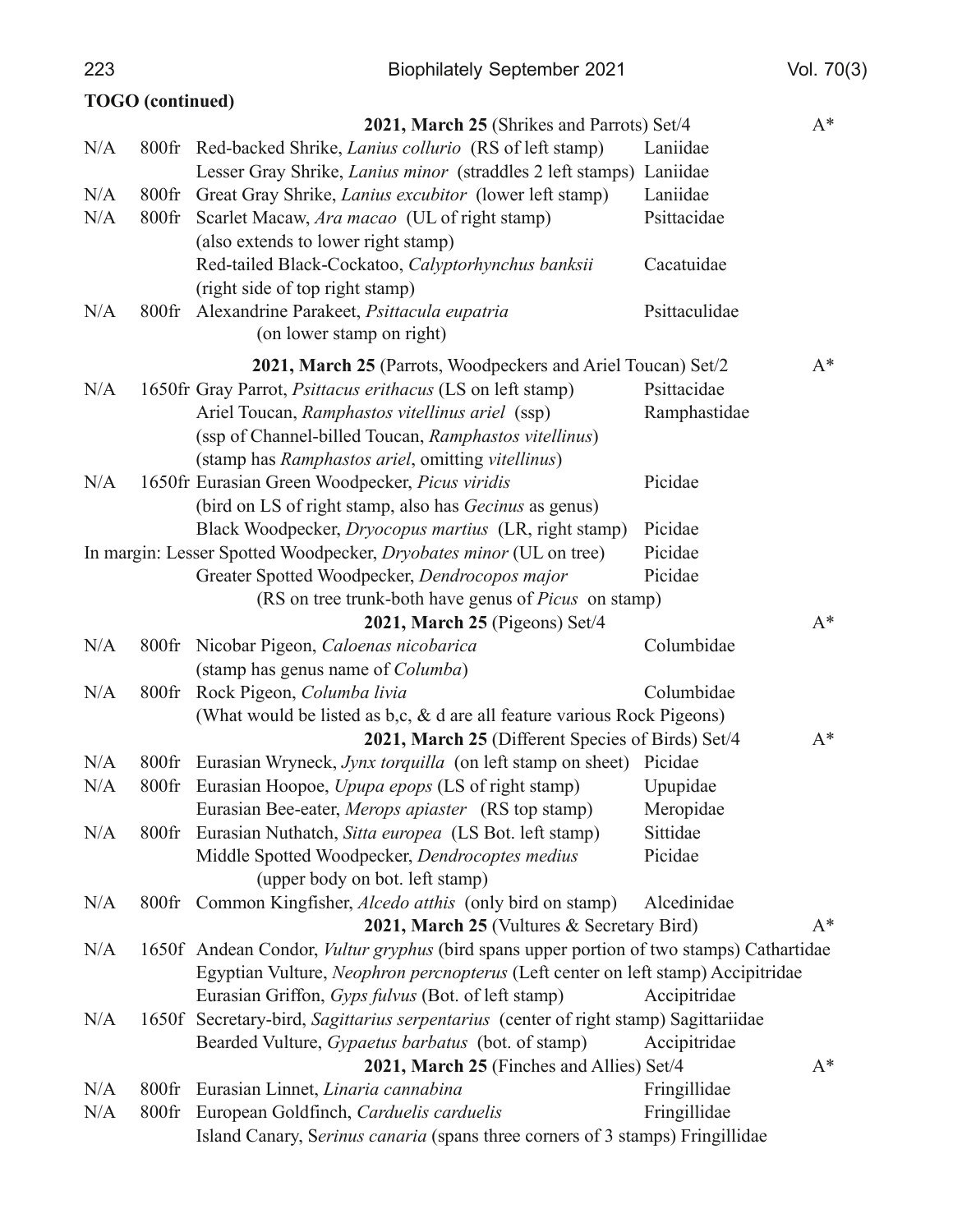|                                                          | <b>TOGO</b> (continued)                                                               |                                                                                    |              |       |  |
|----------------------------------------------------------|---------------------------------------------------------------------------------------|------------------------------------------------------------------------------------|--------------|-------|--|
| N/A                                                      |                                                                                       | 800fr Corn Bunting, <i>Emberiza calandra</i> (bot. left stamp)                     | Emberizidae  |       |  |
| N/A                                                      |                                                                                       | 800fr Eurasian Siskin, Spinus spinus (LS, bottom right stamp)                      | Emberizidae  |       |  |
|                                                          | $A^*$<br>2021, March 25 (Eagles $&Kites)$ Set/2                                       |                                                                                    |              |       |  |
| N/A                                                      |                                                                                       | 1650f Golden Eagle, Aquila chrysaetos (top stamp)                                  | Accipitridae |       |  |
| N/A                                                      |                                                                                       | 1650f Short-tailed Snake-Eagle, Circaetus gallicus (LS on bot. stamp) Accipitridae |              |       |  |
|                                                          |                                                                                       | White-tailed Eagle, Haliaeetus albicilla (RS on bot. stamp) Accipitridae           |              |       |  |
|                                                          |                                                                                       | In margin: Black Kite, Milvus migrans (UR)                                         | Accipitridae |       |  |
|                                                          |                                                                                       | 2021, March 25 (Pigeons and Quail) Set/6                                           |              | $A^*$ |  |
| N/A                                                      | $550$ fr                                                                              | Rock Pigeon, Columba livia (UL stamp)                                              | Columbidae   |       |  |
| N/A                                                      | 550fr                                                                                 | Stock Dove, <i>Columba oenas</i> (Ctr top stamp)                                   | Columbidae   |       |  |
| N/A                                                      | 550fr<br>European Turtle-Dove, Streptopelia turtur (RS on right top stamp) Columbidae |                                                                                    |              |       |  |
|                                                          |                                                                                       | African Collared Dove, Streptopelia roseogrisea                                    | Columbidae   |       |  |
|                                                          |                                                                                       | (Left side top stamp, has <i>Columba risoria</i> on stamp)                         |              |       |  |
| N/A                                                      | $550$ fr                                                                              | Passenger Pigeon, <i>Ectopistes migratorius</i><br>(stamp on LL) Columbidae        |              |       |  |
| N/A                                                      |                                                                                       | 550fr Common Quail, Coturnix coturnix                                              | Phasianidae  |       |  |
| N/A                                                      | 550fr                                                                                 | Western Crowned-Pigeon, Goura cristata                                             | Columbidae   |       |  |
|                                                          |                                                                                       | <b>TRINIDAD &amp; TOBAGO</b><br>1999, May 24 (#511 surcharged)                     |              | $A^*$ |  |
| 597a                                                     | 75c on 40c                                                                            | Fork-tailed Flycatcher, Tyrannus savana                                            | Tyrannidae   |       |  |
|                                                          |                                                                                       | <b>2018, January 1</b>                                                             |              | $A^*$ |  |
| 949                                                      |                                                                                       | \$1.00 on 40c Fork-tailed Flycatcher, Tyrannus savana                              | Tyrannidae   |       |  |
| <b>TURKEY</b><br>2020, August 20 Set/3 (Storks)<br>$A^*$ |                                                                                       |                                                                                    |              |       |  |
| 3721                                                     | 31                                                                                    | White Stork, Ciconia ciconia                                                       | Ciconiidae   |       |  |
| 3722                                                     | 31                                                                                    | Yellow-billed Stork, Mycteria ibis                                                 | Ciconiidae   |       |  |
| 3723                                                     | 31                                                                                    | Black Stork, Ciconia nigra                                                         | Ciconiidae   |       |  |
| <b>UKRAINE</b>                                           |                                                                                       | 2020, January 28 (Anniversary of Discovery of Antarctica, 200y)Single              |              | $A^*$ |  |
| 1242                                                     | (8h)                                                                                  | Gentoo Penguin, Pygoscelis papua                                                   | Spheniscidae |       |  |
|                                                          |                                                                                       | 2020, October 7 (Endangered Birds) Set/8                                           |              | $A^*$ |  |
| 1267a 9h                                                 |                                                                                       | Montagu's Harrier, Circus pygargus                                                 | Accipitridae |       |  |
| 1267b 9h                                                 |                                                                                       | Lesser Kestrel, Falco naumanni                                                     | Falconidae   |       |  |
| 1267c 9h                                                 |                                                                                       | Golden Eagle, Aquila chrysaetos                                                    | Accipitridae |       |  |
| 1267d 9h                                                 |                                                                                       | Osprey, Pandion haliaetus                                                          | Pandionidae  |       |  |
| 1267e 9h                                                 |                                                                                       | Booted Eagle, Hieraaetus pennatus                                                  | Accipitridae |       |  |
| 1267f 9h                                                 |                                                                                       | Lesser Spotted Eagle, Clanga pomarine                                              | Accipitridae |       |  |
| 1267g 9h                                                 |                                                                                       | Pallid Harrier, Circus macrourus                                                   | Accipitridae |       |  |
| 1267h 9h                                                 |                                                                                       | Long-legged Buzzard, Buteo rufinus                                                 | Accipitridae |       |  |
| <b>URUGUAY</b>                                           |                                                                                       | 2020, September 30 (World Tourism Day) Set/10                                      |              | $B^*$ |  |
| 2717d 25p                                                |                                                                                       | Surucua Trogon, Trogon surrucura                                                   | Trogonidae   |       |  |
|                                                          |                                                                                       | (Stamp has "Area Protegida Paso Centurion")                                        |              |       |  |
|                                                          |                                                                                       | 2020, October 23 (Diplomatic Relations Uruguay and Poland, 100y)                   |              | $A^*$ |  |
| 2722a 25p                                                |                                                                                       | Maguari Stork, Ciconia maguari                                                     | Ciconiidae   |       |  |
| 2722b 70p                                                |                                                                                       | White Stork, Ciconia ciconia                                                       | Ciconiidae   |       |  |
|                                                          |                                                                                       | 2020, December 3 (Jose Maria Iparraguire, 200y) Set/2                              |              | $B^*$ |  |
| 2728a 27p                                                |                                                                                       | Common Chaffinch, Fringilla coelebs                                                | Fringillidae |       |  |